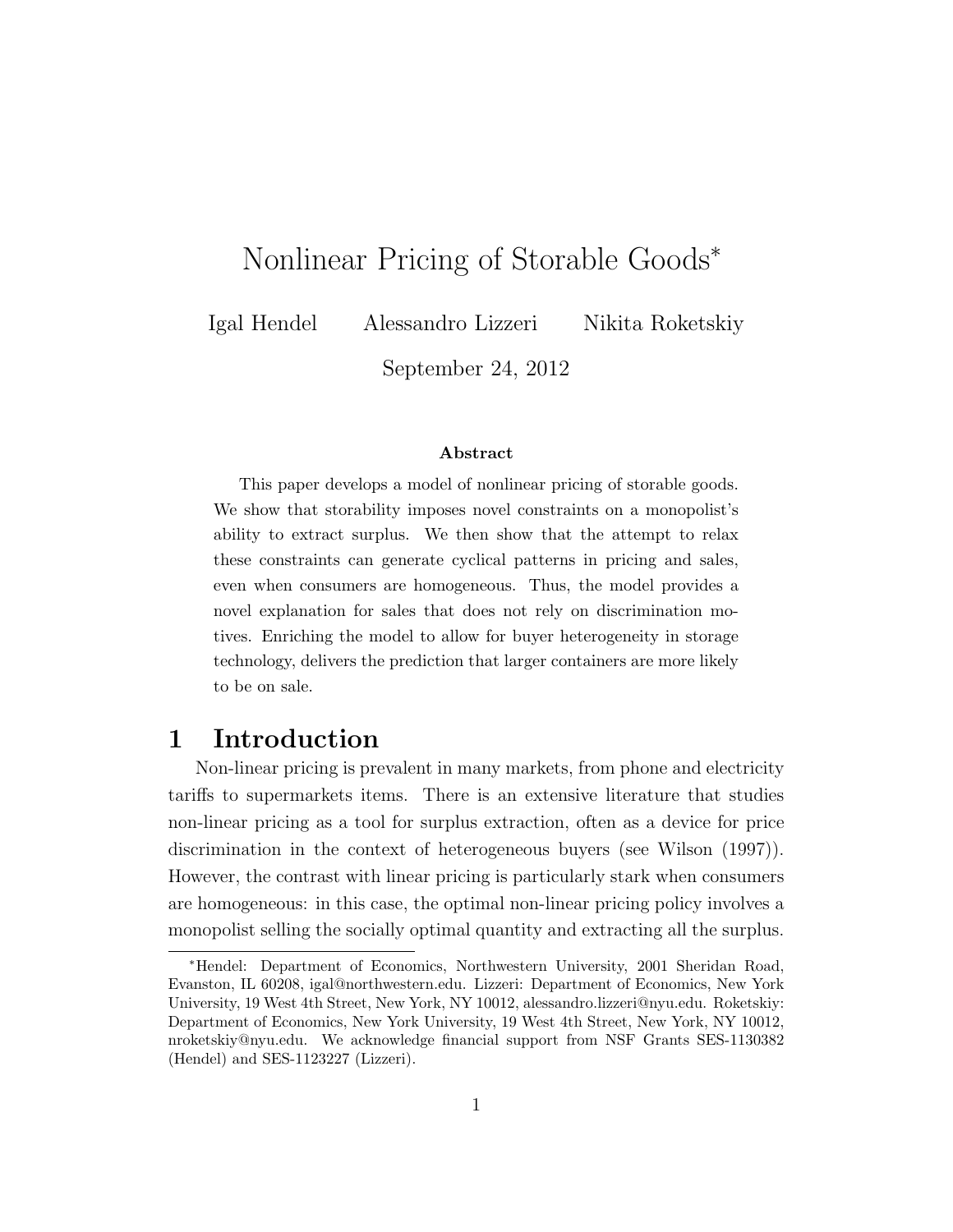Many of the products sold through non-linear prices are storable. For example, the typical scanner data show quantity discounts in a variety of products ranging from yogurt to detergent (see Hendel and Nevo (2006a) and Hendel and Nevo (2006b)). These products are storable; so are many other products, like intermediate goods, that are also priced non-linearly. Product storability enables consumers to detach the timing of purchase from the timing of consumption. Consumers' ability to store a product may affect sellers capabilities to price non-linearly.

This paper presents a first attempt to understand the consequences of storability on non-linear pricing. Product storability makes the monopolist contend with a new type of constraint that we call *no-skipping* constraint or spot-participation constraint: the consumer may choose to consume out of storage and skip a purchase. In order to satisfy all no-skipping constraints, prices have to be set in such a way that consumers are willing to purchase and consume their intended bundles, as opposed to alternative consumption sequences supported by storage and consumption smoothing.

We show that the impact of storability on non-linear pricing can be severe. In the context of stationary offerings, namely, when a seller offers the same bundle over time, the monopolist can lose all ability to price non-linearly. The monopolist is still able to make a profit, but with stationary policies, nonlinear prices do no better than linear prices: by choosing the frequency of purchases and consuming out of storage, consumers fully undo any attempt to extract additional surplus. Storage enables consumers to unbundle non-linear pricing policies. The logic of this result is related to the constraint on nonlinear pricing that is imposed by resale: the consumer can purchase bundles cheaply and "resell" them to his future self.

Given the ineffectiveness of stationary policies, we ask whether there are more sophisticated ways for the monopolist to enable surplus extraction via non-linear prices.

We study seller behavior in two set-ups: with homogenous as well as heterogeneous consumers. We start with homogenous buyers so that the only gain from non-linear pricing is surplus extraction (no discrimination motive). We then consider heterogeneity in storage. The analysis is presented through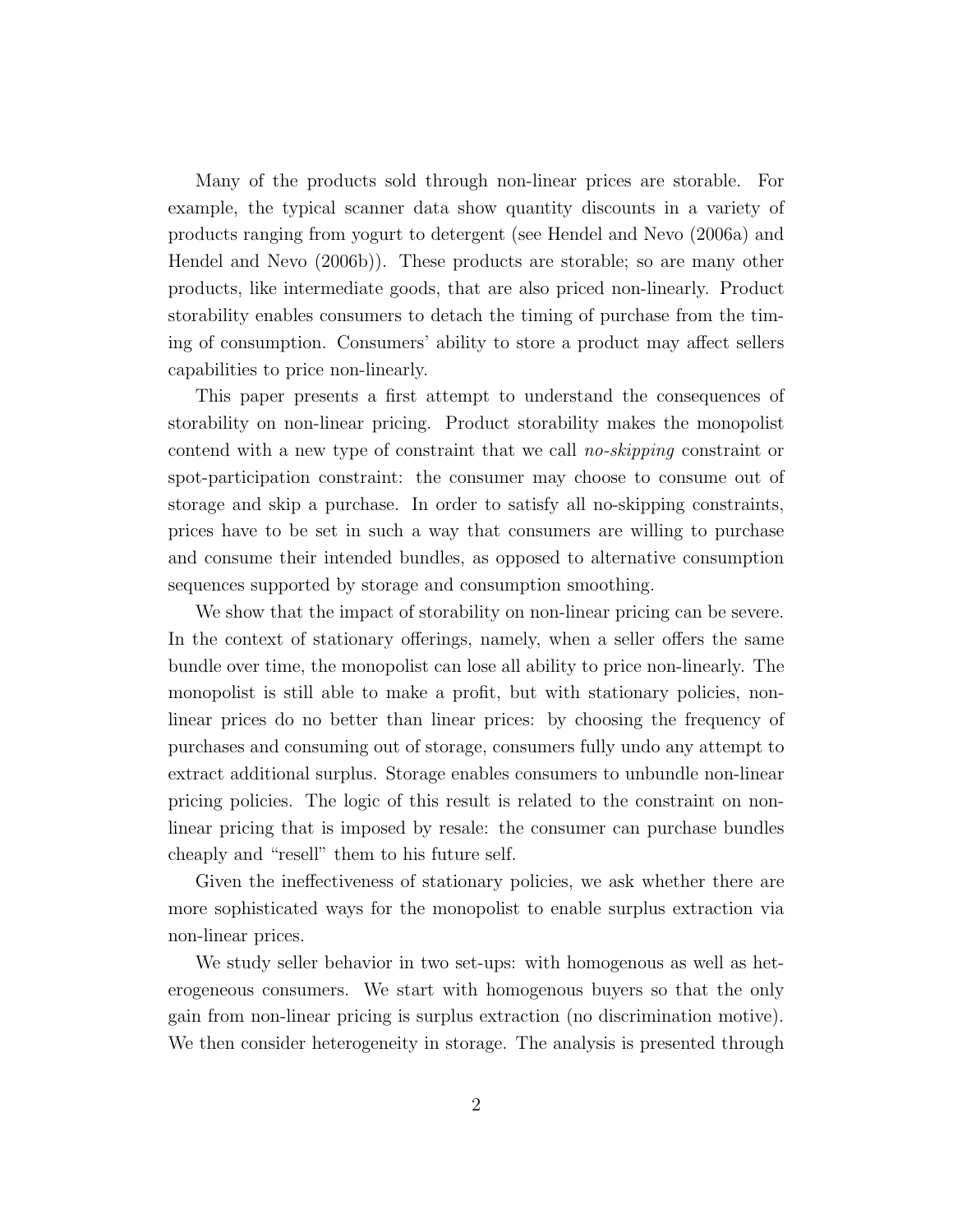a combination of a two-period model and a particularly stark infinite horizon set-up. The two-period model is a natural first step, since it helps to highlight some key forces. However, the two-period framework introduces asymmetries between periods in that the second period involves no further potential for storage. The infinite horizon model restores symmetry across periods.

We show that the monopolist can partially regain some ability to extract surplus via a suitable cyclical policy that involves the infrequent sale of large bundles. This holds even in an environment with identical consumers, thus, it represents a novel reason for cyclical pricing (or sales) by a monopolist, and provides a stark contrast with models of sales based on price discrimination. In most existing models, sales are a mechanism to discriminate among heterogeneous buyers (like in Salop and Stiglitz (1982), Narasimhan (1988), Sobel (1984), Hong et al. (2002) and Pesendorfer (2002)). In this paper sales arise to enhance non-linear prices.

The seller gains from forcing consumers to fully use their storage capacity as a way of relaxing the "no-skipping" constraint. By offering infrequent purchase opportunities (sales) the seller limits consumers' opportunities to skip purchases, consuming out of storage. At the same time, by making each purchase take up the full storage capacity the seller makes the storage unavailable for skipping, thereby relaxing the no-skipping constraints. In other words, the infrequent sale of large quantities eliminates consumers' ability to get ready to skip, namely, to slowly accumulate inventory in anticipation of skipping a purchase. Notice that the cost of skipping is the utility of foregone consumption. Such cost goes down if consumers could save over many periods, so that the foregone consumption involves a lower utility loss.

While the quantity sold is determined by the storage capacity, consumption and prices are determined by the frequency of purchases. More frequent purchases of a given quantity naturally translate into a higher consumption rate. Prices, the surplus captured by the monopolist, are determined by the following trade-off. In order to make the consumer show up to purchase (namely, prevent skipping), the monopolist must promise him enough surplus so that he does not prefer to consume out of storage. It turns out that sellers can extract at most  $V(c) - V(\frac{c}{2})$  (per period). The term  $V(c)$  is the surplus at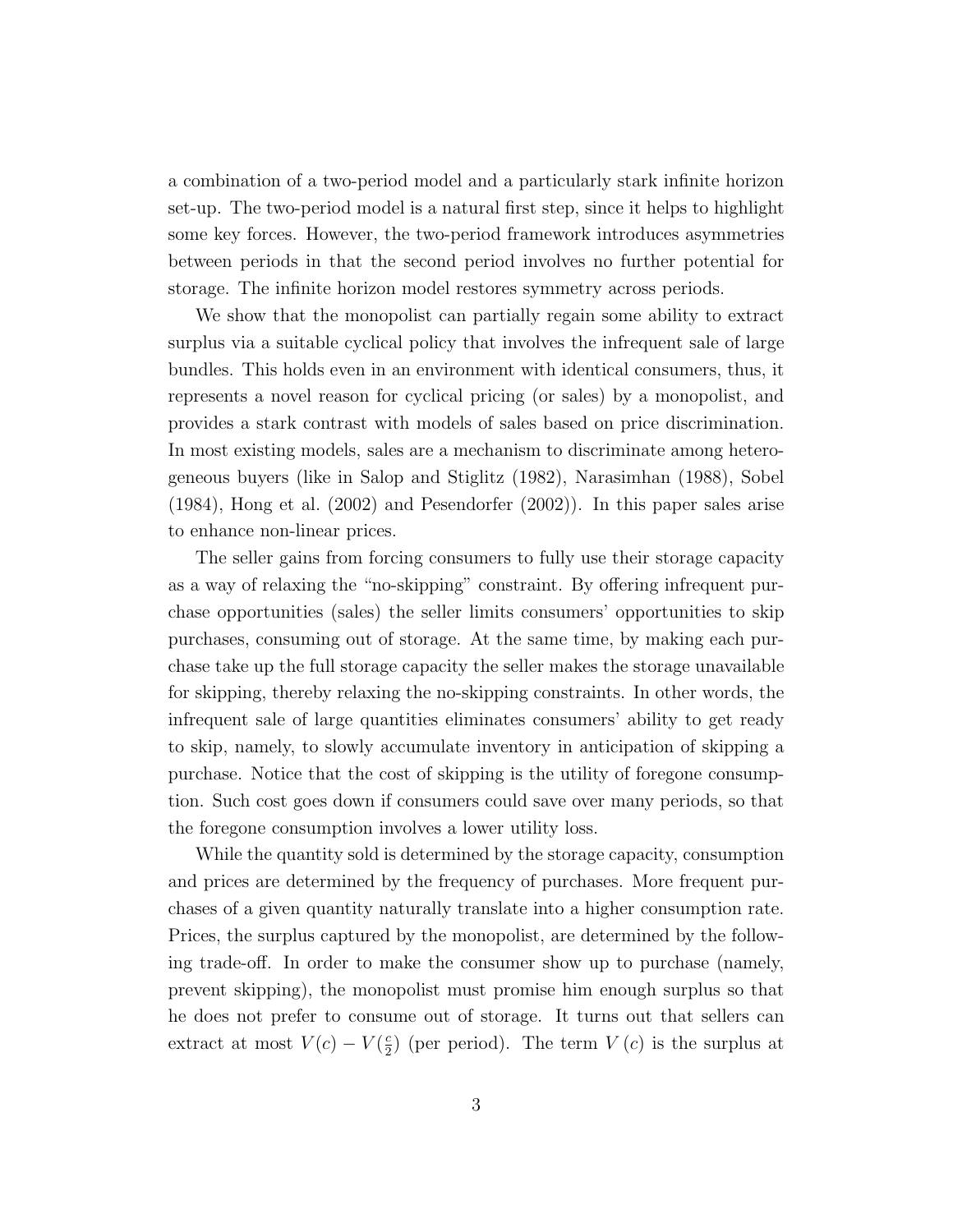the intended consumption, while  $V(\frac{c}{2})$  is the surplus of a consumer who skips every second purchase.<sup>1</sup> A higher consumption rate (up to the socially efficient level) increases the target surplus, thus, the amount the seller can potentially capture. On the other hand, a higher consumption flow also increases the utility from skipping a purchase event. The enhanced threat of skipping limits the surplus that can be extracted. We show that consumption is distorted downward, relative to the efficient level (absent storage), but it is larger than consumption under optimal linear prices.

We extend the analysis to introduce heterogeneity in consumers' ability to store, a type of heterogeneity that naturally cannot arise in static models. This heterogeneity allows us to generate more realistic patterns of sales and to generate a novel empirical implication: the model predicts that sales are more important for large packages. While we emphasize that the model is very stark and does not allow for many features that are present in actual markets, it is interesting to note that this prediction is consistent with typical scanner data patterns. For example, Hendel and Nevo (2006b) report that while the small (32 oz.) detergent container is hardly on sale (2% of the time) the larger, most purchased, container size (128 oz.) is on sale 16.6% of the time. In the soda category, twelve and twenty four-packs are on sale twice as often as single soda cans (over  $40\%$  of the time vs  $19.6\%$ ), while six-packs are on sale  $34.3\%$  of the time.

## 2 Related Literature

There is an extensive literature on non-linear pricing (see for instance Wilson (1997) and Rochet and Stole (2002)). The literature has considered many constraints on non-linear pricing, including resale and asymmetric information on consumers' valuations, as well as competition among producers (see for instance Stole (2007)). However, all the theory of non-linear pricing is static, and ignores potential effects that arises from intertemporal substitution in demand.

Several theoretical papers offer models of price dispersion (Varian (1980), Salop and Stiglitz (1982), Narasimhan (1988)), interpreted as sales, however,

<sup>1</sup>Skipping every second purchase is the most tempting deviation: if a consumer does not want to skip once, they also do not want to skip more than once.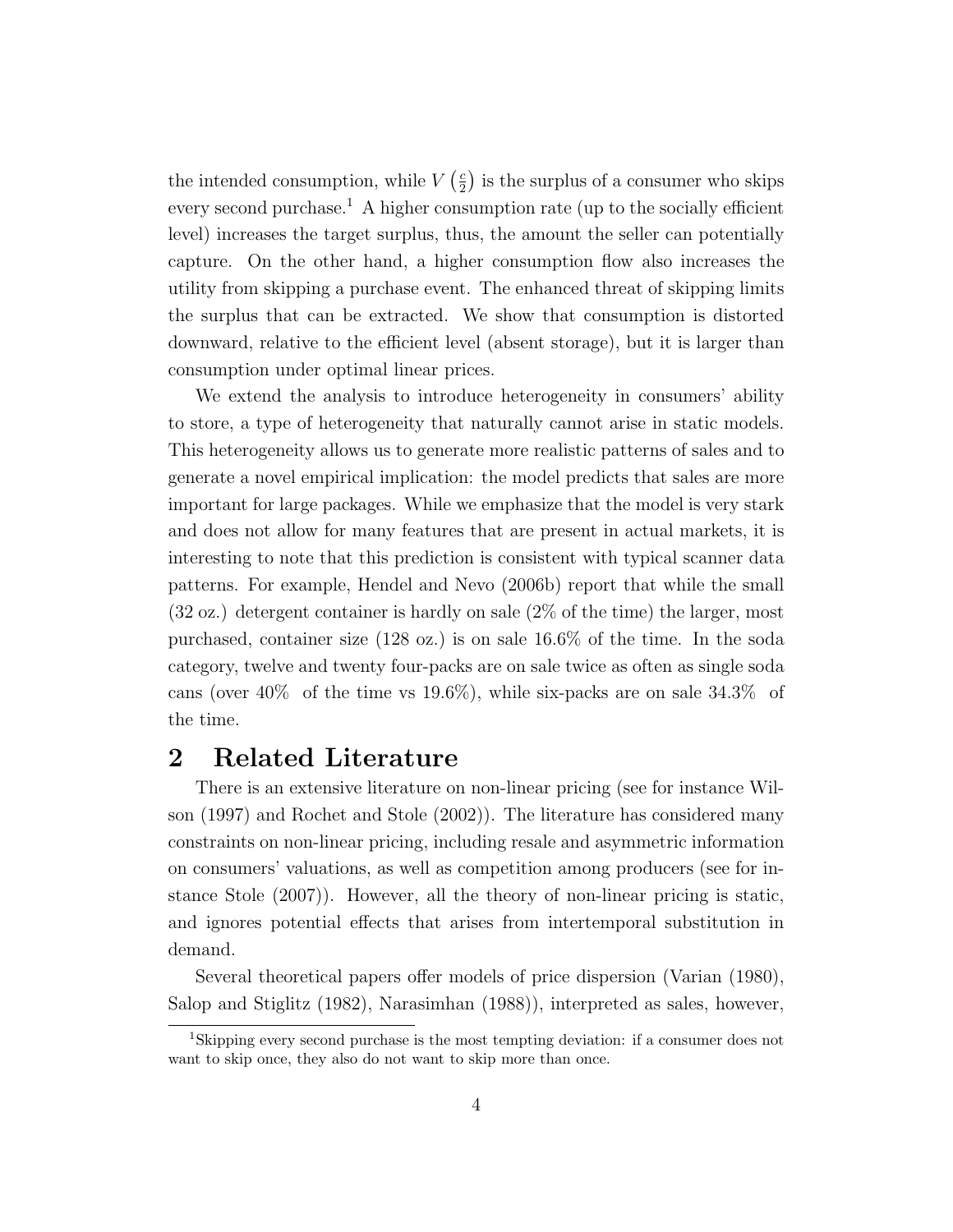these models do not capture the dynamics of demand generated by sales. Hong et al. (2002) closer to our interest, presents one aspect of the dynamics of sales. It is a competitive industry model, where consumers are assumed to chose a store based on the price of a single item and firms are informed about other firms' prices and hence sales. Jeuland and Narasimhan (1985) present a related idea in the context of a monopolist.

Dudine et al. (2006) provide an analysis of the role of commitment in a monopoly market with storable goods. They only consider linear prices and show that, in contrast with the literature on the Coase conjecture that discusses durable goods markets, prices are higher in all periods when the monopolist lacks commitment when goods are storable and demand anticipation motives are present.

Nava and Schiraldi (2012) explain sales, in the absence of consumer heterogeneity or a discrimination motive, based on collusion. Sales, and the induced storage, lower the incentives to deviate from collusion, and lower payoff during punishment periods.

Although it does not involve storage, Sobel (1991) also presents a model of sales (see also Conlisk et al. (1984), Sobel (1984), and Pesendorfer (2002)). The model involves a market with a durable good monopolist; at every date a mass of new consumers enter the market. Consumers have unit demands and two possible valuations for the good. Sobel (1991) characterizes the set of equilibria under the assumption that the monopolist cannot commit. An important feature of the analysis is that there can be price cycles.

Price cycles are also generated in the customer recognition literature (Villas-Boas, 2004) where firms price, non-anonymously, according previous purchasing behavior.

There is an extensive literature on durable goods.<sup>2</sup> The distinction between the products we consider, storables, and durables is tricky. The durable good literature is largely based on unit demand, one-time purchase, and the incentives to postpone such purchase. In contrast, the focus of this paper is on storage, which permits anticipating purchases. Naturally, multiple units of durables, cars or TVs, are often consumed. Buyers of most durables re-

<sup>&</sup>lt;sup>2</sup>See Waldman (2003) for a survey.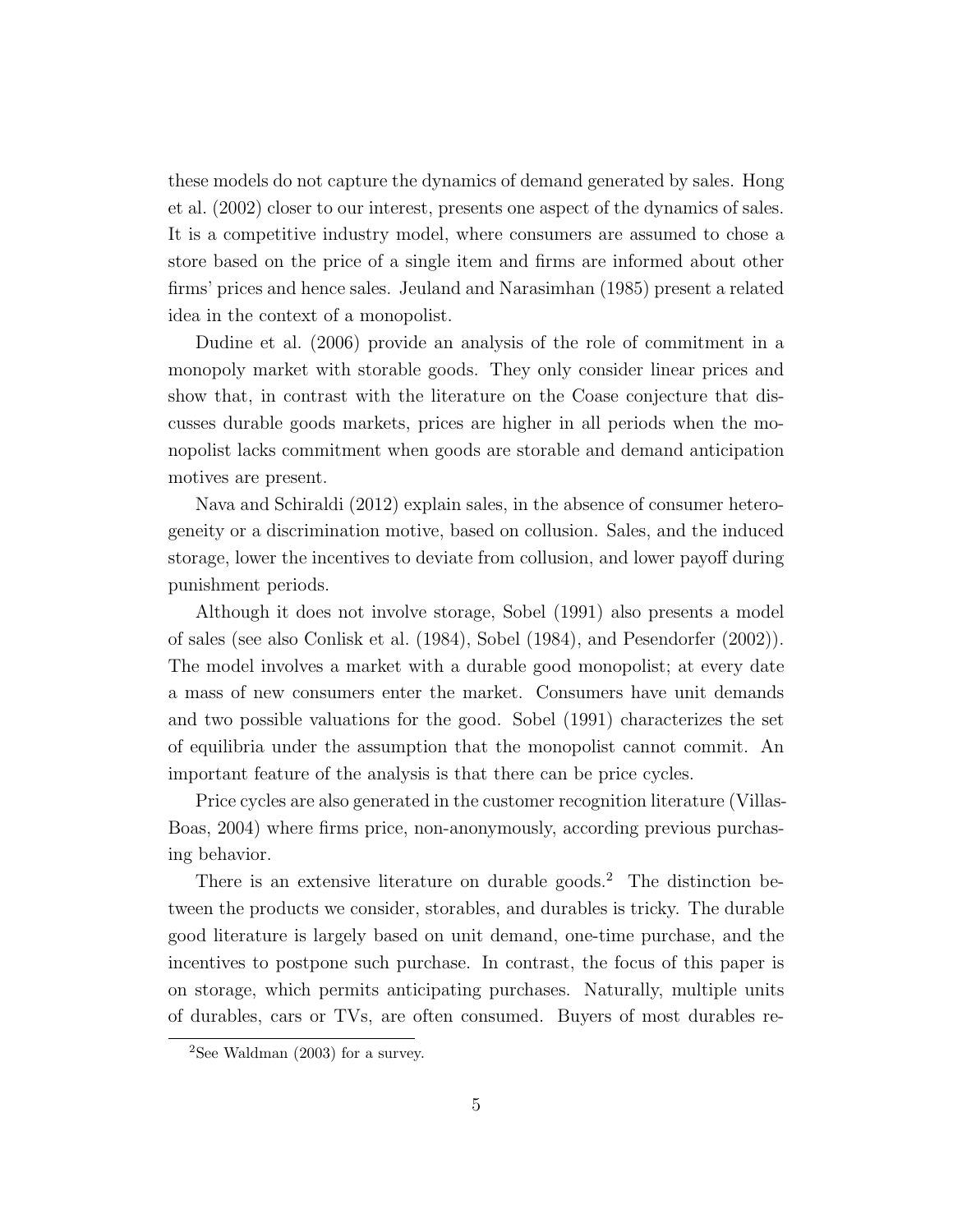turn to the market, and may do so in anticipation of their needs should prices grant it. We view the distinction between the assumptions in the durable good literature and our paper, as one capturing the frequency of purchase. For infrequently purchased products the one-time, single unit, purchase seems like a reasonable simplification. Instead, for frequently purchased non-perishable products, storage and demand anticipation are important forces to model.

## 3 Two-Period Model

### 3.1 Setup

We first consider a 2-period model with homogenous consumers. The simplicity of the two period environment helps to highlight some basic forces created by the interplay between storability and non-linear pricing.

Buyers' per period willingness to pay for consumption  $C$  is denoted  $V(C)$ . The function  $V(C)$  is assumed to be increasing and concave, with  $V(0) = 0$ and a saturation point  $C^*$  so that for all  $C \geq C^* : V(C) = V(C^*)$ . The latter guarantees bounded monopoly profits.<sup>3</sup> We normalize the marginal cost of production to zero.

As a benchmark, note that absent storability the seller would offer the efficient quantity  $C^*$ , with  $V'(C^*)=0$ , and extract all the surplus with tariff  $P^* = V(C^*)$  each period.

For simplicity we assume that there is no discounting. Thus, if the consumer has *Q* units to allocate over the two periods, he would like to consume equal amounts in each period. Consumers' payoffs from consumption  $C_1$  and  $C_2$  and payments  $P_1$  and  $P_2$  is given by:

$$
V(C_1) + V(C_2) - (P_1 + P_2)
$$

We assume that all consumers have a storage capacity of *S*. Storing quantity *s*, so that  $0 \leq s \leq S$ , is free, but it is impossible to store more than  $S^4$ . The feasible consumption of a consumer who purchases bundles *Q*<sup>1</sup> and *Q*<sup>2</sup> in

<sup>&</sup>lt;sup>3</sup>Alternatively, we could assume a positive marginal cost and  $\lim_{C \to \infty} V'(C) = 0$ .

<sup>4</sup>An earlier version of the paper considered a convex cost of storage and results were qualitatively similar.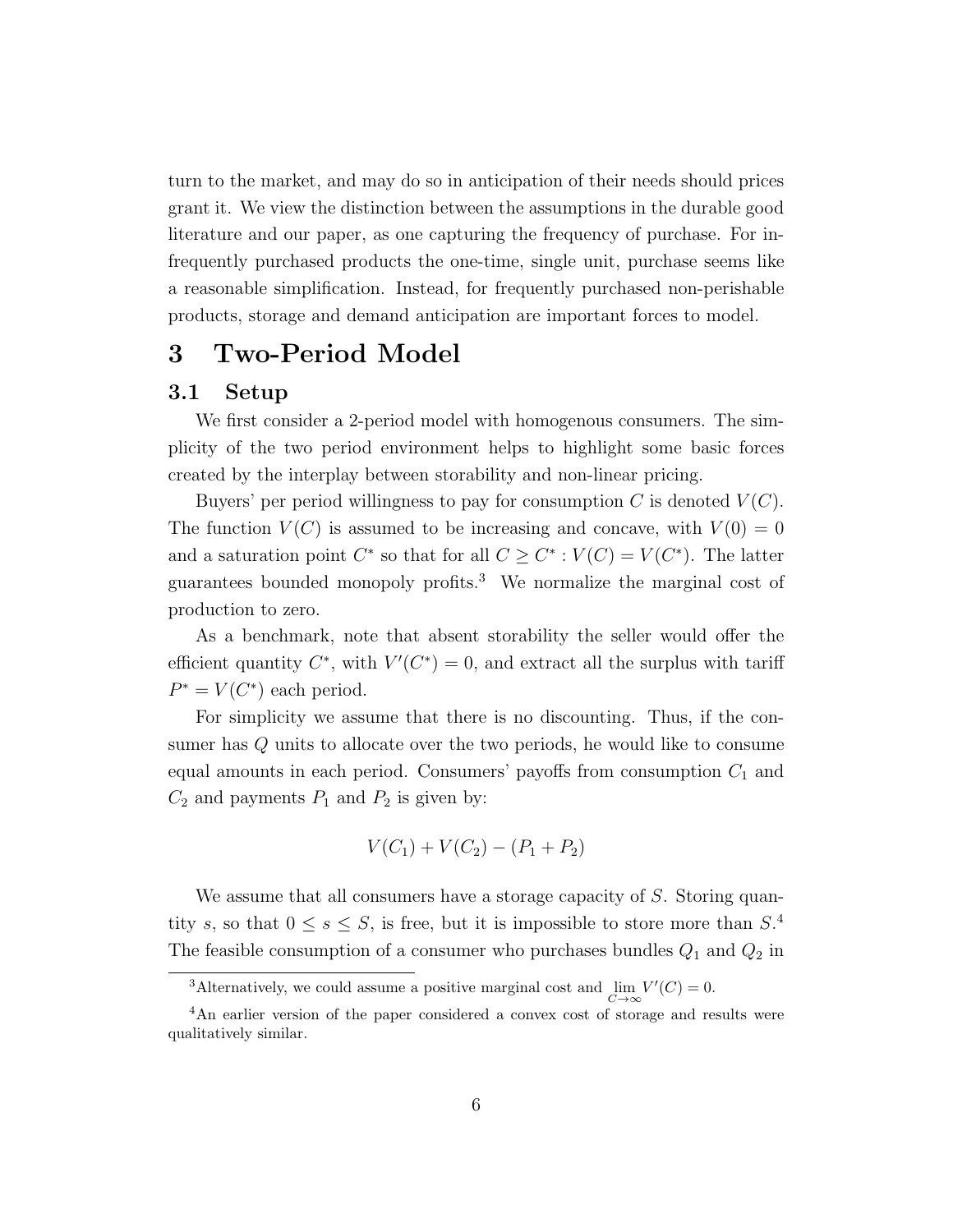period 1 and 2 respectively is given by  $C_1 = Q_1 - s$  and  $C_2 = Q_2 + s$ .

Finally, we assume that the monopolist can commit to future actions: in the first period, the monopolist announces (and commits to) the menu for each period, and then consumers make decisions.<sup>5</sup> All transactions take place on the spot market, so that past history of purchases has no effect on current transactions.<sup>6</sup> The storage capacity is known by the seller. We relax this assumption later, when we allow heterogeneous storage.

### 3.2 Optimal policy

The monopolist's problem is to choose the sequence of bundles  $Q_1$  and  $Q_2$ , and tariffs  $P_1$  and  $P_2$  to maximize the sum of revenues  $P_1 + P_2$ . The transfers are determined by three constraints.

First, we impose the standard participation constraint modified to take into account the possibility of storage. Transfers must be lower than the sum of utilities:

$$
\max_{0 \le s \le S} \{ V(Q_1 - s) - P_1 + V(Q_2 + s) - P_2 \} \ge 0.
$$
\n(1)

Second, consumers must be willing to purchase both bundles, as opposite to just one. Note that in the absence of storage, consumption in period 1 is independent of the consumption in period 2 and hence the participation constraints for period 1 and 2 are independent. By allowing the consumer to store, we introduce an additional obstacle for second period participation.

<sup>&</sup>lt;sup>5</sup>We briefly discuss the case of no commitment in the two-period model in Section 3.2. Much of of the durable good literature focuses on the case in which the seller lacks commitment, partly because the commitment solution is straightforward. Understanding lack of commitment in the context of our model would be interesting (albeit complex). However, commitment is a useful benchmark to which the case with no commitment must be compared to understand the role of commitment. Furthermore, this is not an implausible assumption for some of the markets we model, in part due to the frequency in which consumers return to the market (in the case of retailers) and the frequency with which manufacturers and retailers contract, say in the case of supermarkets. Dudine, Hendel and Lizzeri (2006) show that in storable goods markets with linear prices the role of commitment can be quite different from markets with durable goods.

<sup>&</sup>lt;sup>6</sup>If one allows the monopolist to bundle the portions of the good delivered in the future, the problem becomes trivial: the monopolist can offer the contract under which he delivers the efficient level of consumption in each period and the consumer pays his full surplus to the monopolist.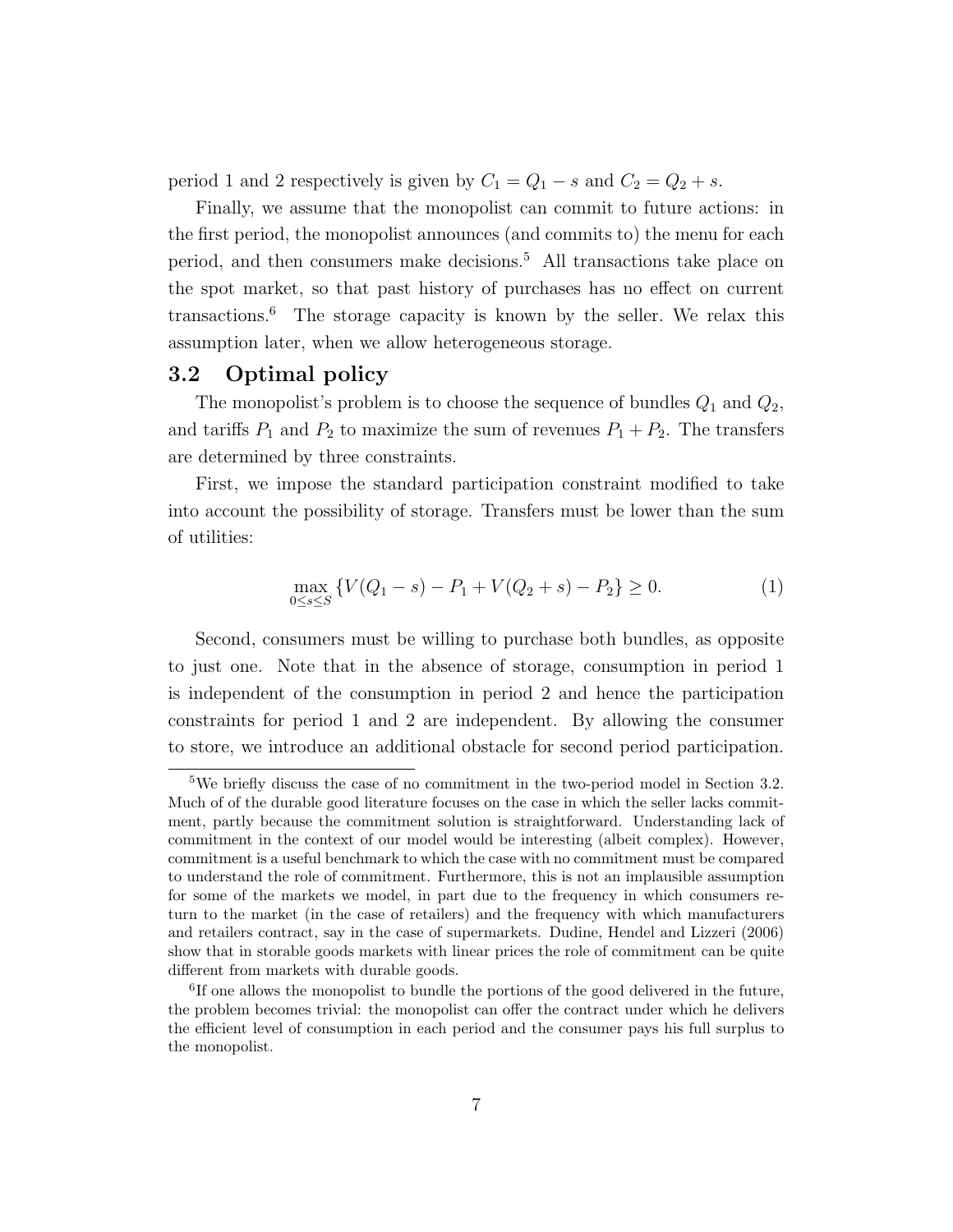The consumer's outside option in the second period is greater than zero, due to storage.

The constraint is that the consumer should be willing to purchase  $\{Q_2, P_2\}$ in the second period, rather than purchase only  $\{Q_1, P_1\}$  in the first period and optimally smooth *Q*<sup>1</sup> over the two periods:

$$
\max_{0 \le s \le S} \{ V(Q_1 - s) - P_1 + V(Q_2 + s) - P_2 \} \ge \max_{0 \le s \le S} \{ V(Q_1 - s) - P_1 + V(s) \}. (2)
$$

Finally, the consumer should be willing to purchase  $\{Q_1, P_1\}$  in the first period:

$$
\max_{0 \le s \le S} \{ V(Q_1 - s) - P_1 + V(Q_2 + s) - P_2 \} \ge V(Q_2) - P_2,\tag{3}
$$

The next Lemma shows that only two of these three constraints are binding.

Lemma 3.1 *Constraints (2) and (3) imply constraint (1).*

For all proofs we refer the reader to the Appendix.

We call constraints (3) and (2) no-skipping constraints. They are participation constraints that assure the consumer does not skip a purchase event and consume out of storage. The simplicity of the two-period set up stems from the limited forms of skipping. In a longer horizon the consumer can prepare herself to skip in numerous ways, namely, the consumer can store out any of the previous purchases as long as she has available storage. Thus, the longer the history the more constraints on participation need to be imposed. As we show below eliminating or limiting the ability to skip plays an important role in shaping optimal offerings by the monopolist.

We now characterize the optimal solution. Denote the optimal sales by *X*<sup>1</sup> and  $X_2$  and recall that  $C^*$  is the efficient consumption obtained by  $V'(C^*) = 0$ .

**Theorem 1** Assume S is such that  $0 < S < C^*$ <sup>7</sup> In an optimal policy, the *monopolist chooses first period output*  $X_1 = C^* + S$ *, and second period output*  $X_2$  *such that*  $X_2 + S < C^*$ *. In this optimal policy* 

<sup>&</sup>lt;sup>7</sup>If  $S \geq C^*$  the optimal policy for the monopolist is to set  $X_1 = 2C^*$ ,  $X_2 = 0$ , and  $T_1 = 2V(C^*)$ : when storage capacity is very large, the monopolist can extract all the surplus by selling everything in the first period. We have in mind products that are frequently purchased, so that selling once and for all is not relevant nor interesting.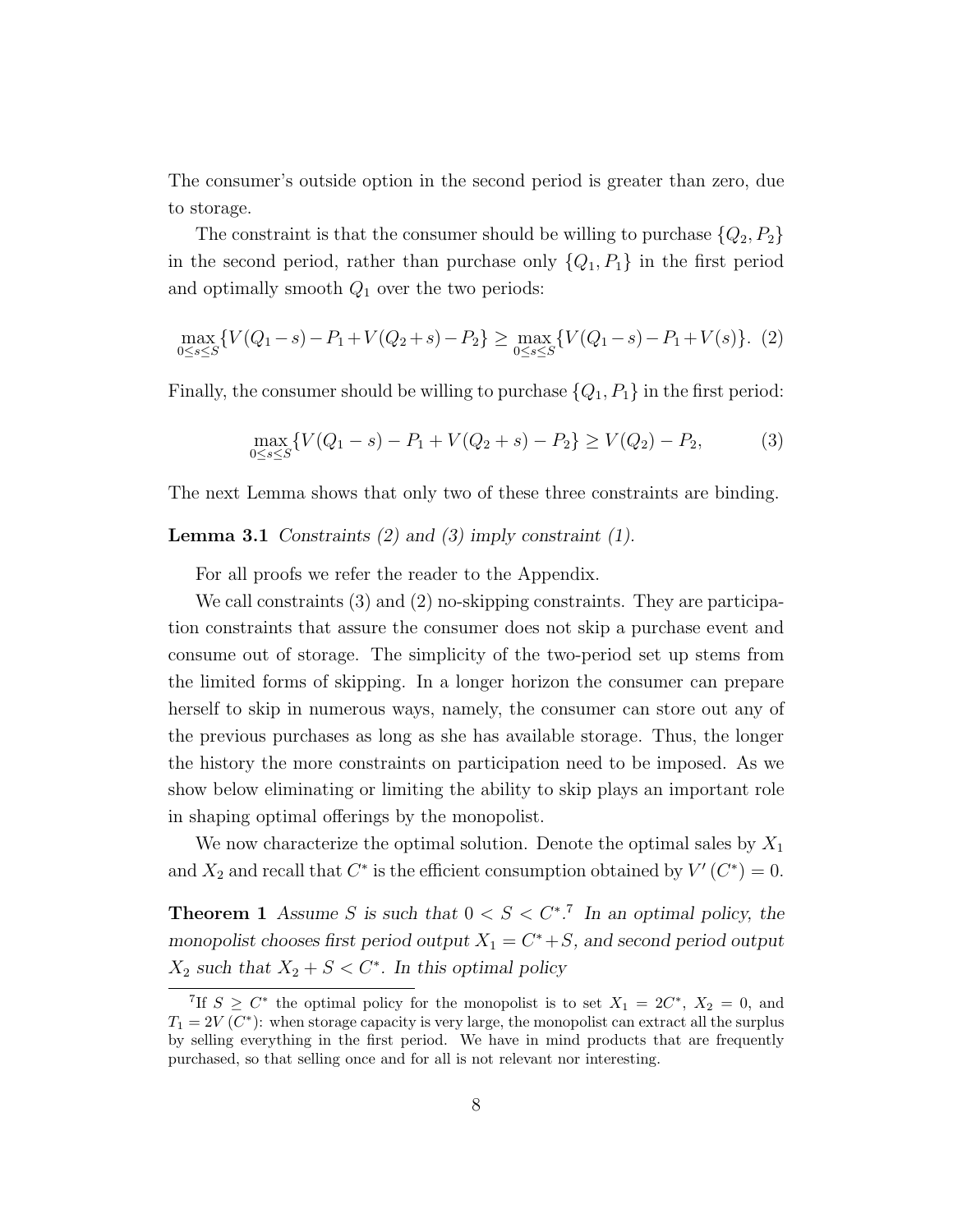- *1. the monopolist induces a binding storage constraint for the consumer*
- 2. *first period consumption is efficient*
- *3. second period consumption is below the ecient level*
- *4. consumers enjoy positive surplus.*

Storability induces the monopolist to create distortions in consumption away from the first best, even though consumers are homogenous and the monopolist can choose any non-linear price. Furthermore, the monopolist optimally chooses to allow the consumer to enjoy positive surplus. The two new no-skipping constraints introduced by storability are tighter than the standard participation constraint: if the monopolist targets all the surplus, the consumer always has the option of not purchasing in the second period and smoothing consumption through storage. However, this is not the whole story, since the seller could generate an allocation with fully extractable surplus (for example, by selling only in the first period).

To make the skipping of period-two purchases more difficult, the seller could lower first period quantity.<sup>8</sup> Alternatively, the seller could increase first period quantity beyond the capacity constraint. Indeed the monopolist's optimal policy is designed in such a way, that the consumer fills his storage up to its maximum capacity. Clearly, the storage provides an additional freedom for the consumer to allocate the consumption more efficiently across time, and hence gives him bargaining leverage against the monopolist. However, once the storage is filled, any additional quantity sold in the first period must be consumed immediately and hence the monopolist can extract the full value

<sup>8</sup>If the storage capacity is small enough, the monopolist has an alternative optimal policy, in which the role of the periods is reversed but the same profit is attained. The second period is the one in which the consumption is optimal. Intuitively, the no-skipping constraint becomes less restrictive when the storage capacity is small enough, so that the monopolist can make sure that the consumer is willing to purchase a large bundle (and pay a high  $\text{tariff}$ ) in the second period. In this case it is still true that the first period tariff extracts the full surplus that is generated by the first period bundle. We have downplayed this second implementation for the following reasons. First, we are interested in the impact of storage, so we want to focus on the case where storage is large (bigger threat). Second, as we will see in the next section, the alternative equilibrium is not robust to the introduction of heterogeneity in storage.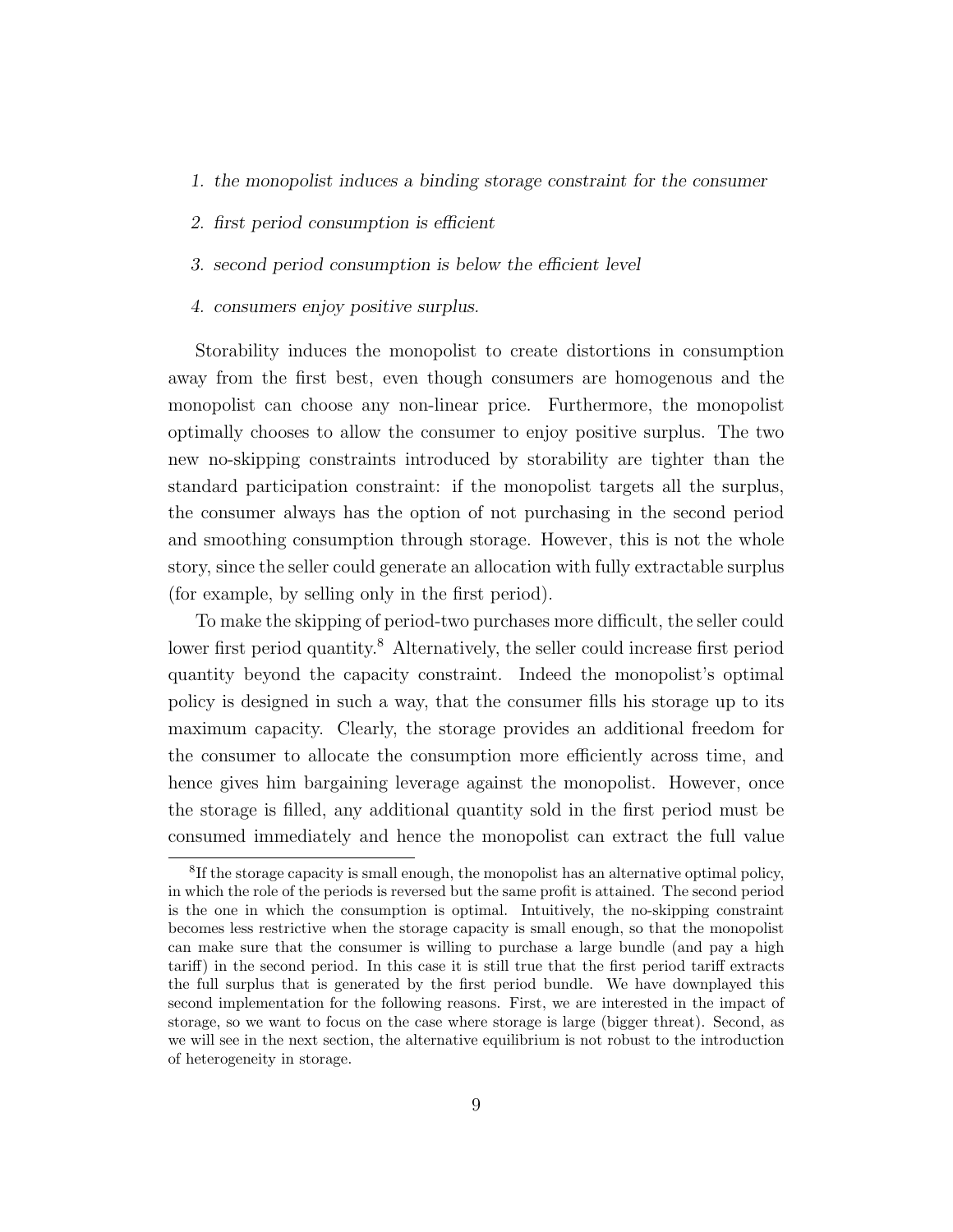of these additional units. This is the underlying reason why the monopolist induces a binding storage constraint for the consumer. Moreover, this also explains why first period consumption is efficient. Since, the seller can extract all surplus (as no first period quantity can be stored, because storage is already filled) from these additional units, it is optimal to expand consumption up to the efficient level.

Thus, the seller offers  $X_1 = C^* + S$  and is able to extract the following first period tariff

$$
P_1 = V(\underbrace{X_1 - S}_{C^*}) + V(\underbrace{X_2 + S}_{C_2}) - V(X_2).
$$

This amount equals the full extra surplus the consumer obtains from the bundle  $X_1$  where:  $V(X_1 - S)$  is the surplus of consuming  $X_1 - S$  in the first period and  $V(X_2 + S) - V(X_2)$  is the surplus of consuming an extra S on top of the bundle  $X_2$  in the second period.

Let us now check the second period offering and why the consumer is left with a positive surplus. The most the seller can extract in the second period is the difference in utility between showing up in both periods and buying only in the first period. Since storage is binding, the latter is  $V(X_1 - S) + V(S)$ , the efficient consumption plus full storage consumption. The second period tariff is:

$$
P_2 = V(\underbrace{X_1 - S}_{C^*}) + V(\underbrace{X_2 + S}_{C_2}) - V(\underbrace{X_1 - S}_{C^*}) - V(S) = V(\underbrace{X_2 + S}_{C_2}) - V(S)
$$

We are now ready to discuss the intuition behind the optimal  $X_2$ . Second period consumption is not efficient for the following reason. The second period tariff increases with the size of the bundle  $X_2$ , so it seems that the seller would have an incentive to sell enough in the second period to lead to a second period consumption  $X_2 + S = C^*$ . Indeed the latter maximizes  $P_2$ . However, these additional second period units affect the amount that can be extracted in the first period. Recall that the first period tariff consists of two parts: the value of consumption in the first period and the additional value of consuming the stored inventories in the second period:  $V(X_2 + S) - V(X_2)$ . Since the consumer's valuation function is concave, this part of the first period tariff is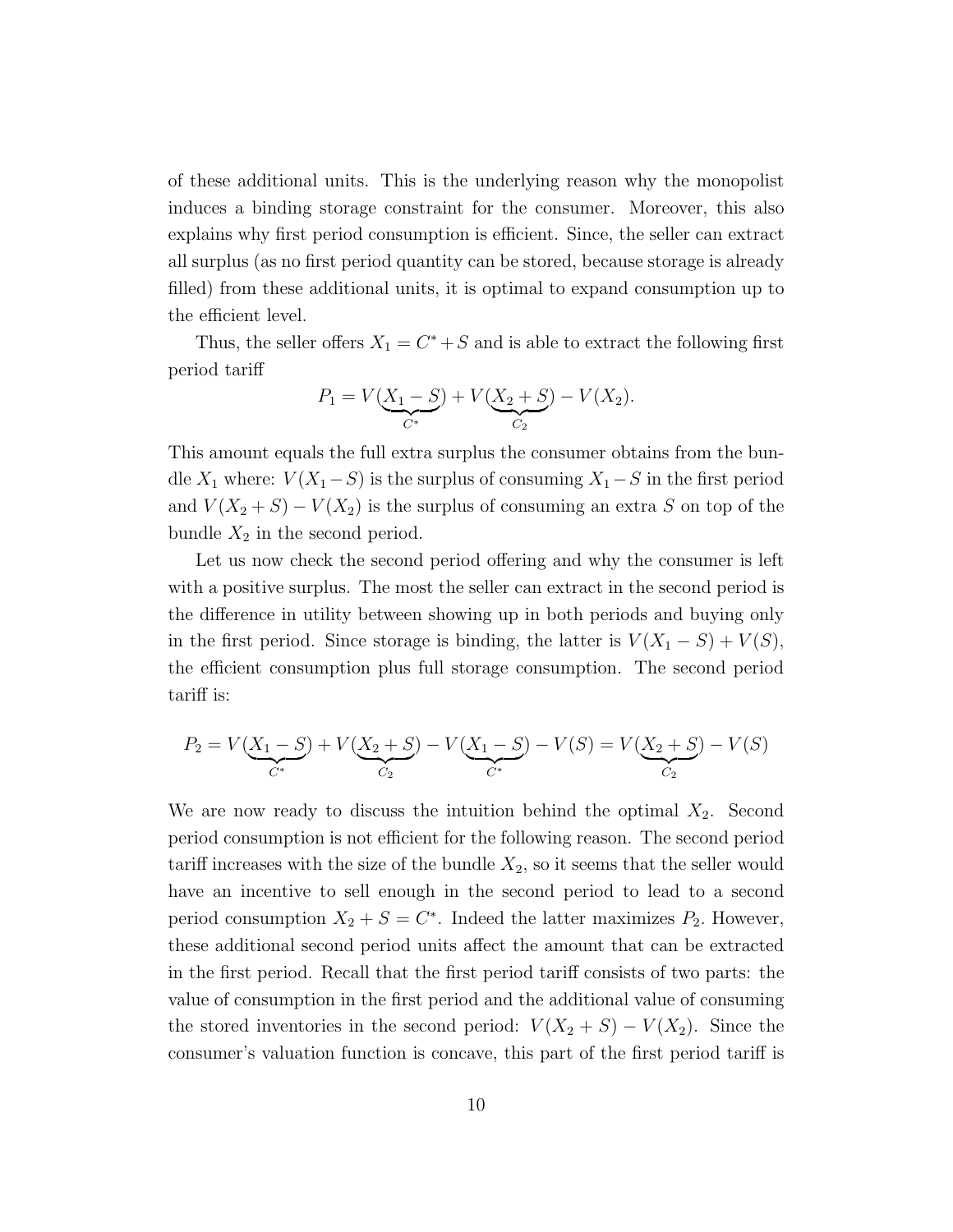decreasing in *X*2, so that second period consumption is a threat to first period surplus extraction. The monopolist has to balance the two effects, and ends up selling a bundle that leads to less than efficient second period consumption.

Let us return to surplus extraction. Both tariffs are set so that the seller captures the extra surplus generated by each offering. In other words, as we saw above,  $P_1$  captures the additional surplus generated by  $X_1$  relative to the consumer's utility should she only enjoy  $X_2$  in the second period. Similarly for *P*2*.* The seller is able to capture all additional surplus from each bundle. The reason the consumer manages to keep a positive surplus is that the marginal impact of  $X_1$  is evaluated at  $X_2$  and vice versa. Since V is concave, the marginal surplus of each offering is less than the surplus of removing both bundles.

It is easy to see that the optimal policy characterized in Theorem 1 is not an equilibrium absent commitment. In any pure strategy equilibrium absent commitment, second period consumption has to be efficient, otherwise the monopolist could increase profits in the second period. It turns out that equilibrium without commitment is quite complicated to characterize even in the two period problem. For instance, there is no pure strategy equilibrium in the two period model without commitment: for a wide range of first period output levels, it cannot be the case that in the second period storage is known and identical for all consumers. This creates many complications but also raises some interesting question for possible follow-up work.

### 3.3 Heterogeneous storage capacities

We now extend the model by allowing for a limited amount of consumer heterogeneity. The standard second degree price discrimination model (see for instance Tirole 1988, Chapter 1) characterizes optimal non-linear prices when there is heterogeneity in consumer valuations. One could of course perform the same exercise within our environment. However, we think that it is more useful to keep our focus on the effects of storability, so we retain the assumption of homogeneous consumer valuations, and instead allow consumers to have heterogeneous storage capacities. We assume that a fraction  $\alpha$  of consumers has no ability to store, and a fraction  $1 - \alpha$  has storage capacity *S* as above.

We reserve capital letters for the consumer with storage  $P_1, P_2, Q_1$  and  $Q_2$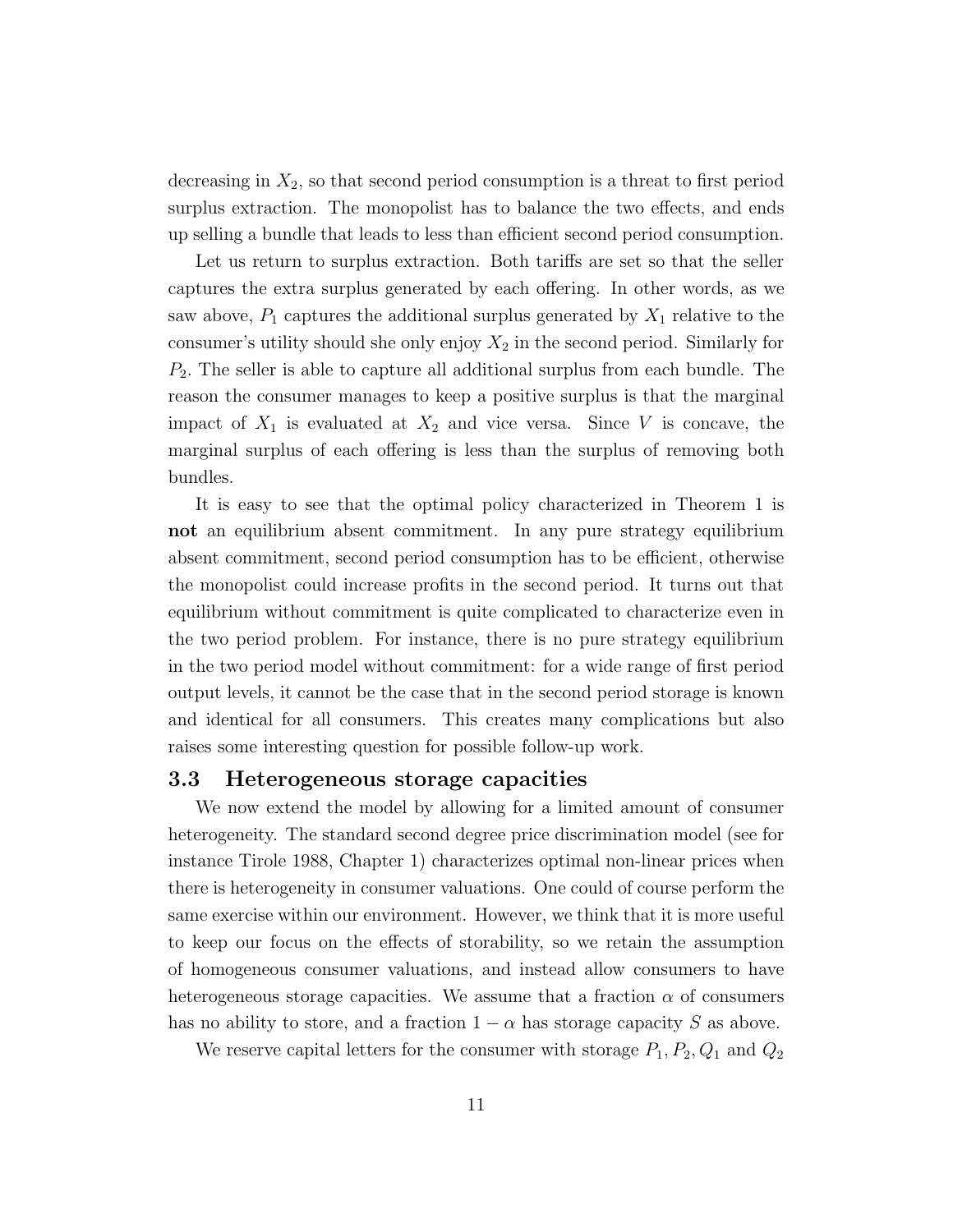and small letters  $p_1, p_2, q_1$  and  $q_2$  for the consumer without one. For brevity we will call the consumers with storage S, and the consumers without storage NS.

The monopolist maximizes profits given by

$$
\pi = \alpha (p_1 + p_2) + (1 - \alpha)(P_1 + P_2)
$$

subject to the constraints that guarantee consumers choose the bundles that are meant for them. All the constraints that appeared in the case of single consumer carry over to this case, but we now must impose new self-selection constraints.

Neither type of consumer should skip a purchase in either period. For the storing consumer it amounts to constraints (3) and (2) above. For the NS-consumer they amount to the usual static participation constraints:

$$
p_1 \leq V(q_1) \tag{4}
$$

$$
p_2 \leq V(q_2). \tag{5}
$$

Furthermore, NS-consumers should not prefer to switch to the bundles  $P_1, Q_1$ or  $P_2, Q_2$ :

$$
p_1 - P_1 \leq V(q_1) - V(Q_1) \tag{6}
$$

$$
p_2 - P_2 \leq V(q_2) - V(Q_2) \tag{7}
$$

and S-consumers should not switch to the whole bundle meant for NS-consumers:

$$
p_1 + p_2 - P_1 - P_2 \ge \max_{0 \le s \le S} \{ V(q_1 - s) + V(q_2 + s) \} - \max_{0 \le s \le S} \{ V(Q_1 - s) + V(Q_2 + s) \}. \tag{8}
$$

S-consumers should not substitute any part of their bundle with the deal that is offered to NS consumers

$$
p_1 - P_1 \ge \max_{0 \le s \le S} \{ V(q_1 - s) + V(Q_2 + s) \} - \max_{0 \le s \le S} \{ V(Q_1 - s) + V(Q_2 + s) \} \tag{9}
$$

$$
p_2 - P_2 \geq \max_{0 \leq s \leq S} \{ V(Q_1 - s) + V(q_2 + s) \} - \max_{0 \leq s \leq S} \{ V(Q_1 - s) + V(Q_2 + s) \} \tag{10}
$$

and, finally, S-consumers should not prefer to choose just one period of the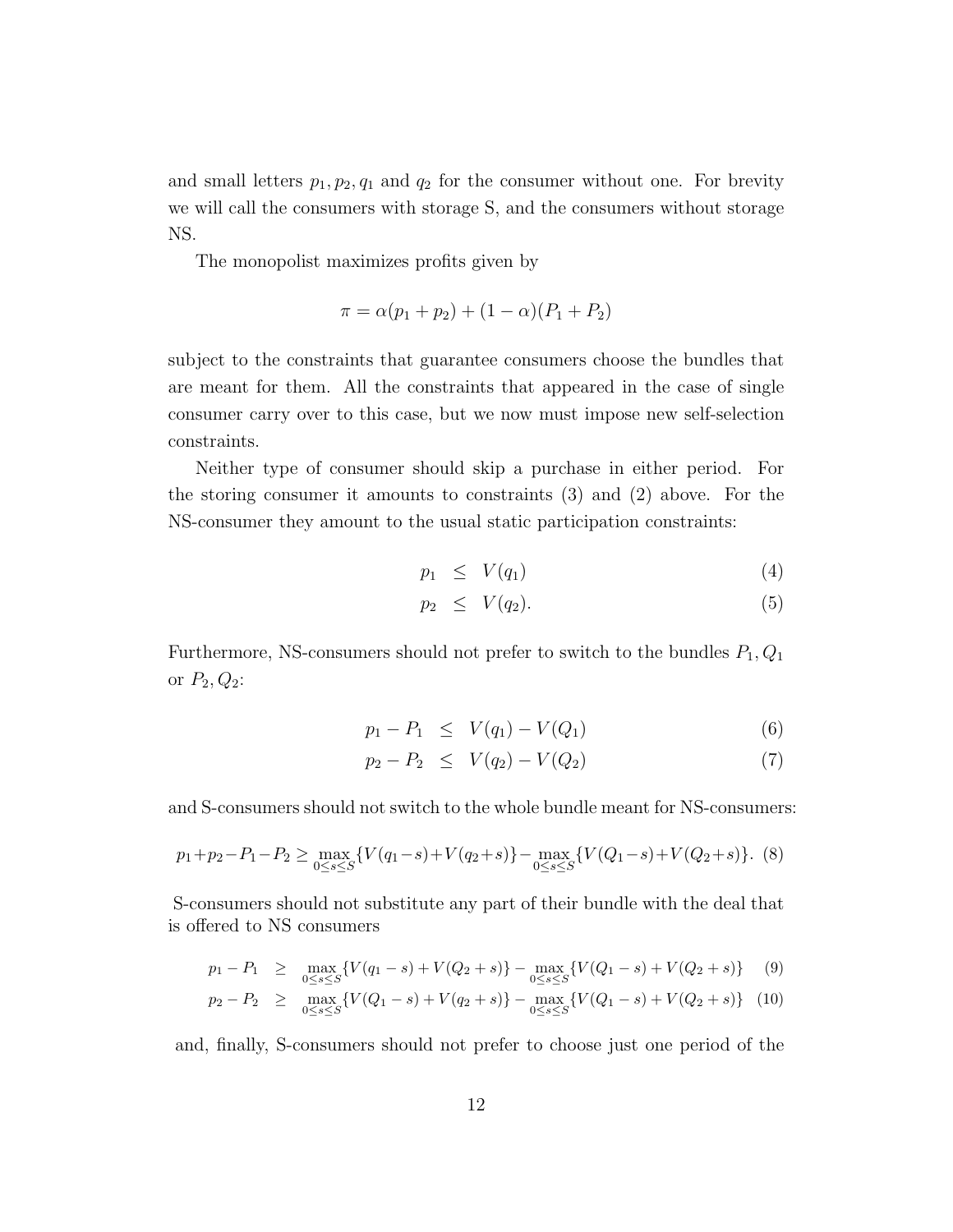bundle intended for NS-consumers

$$
p_1 - P_1 - P_2 \ge \max_{0 \le s \le S} \{ V(q_1 - s) + V(s) \} - \max_{0 \le s \le S} \{ V(Q_1 - s) + V(Q_2 + s) \} \tag{11}
$$

$$
p_2 - P_1 - P_2 \geq V(q_2) - \max_{0 \leq s \leq S} \{ V(Q_1 - s) + V(Q_2 + s) \}
$$
\n(12)

The next result offers a characterization of the optimal solution in this case with two types of consumers.

Theorem 2 *The optimal bundles with heterogeneous storage are such that*  $q_1(\alpha) < C^*$ ,  $q_2(\alpha) = C^*$ ,  $Q_1(\alpha) = C^* + S$  and  $Q_2(\alpha) < C^* - S$ . Under the *optimal policy*

- *1. the monopolist induces a binding storage constraint for the S-consumers*
- *2. S-consumers' consumption is ecient only in the first period*
- *3. NS-consumers' consumption is ecient only in the second period*
- 4. S-consumers enjoy positive surplus and there is  $\hat{\alpha}$  such NS-consumers *enjoy positive surplus if*  $\alpha < \hat{\alpha}$ *.*

The S-consumer's bundles *Q*<sup>1</sup> and *Q*<sup>2</sup> are qualitatively similar to those characterized in Theorem 1. The only difference is that the second period quantity is affected by the presence and proportion of non-storers. The presence of S-consumers instead, drastically changes the way NS-consumers' bundles are priced. Both consumption and surplus are affected. First period consumption drops below the efficient level, and even NS-consumers enjoy a positive surplus.

When facing heterogeneous consumers, the monopolist has to worry not only about participation and no-skipping constraints, but also about incentive compatibility constraints. To understand the way incentive compatibility affects the offerings suppose that the bundles for the S-consumer are priced as in Theorem 1. The first period bundle  $Q_1 = C^* + S$  is sold. We showed that the S-consumer pays for this bundle more than his first period surplus, since he purchases additional quantity *S* for second period consumption. Do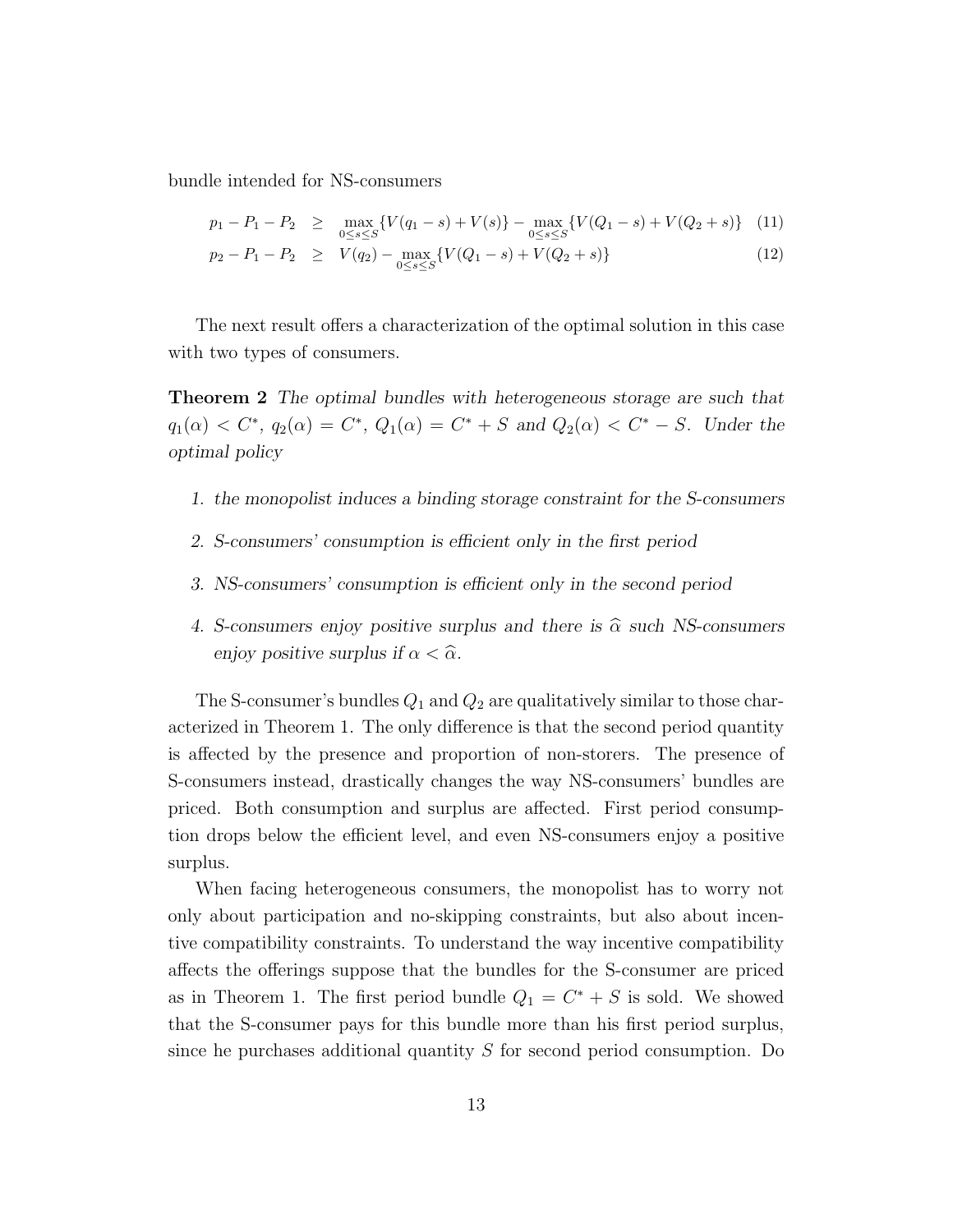NS-consumers prefers to buy the bundle *Q*<sup>1</sup> instead of *q*1? They do not. All consumers have the same valuation for the good, but the NS-consumer unable to store, have to consume the whole bundle in the first period. They are willing to pay at most  $V(C^*)$  which is lower than what S-consumer pays,  $P_1$ . However, the reverse is possible. If  $q_1$  is large enough, the S-consumer can be tempted to buy the cheaper bundle of the two, which is  $q_1$ . The latter might be cheaper as it is priced for current consumption, but can be stored (and smoothed) by S-consumers.

Now consider the second period. NS-consumers are offered bundle  $q_2 = C^*$ . The S-consumer does not value this bundle as much, because he has *S* already in storage (recall, that  $C^*$  is the saturation point). On the other hand, if the price for the bundle  $q_2$  is close to  $V(q_2)$ , NS-consumer might prefer the smaller bundle  $Q_2$  that sells for less than  $V(Q_2)$ , since it is priced for a consumer who has supply in storage.

To summarize, the monopolist only has to make sure S-consumers do not switch to the NS-bundle in the first period, and NS-consumers not switching to S-bundle in the second period. We can now turn to NS-consumer tariffs:

$$
p_1 = V(q_1)
$$
  
\n
$$
p_2 = P_2 + V(q_2) - V(Q_2).
$$

It is easy to see that the optimal policy extracts the full surplus from the NS-consumer in the first period, but the level of consumption is below the efficient one. In the second period the situation is reversed: consumption is at the efficient level, but the tariff is lower than  $V(C^*)$ .

The monopolist can use two instruments to make sure consumers purchase their intended bundles: the induced consumption levels and the tariffs. It may be surprising that when the monopolist wants to keep the S-consumer from switching to NS-bundle he mostly operates by distorting consumption, and when he wants to prevent the NS-consumer from switching, he operates mostly through lowering the tariff. In the first period, the monopolist sets  $q_1$ low enough, so that it is not attractive for the S-consumer. Once the size of the bundle is determined, the monopolist can set the highest price under which the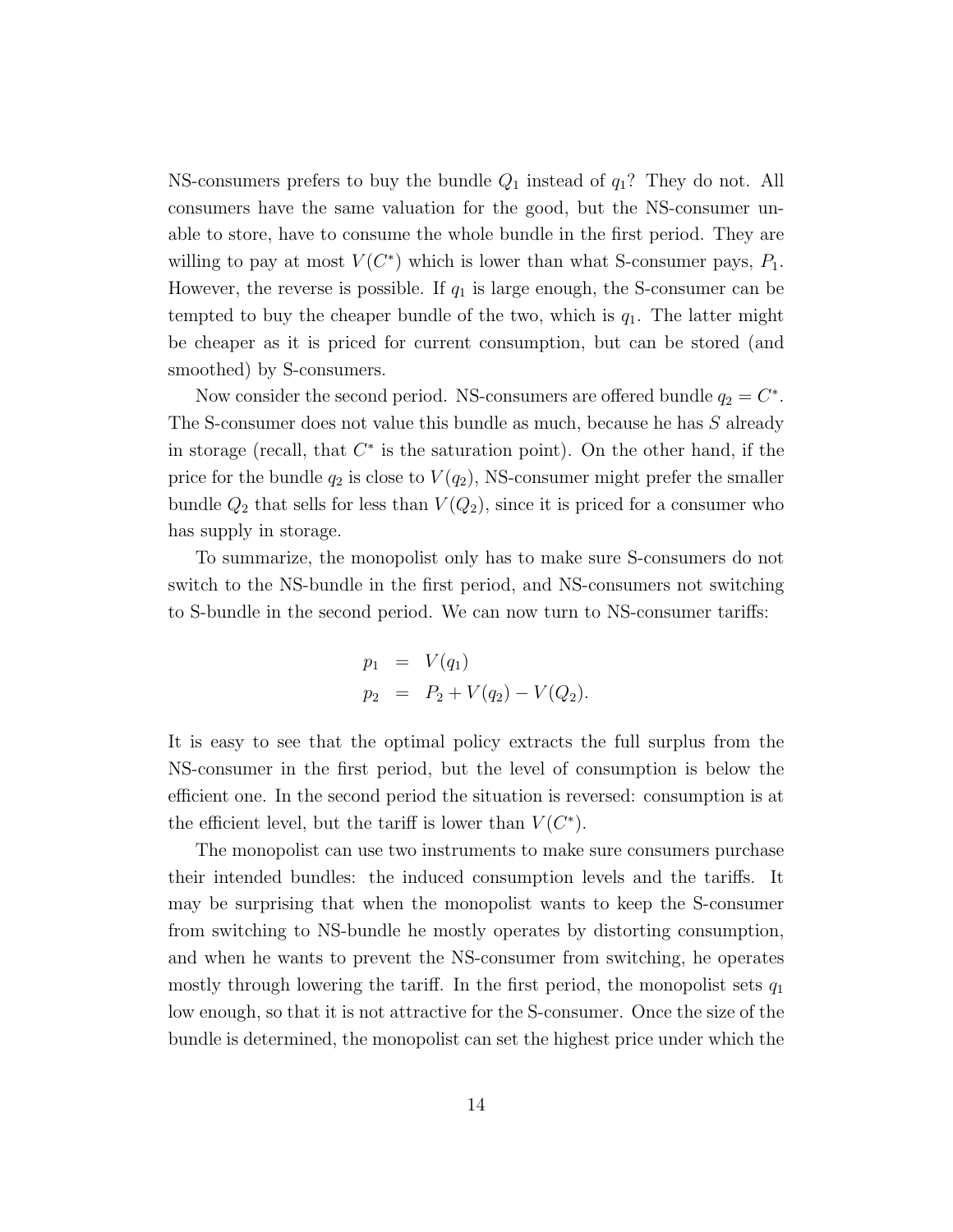bundle is still purchased, which is  $V(q_1)$ . The monopolist cannot achieve the same effect only by using tariffs, because S-consumers' effective willingness to pay in the first period is higher than NS-consumers': this is because Sconsumers can smooth consumption of the good across periods, whereas NSconsumers cannot. Naturally, the higher the proportion of NS-consumer the more costly the quantity distortion is, that is why  $q_1(\alpha)$  increases in  $\alpha$ .

Instead, in the second period the S-consumer receives the bundle  $Q_2$  at price  $P_2 = V(Q_2 + S) - V(S) < V(Q_2)$ . If the NS-consumer purchases  $Q_2$  instead of  $q_2$  he can get a surplus of  $V(Q_2) - P_2$ . The monopolist must guarantee the NS-consumer the same surplus from purchasing the bundle  $q_2$ . The only way he can eliminate this surplus is to set  $Q_2 = 0$ , which in turn will result in  $P_2 = 0$ . In the optimal solution, the monopolist sets the level of NSconsumption to be efficient and extracts all the surplus up to  $V(Q_2) - P_2$ , by setting a low enough tariff. As the proportion of NS-consumers increases the seller is willing to further distort  $Q_2$  downward, explaining why  $Q_2(\alpha)$  is a decreasing function.<sup>9</sup>

The picture that emerges from this analysis is that the skipping constraints can be relaxed by filling the storage capacity of the consumer. Moreover, consumption flows of non-storers are distorted downwards to alleviate storers' incentives constraints.

Finally, recall that in the case of homogeneous consumers if the storage capacity is small enough, there exists an alternative optimal pricing scheme for the monopolist, in which the role of the two periods is switched: the monopolist induces efficient consumption in the second period, and distorts consumption of the good in the first period. When consumers are heterogeneous in storage capacity this alternative pricing scheme is no longer optimal. This policy involves a small bundle in the first period, so that the consumer does not have significant outside options in the second period. However, if the small bundle is sold in the first period for the S-consumer, it must be the case that the small

<sup>&</sup>lt;sup>9</sup>If the share of the S-consumers is small enough it is optimal to set  $Q_2 = 0$  to make sure, that all the surplus of the NS-consumers is extracted. In particular, if  $\alpha \geq \frac{V'(S)}{V'(0)}$ , it is optimal to set  $Q_2 = 0$ . However no matter how small or large  $\alpha$ , if  $\alpha \in (0,1)$  neither S- nor NS-consumers are ignored by the monopolist.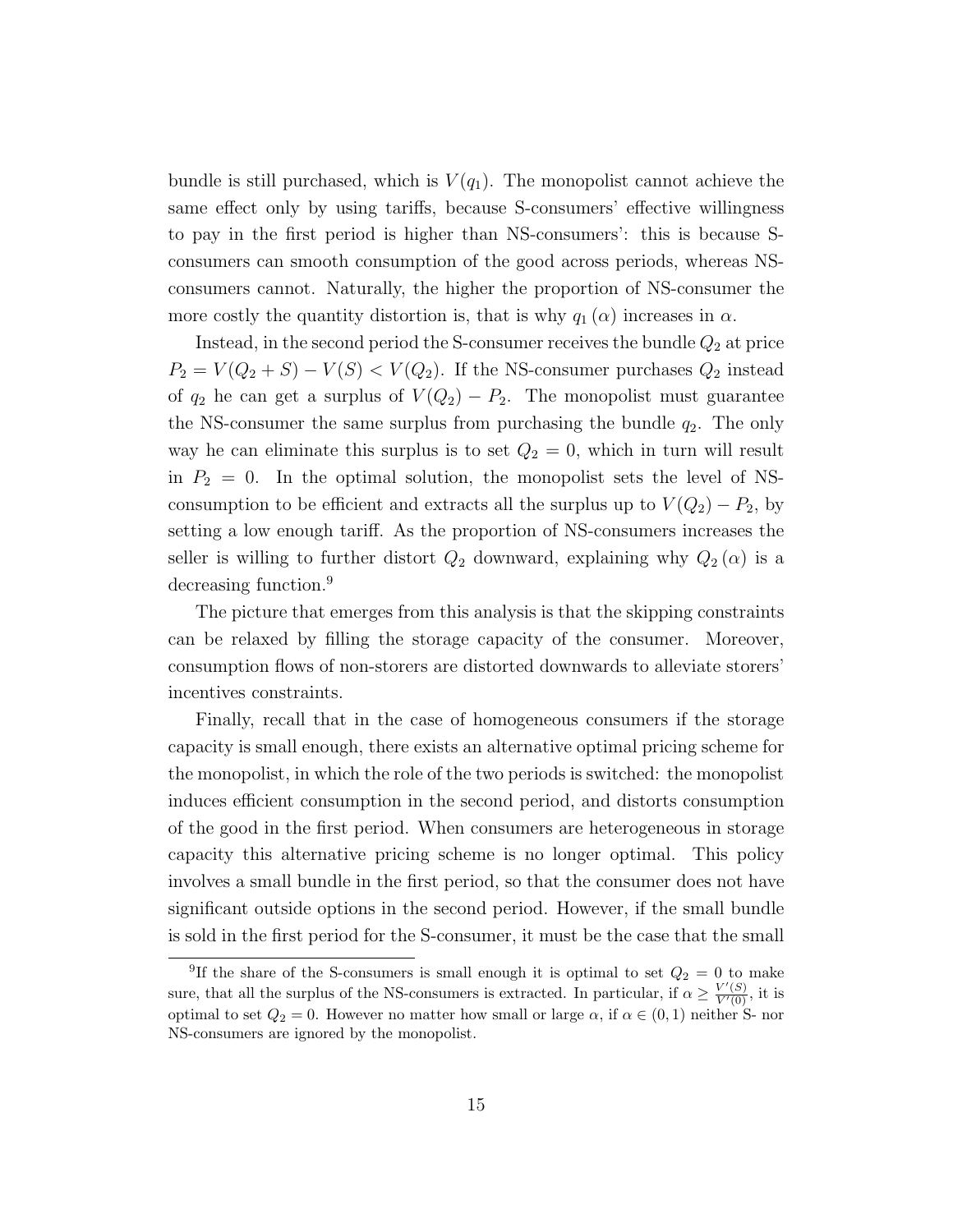bundle is sold for the NS-consumer as well, which is a significant loss in the revenue collected from NS-consumers.

## 4 Non-Linear Prices: Infinite Horizon

The two-period model has the advantage that it is a fairly simple way to gain an initial understanding of the constraints imposed by storability, and it could be extended to richer forms of heterogeneity. However, the two-period model also has clear shortcomings. For example, it is unclear if the alternation between different levels of consumption, and the fact that the monopolist induces a binding storage constraint are artifacts of the particular setup or fundamental features of storable goods. To address these questions, we approach the problem from another angle with some advantages and some other limitations. We consider a very stark infinite horizon model, in which the monopolist repeatedly interacts with the same consumers so that the problem has some degree of stationarity. In this longer horizon model consumers can start and end a period with storage, thereby enabling inventories as a tool at the disposal of the consumer in every period; this is not feasible in a two-period world. However, despite its extreme simplicity in some respects, the model is much more difficult to analyze and we are only able to obtain a partial characterization of the monopolist's optimal policies.

We assume that time is continuous. This assumption is mostly made for technical reasons because it helps us to avoid dealing with divisibility issues.<sup>10</sup>

In the infinite horizon model, we reserve small letters for flow variables and capital letters for all other ones. The consumption of an agent is denoted by  $c_t$ . The flow value of consumption is given by  $V(c_t)$ . If the consumer is given a flow *c<sup>t</sup>* for an interval of time [0*, T*] his average willingness to pay for this flow is given by

$$
\frac{1}{T} \int_0^T V(c_t) dt
$$

where  $V(c)$  is assumed to satisfy the same assumption as in the previous section.

<sup>10</sup>Suppose, that the induced consumption of the consumer in the discrete time model is  $C^*$  and the storage is *S*. If  $\frac{S}{C^*}$  is not a natural number, the no-skipping constraints become more cumbersome.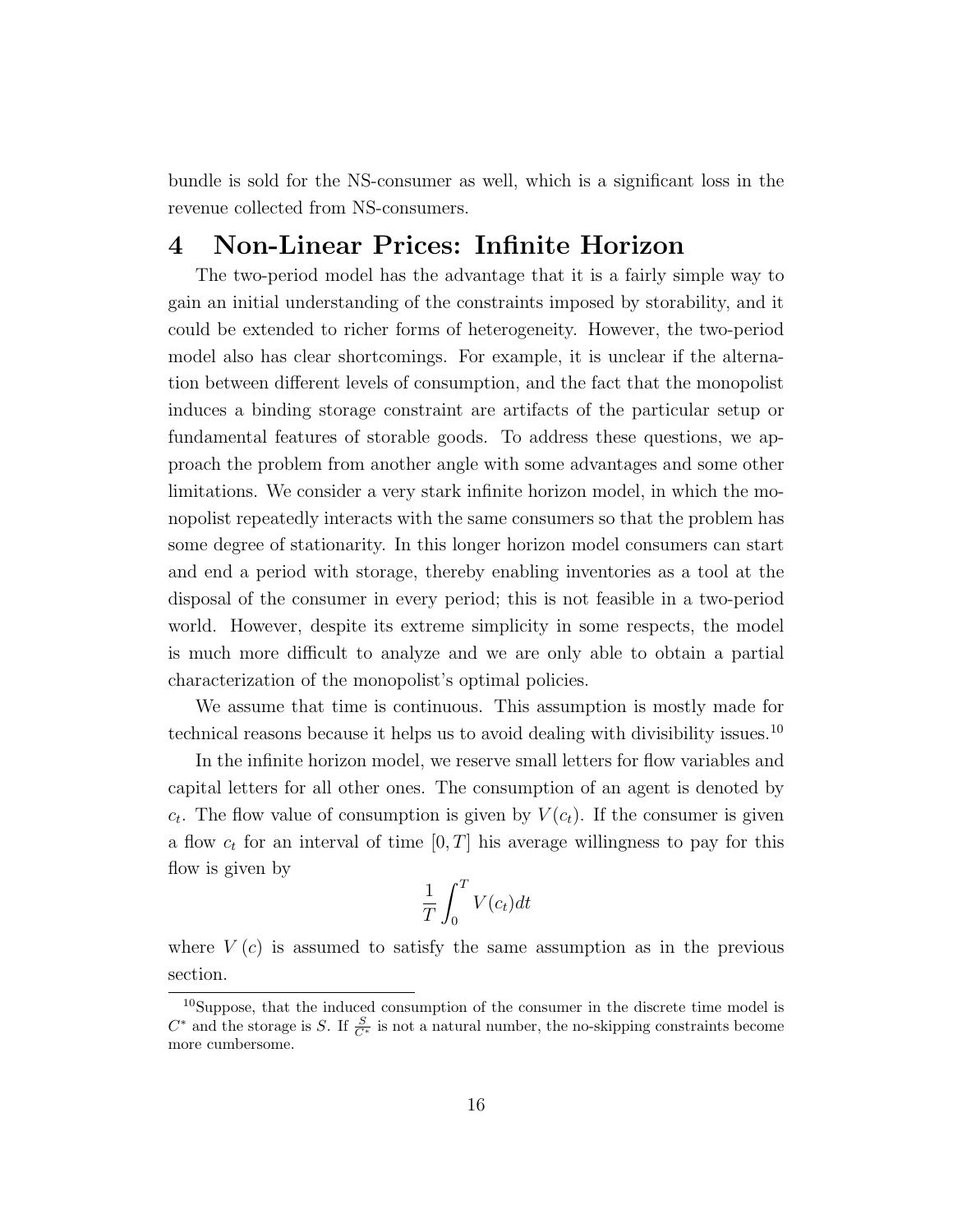We assume that there is no discounting. This assumption, together with concavity of *V* imply that an agent endowed with stock *Q* of the good over time period *T*, would like to consume *Q/T* each period. This drastically simplifies the consumer's problem, allowing us to offer a particularly simple exposition of some of the key effects.

The monopolist can choose to sell either a flow or a stock of the consumption good. A flow sale is of the same magnitude as instantaneous consumption, which means that it is of measure zero relative to any interval of periods of positive consumption. This of course does not mean that flow sales cannot be stored. As in the two-period model, we do not allow the monopolist to offer history contingent prices, so all transactions happen on the spot market, hence the flow sales are associated with flow tariffs and stock sales with the stock tariffs.

The monopolist may receive both flow payments *p<sup>t</sup>* (for flow sales) and stock payments  $P_i$  (for stock sales). The monopolist maximizes his average profit, i.e.

$$
\limsup_{T\to\infty}\frac{1}{T}\left(\int_0^T p_tdt+\sum_{i\in I\subset [0,T]}P_i\right).
$$

As in the two-period model we assume that the monopolist can commit to the sequence of bundles.<sup>11</sup> Again, we believe that this is a useful benchmark.

As in the two period model, the consumer has storage of size *S*. He can fill it in two ways. If he purchases a stock bundle of size  $Q_t$  his inventory discontinuously jumps by *Qt*:

$$
S_t = S_{t-0} + Q_t.
$$

If he purchases the flow bundle *q<sup>t</sup>* he can store the leftovers of his consumption. Suppose the consumer purchased only a flow  $q_t$  in the interval of time  $(t_1, t_2)$ ,

 $11$ However, given our assumptions, and in contrast with the two-period model, we believe that the optimal policy under commitment would also be an equilibrium as a limit of a suitably modified model without commitment. Note that in contrast with the extreme models of durable goods monopoly, in our model there are recurring sales which gives ample scope for sustaining non competitive profits in equilibrium when discount factors are high.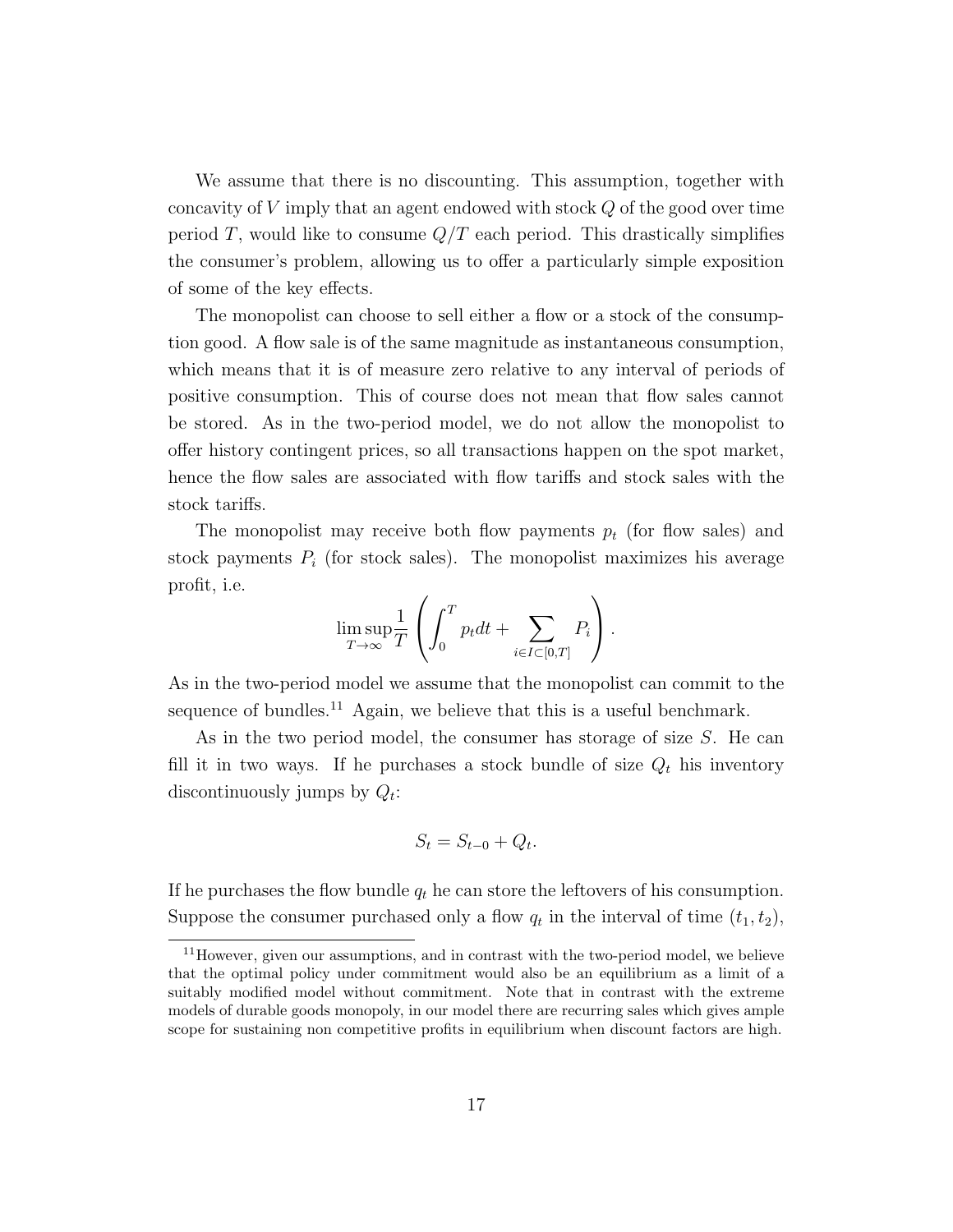then the consumer's inventory at  $t_2$  is given by

$$
S_{t_2} = S_{t_1} + \int_{t_1}^{t_2} (q_t - c_t) dt.
$$

Observe that if the consumer has no storage capacity, i.e.,  $S = 0$ , then the optimal policy for the monopolist is to sell the efficient flow bundle  $c_t = c^*$  for all *t*, and extract the entire surplus by charging  $p_t = V(c^*)$  for all *t*.

However, we now show that when the consumer can store a monopolist who offers only flow bundles completely loses the power to price non-linearly.

### 4.1 Storability eliminates non-linear pricing of flow sales

The easiest way to see that no extra surplus can be extracted from nonlinear pricing of flow bundles is to consider the case in which the monopolist offers a constant flow  $q_t = q$  at flow-bundle price p. Given this policy by the monopolist, consumers' optimal consumption is given by  $V'(c) = \frac{p}{q}$  in all periods implying that consumers can fully unbundle the monopolist's flowbundle price.

More formally, denote by  $\lambda$  the fraction of periods when a consumer purchases the good. Since the consumer can accumulate inventories, and the capacity constraint is not binding in the case of flow sales, perfect smoothing of consumption is feasible and optimal, so that  $c_t = \lambda q$  in every period. The cost of this policy on average is  $\lambda p$  per period. Thus, the consumer picks  $\lambda$  as follows:

$$
\lambda^l = \arg \max_{\lambda \in [0,1]} \{ V(\lambda q) - \lambda p \}
$$

If the per unit price is not too high (i.e.  $\frac{p}{q}$  < V'(0) otherwise there would be no purchases), the optimal  $\lambda^{l}$  satisfies

$$
V'(\lambda^l q) = \frac{p}{q}.
$$

Flow profits in this case are given by  $c^l V'(c^l)$ , where  $c^l = \lambda^l q$ . Notice that  $c^l$ , by the f.o.c. above, is also the optimal consumption of a buyer that faces the linear price  $\frac{p}{q}$ . Thus, with storage, selling a flow bundle *q* at bundle price *p* is equivalent to setting a linear price  $\frac{p}{q}$ .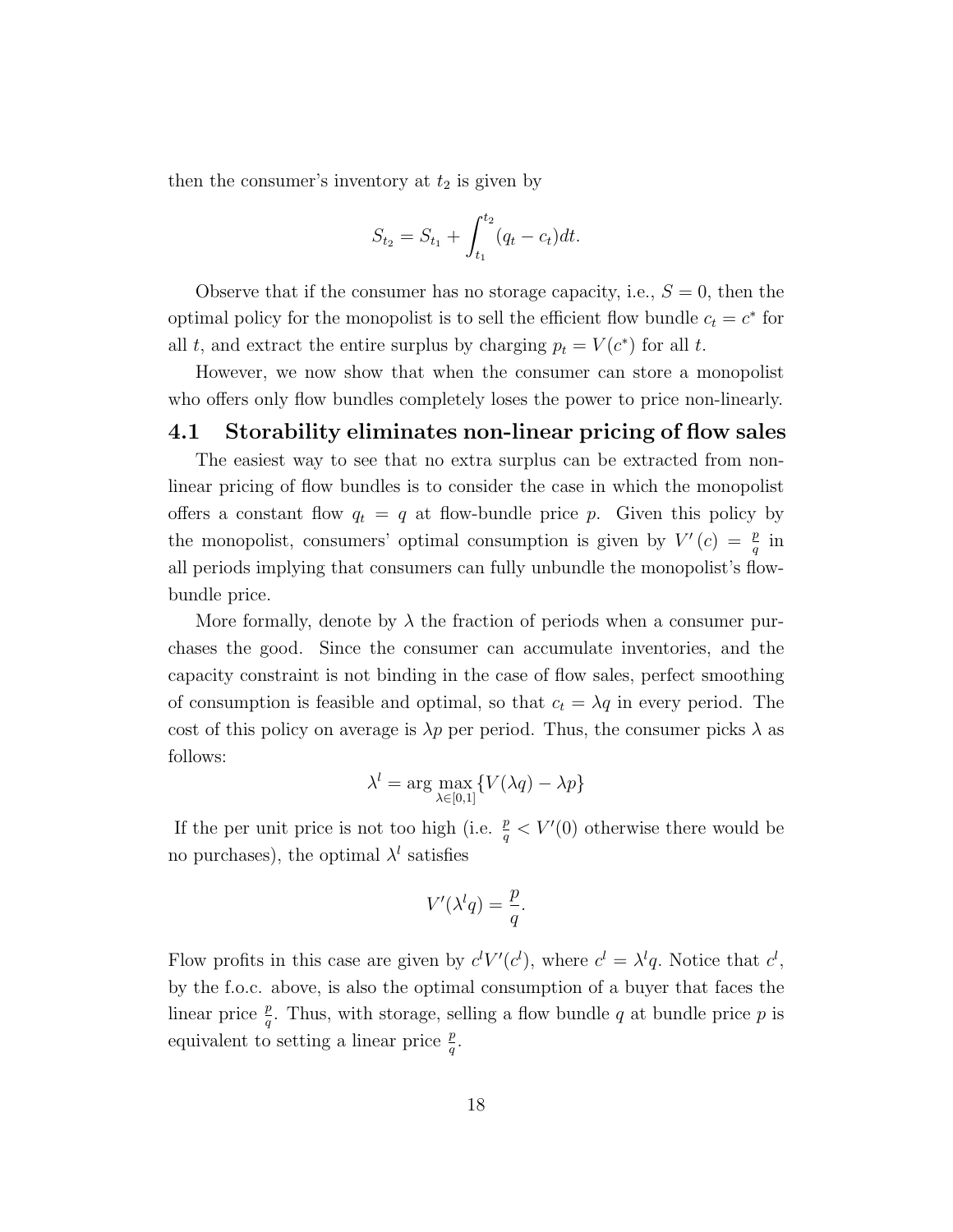The implication is that when the monopolist offers a constant flow of bundles *q*, the ability of the consumer to store destroys all the monopolist's ability to price non-linearly: the best policy within this class is equivalent to a static linear pricing policy.

This result is an intertemporal parallel to the common wisdom that successful non-linear pricing requires constraints on arbitrage among consumers. In our model, the arbitrage takes place across the different periods for the same consumer.

The next results shows that the difficulty faced by the monopolist is much more pervasive. To start with, we consider what happens for any sequence of flow-bundle sales, not just stationary ones.

**Theorem 3** If  $S > 0$  and the monopolist is restricted to sell only flows of the *good (i.e., the monopolist can not offer stocks*  $Q_t$ ) then the optimal policy is *revenue-equivalent to linear pricing.*

Although the proof is more complex, the logic of this result is similar to the one outlined above for constant flow-bundle sales: with flow sales, the storage constraint is never binding and the consumer can time his purchases to unbundle the monopolist's attempt to price bundles non-linearly.<sup>12</sup>

### 4.2 Storability and stationary stock sales

We now investigate whether the monopolist can restore some of its ability to extract surplus via non-linear prices by resorting to stock bundle rather than just flow bundles. The next result shows that simply selling stocks instead of flow bundles is not sufficient: intertemporal arbitrage by the consumer does not depend on the monopolist selling a flow of goods, but rather depends on the frequent availability of purchasing opportunities.

 $12$ There is a connection between this result and results in the dynamic agency literature on the limits on contracting imposed by the agent's ability to time effort or savings decisions to undermine complicated nonlinear incentive schemes. For instance, see Cole and Kocherlakota (2001) where savings impose significant constraints and Holmstrom and Milgrom (1987) where, under exponential utility and Brownian motion, and utility only over final consumption, the optimal contract is linear in aggregate final outcomes.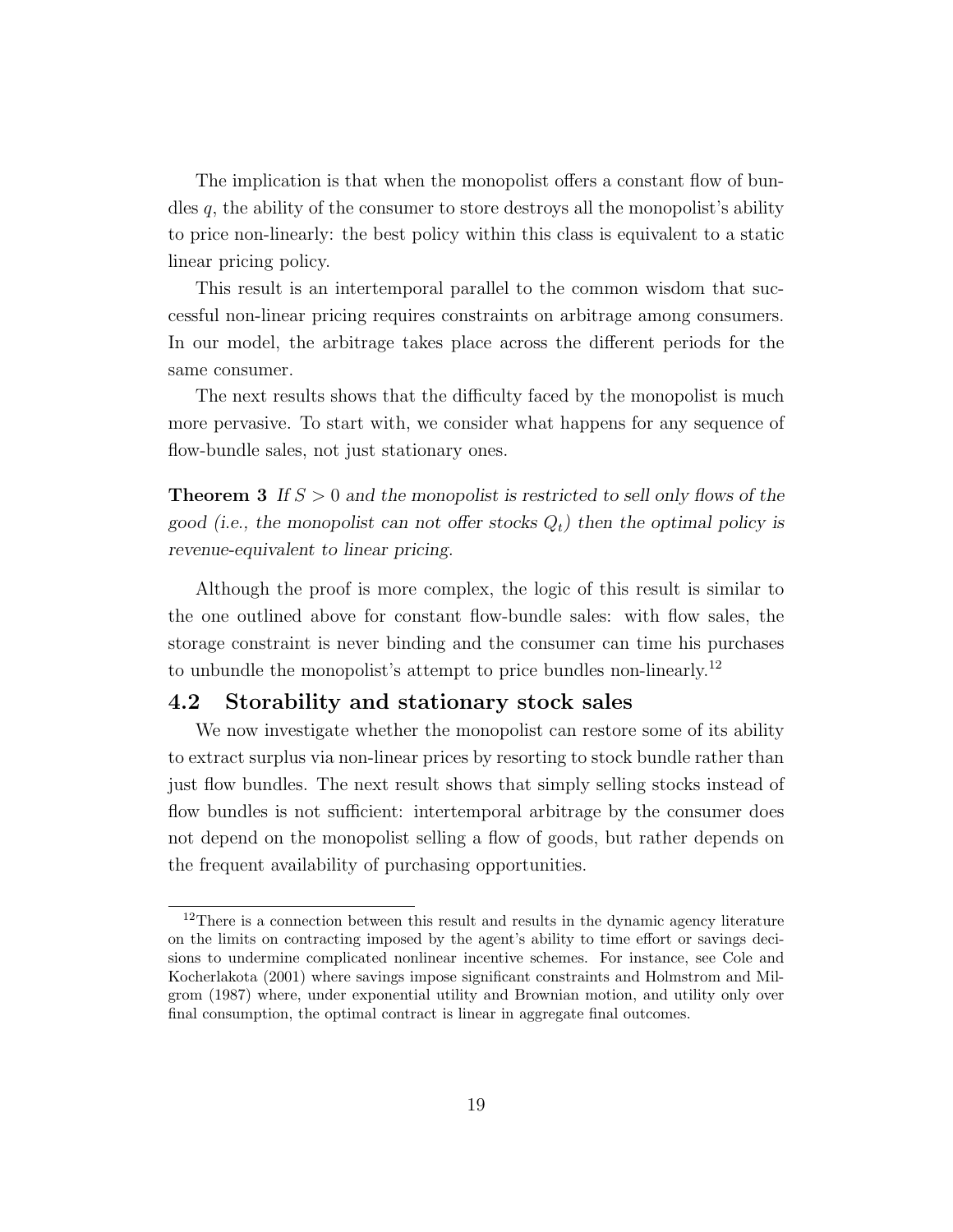Theorem 4 *In the class of policies that make available a constant bundle Q at (non-linear) price P at each point in time the optimal policy is revenueequivalent to linear pricing.*

Proof. The consumer's problem is to choose the intervals, *T,* at which to purchase in order to maximize flow utility. The consumer then optimally smooths consumption within the period, to get a utility flow  $V\left(\frac{Q}{T}\right)$ :

$$
\max_{T} \left( V \left( \frac{Q}{T} \right) - \frac{P}{T} \right)
$$

The optimal *T* solves:

$$
-\frac{1}{T^2} \left( QV' \left( \frac{Q}{T} \right) - P \right) = 0 \text{ or}
$$

$$
V' \left( \frac{Q}{T} \right) = \frac{P/T}{Q/T}
$$

The consumer times purchases so that marginal utility equals the unit price of flow consumption  $\frac{P/T}{Q/T}$ , where the numerator is flow price, and the denominator is flow purchases. Thus, with stationary policies, the monopolist loses all the ability to price non-linearly. Profits are not higher than charging a unit -linearprice.<sup>13</sup>  $\blacksquare$ 

Theorem 4 can be partially extended to a limited class of time-varying bundles  $Q_t$ <sup>14</sup> The main force behind consumers' ability to intertemporally unbundle non-linear prices in the previous results is due the fact that they have ample opportunities to time their purchases to construct their desired sequence of consumption.

We now show that, by choosing cyclical policies the monopolist can do better than the profits from linear prices. It can partially restore its ability to extract surplus via non-linear pricing by limiting the opportunities for

<sup>&</sup>lt;sup>13</sup>We neglected the constaint  $Q \leq S$ . Selling more than *S* would be immaterial since it cannot be carried forward.

<sup>&</sup>lt;sup>14</sup>The undoing of nonlinear pricing by storage could be obtained much more generally: heterogeneity in consumers' valuation, and convex costs of storage. However, this would require much more elaborate analysis and we believe that the main idea is usefully conveyed in our setup.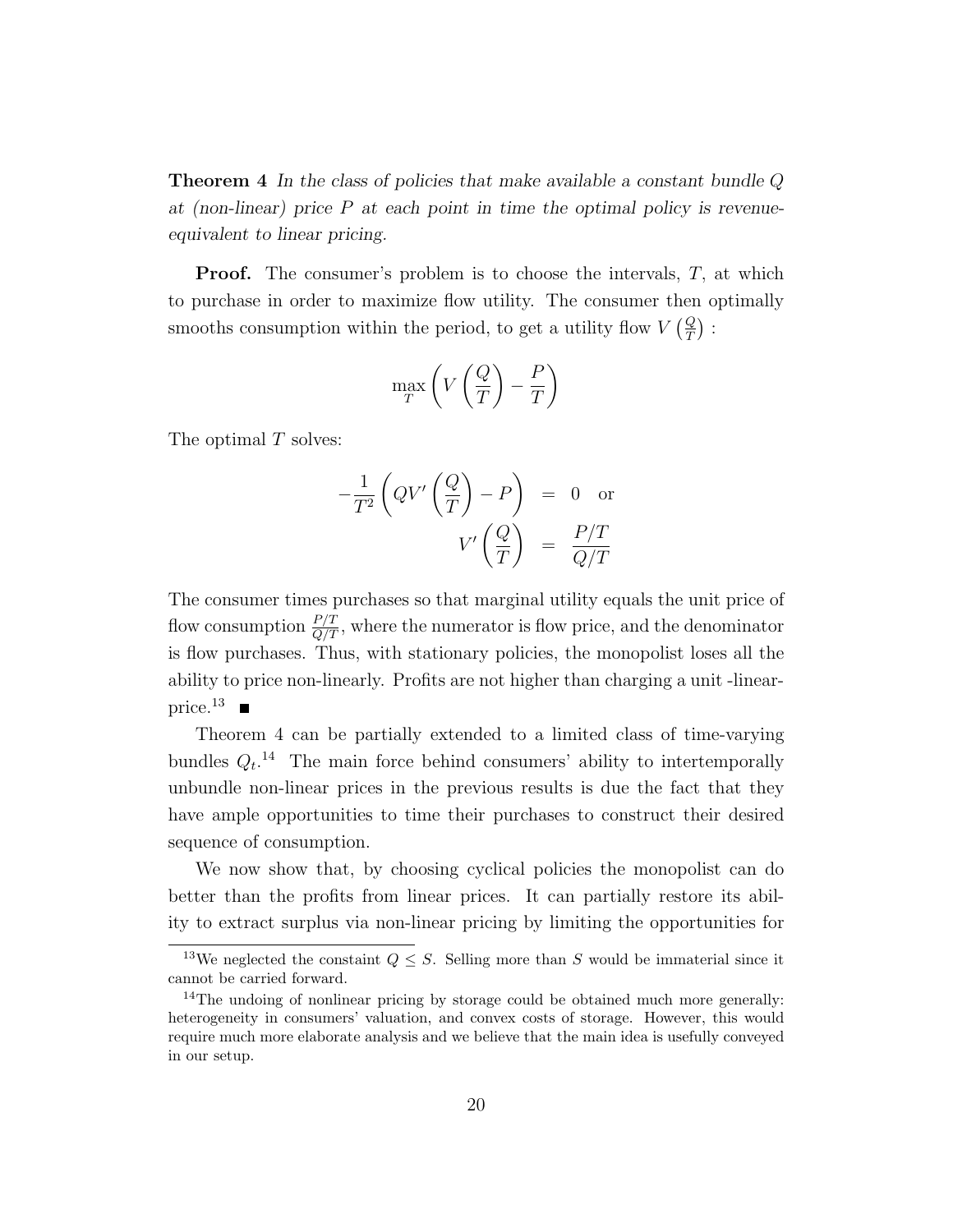consumers to time purchases and unbundle the non-linear prices. The idea is to limit consumers smoothing opportunities by selling only infrequently, and forcing the consumer to buy bundles that use-up all the storage capacity, at each purchase.

We only consider the class of periodic sales where the monopolist offers a stock  $Q$  at bundle price  $P^Q$  at periods separated by constant time intervals  $T^{Q}$ ; in all other periods the monopolist does not sell anything (or sets a price so high that consumers will never purchase).<sup>15</sup>

Theorem 5 *The monopolist can improve on linear pricing profits by using periodic sales.*

*In the class of periodic sales, the optimal policy is to only make available a bundle equal to the storage capacity S at periods separated by constant intervals*  $T<sup>S</sup>$ *. The optimal price*  $P<sup>S</sup>$  *and interval*  $T<sup>S</sup>$  *are given by* 

$$
P^{S} = 2T^{S} \left( V(c^{S}) - V\left(\frac{c^{S}}{2}\right) \right); \quad T^{S} = \frac{S}{c^{S}},
$$

*where c<sup>S</sup> is the consumption that solves*

$$
c^{S} = \underset{c \ge 0}{\arg \max} \{ V(c) - V\left(\frac{c}{2}\right) \}.
$$

*At this optimum, consumption, profits, and welfare are independent of S.* In addition, if the function  $cV'(c)$  is single-peaked, they are strictly between *those obtained under linear pricing and those obtained under non-linear prices absent storage.*

**Proof.** Without loss of generality we can assume that all bundles offered by the monopolist are actually purchased by the consumer at the optimum. Otherwise the monopolist can, at no loss, redesign the policy to get rid of the bundles that are not purchased.

<sup>15</sup>We conjecture that the policy outlined in Theorem 5 is optimal in the class of all policies, but we could not prove this. This result does show that any optimal policy has to have cyclical characteristics because our periodic sales policy does better than any constant stationary policy.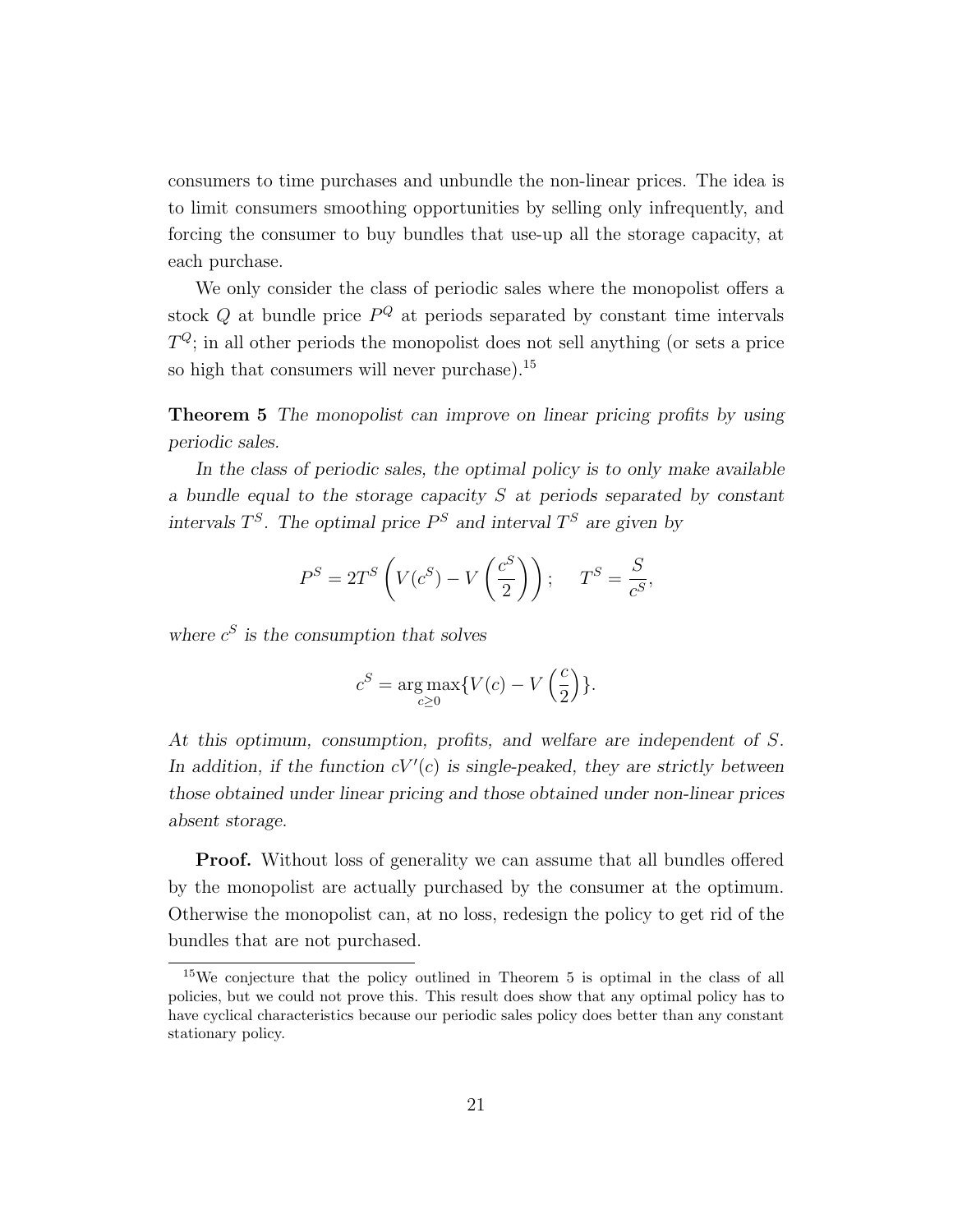Suppose that the monopolist sells bundle *Q* every *T* periods and charges *P*. Consumption in this case is  $c = \frac{Q}{T}$ . Since the consumer makes a purchase every *T* periods, the price must be such, that he is not willing to skip a purchase and consume his inventories. The following inequality guarantees that the consumer does not wish to skip a single purchase:

$$
\frac{P}{T} \le 2V(c) - 2V\left(\frac{c}{2}\right) \tag{13}
$$

We now show that the above inequality implies that skipping more than one purchase in a row is not beneficial either. To show that we need to prove that

$$
k\frac{P}{T} \le (k+1)V(c) - (k+1)V\left(\frac{c}{k+1}\right)
$$

From (13) we know, that

$$
k\frac{P}{T} \le 2kV(c) - 2kV\left(\frac{c}{2}\right)
$$

Note, that

$$
2kV(c) - 2kV\left(\frac{c}{2}\right) - \left((k+1)V(c) - (k+1)V\left(\frac{c}{k+1}\right)\right) =
$$

$$
(k-1)V(c) + (k+1)V\left(\frac{c}{k+1}\right) - 2kV\left(\frac{c}{2}\right)
$$

By concavity of  $V(\cdot)$  we obtain, that

$$
(k-1)V(c) + (k+1)V\left(\frac{c}{k+1}\right) \le 2kV\left(\frac{c}{2}\right)
$$

hence

$$
k\frac{P}{T} \le 2kV(c) - 2kV\left(\frac{c}{2}\right) \le (k+1)V(c) - (k+1)V\left(\frac{c}{k+1}\right)
$$

Of all constraints for this problem, (13) is the tightest. Notice, that (13) does not depend on  $Q$ , but only depends on consumption. Hence, setting  $Q^S$  =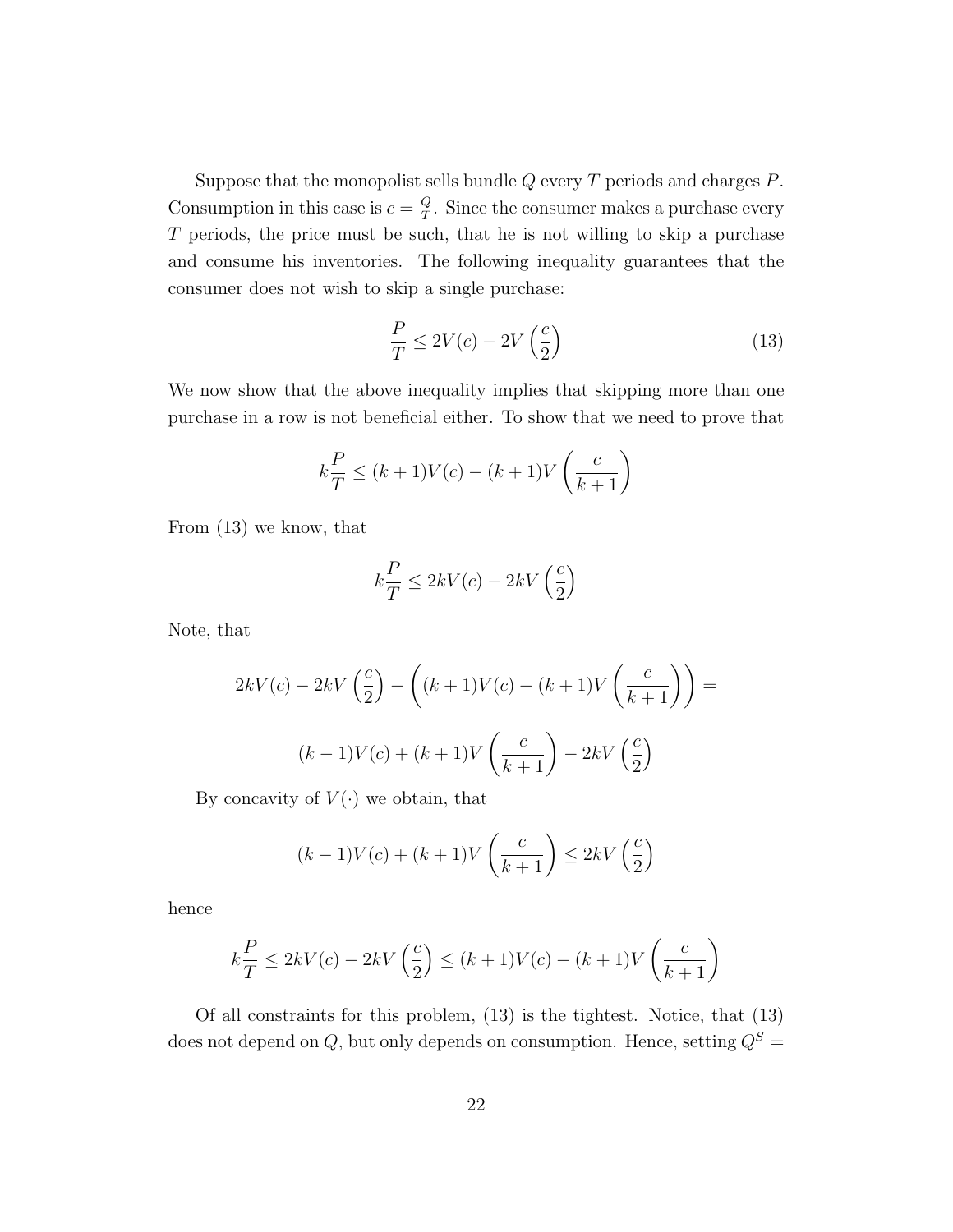*S* is weakly optimal for the relaxed problem which only involves the constraint that we discussed above. Also, by setting  $Q^S = S$  we make all other constraints obsolete. In fact, if we set  $Q^S = S$  consumers can not use inventories that were purchased more than *T* periods ago for current consumption. Hence, we can restrict our attention to events of skipping consecutive purchases.

Since the monopolist is maximizing the flow of payments, he can set  $\frac{P}{T}$  =  $2V(c) - 2V(\frac{c}{2})$  and solve for the optimally induced consumption:

$$
c^S = \arg\max_{c\geq 0}\left\{V(c) - V\left(\frac{c}{2}\right)\right\}
$$

The rest of the solution is straightforward:  $T^S = \frac{S}{c^S}$  and  $P^S = 2T^S V(c^S)$  $2T^S V \left(\frac{c^S}{2}\right)$ 2  $\big).$ 

It remains to show that both profits and the induced consumption at the optimum are strictly between those that arise under linear pricing and in the absence of storage. If the monopolist sells a bundle *S* at constant intervals *T* and induces the consumption *c*, the flow profit is  $\pi^S = 2V(c) - 2V(\frac{c}{2})$ . If storage is not feasible, the optimal consumption satisfies  $V'(c^*) = 0$  and the flow profit is  $\pi^* = V(c^*)$ . If the monopolist uses the optimal linear pricing that induces the consumption  $c^l$ , the flow profit is  $\pi^l = c^l V(c^l)$ .

First we prove that when storage is unavailable both profits and the consumption are larger then under optimal periodic policy. Note first that  $2V(c)$  $2V\left(\frac{c}{2}\right) < V(c)$  by the strict concavity of  $V(c)$ . Since  $c^*$  maximizes  $V(c)$ , we obtain that  $V(c^*) \geq V(c) > 2V(c) - 2V(\frac{c}{2})$  for any *c* including  $c^S$ . The first order condition for  $c^S$  is  $V'(c^S) - \frac{1}{2}V'(\frac{c^S}{2})$ 2  $\Big) > 0 = V'(c^*)$ , hence by strict concavity of  $V(c)$ , we obtain that  $c^* > c^S$ .

Under linear pricing, the largest profit the monopolist can obtain is  $c^l V'(c^l)$ . Here, we argue, that this profit is achievable under the periodic policy as well. Indeed observe, that

$$
2V(c^{l}) - 2V\left(\frac{c^{l}}{2}\right) = 2\int_{\frac{c^{l}}{2}}^{c^{l}} V'(x)dx
$$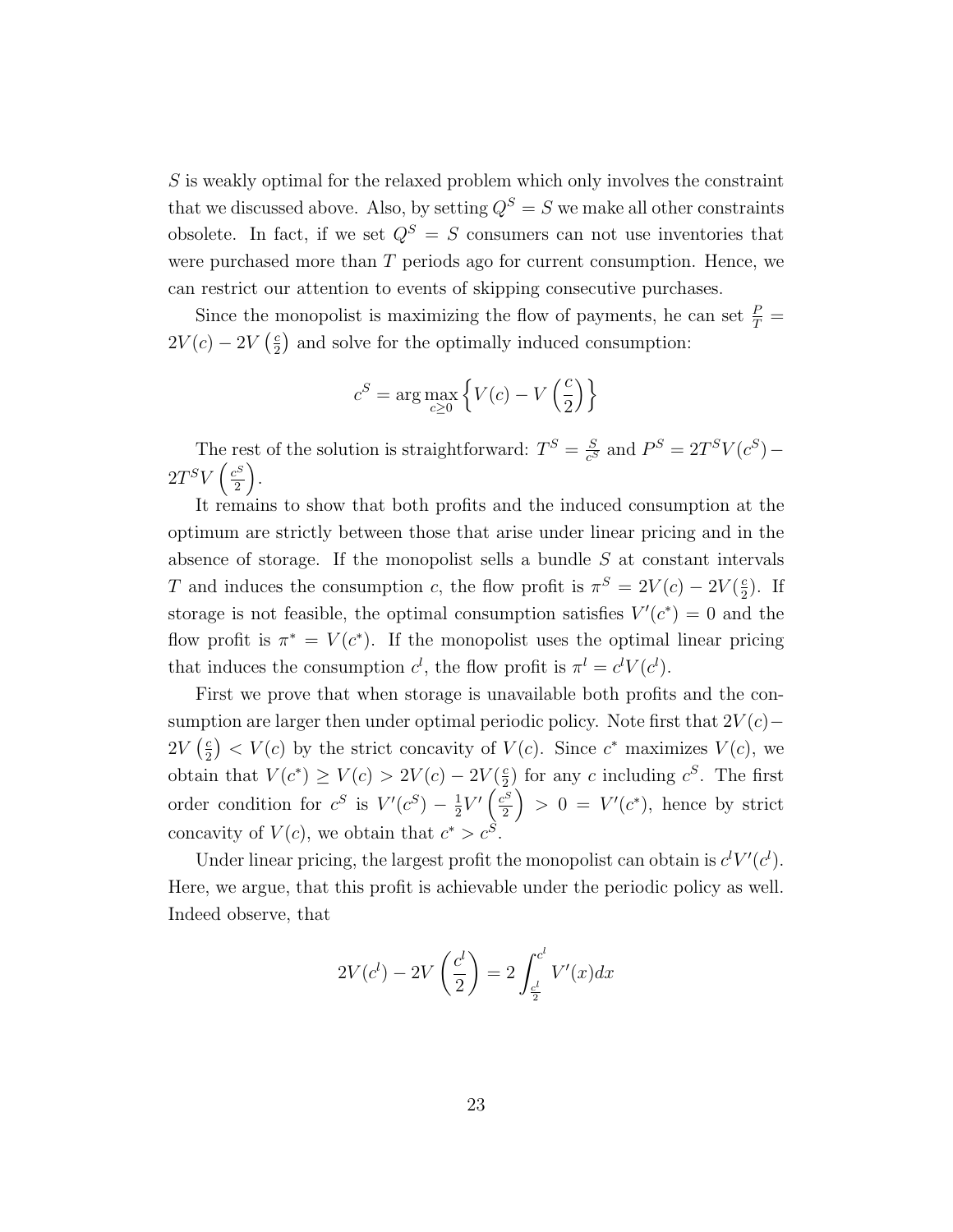Since  $V'(c^l) < V'(c)$  for any  $c < c^l$  we get

$$
2\int_{\frac{c^l}{2}}^{c^l} V'(x)dx > 2\int_{\frac{c^l}{2}}^{c^l} V'(c^l)dx = c^l V'(c^l).
$$

Finally,  $2V(c^S) - 2V\left(\frac{c^S}{2}\right)$ 2  $\left( \begin{array}{c} 2V(c) - 2V(\frac{c}{2}) \end{array} \right)$  for any *c*, hence  $2V(c^S)$  –  $2V\left(\frac{c^S}{2}\right)$ 2  $\Big) > c^l V'(c^l).$ 

To prove that  $c^S > c^l$  we use the assumption that  $cV'(c)$  is single-peaked. Observe, that the first order condition for  $c^S$  is

$$
c^SV'(c^S) = \frac{c^S}{2}V'\left(\frac{c^S}{2}\right)
$$

By single-peakedness of  $cV'(c)$ , it must be the case that  $c^l \in \left(\frac{c^S}{2}, c^S\right)$ .

The policy outlined in Theorem 5 is cyclical. This gives us a theory of sales, based on storability, even in a stationary environment with identical consumers. The intuition for the fact that a cyclical policy can restore some of the ability by the monopolist to extract surplus via non-linear prices is the following. The fact that the bundles are only available infrequently implies that there are fewer no-skipping constraints for the monopolist to worry about; it is more costly for the consumer to skip a purchase. By selling bundles that fill up the storage capacity of the consumer, the monopolist makes it harder for the consumer to smooth consumption in the event that he chooses to skip a purchase, thereby enabling the monopolist to extract more surplus.

To gain some additional insight into the role of infrequent sales, let us go back to the no-skipping constraint which determines prices. Any purchase has to give the consumer higher utility than skipping it and smoothing optimally out of storage. The utility from buying for two periods in a row:  $2TV\left(\frac{Q}{T}\right) - 2P$ has to exceed the utility from smoothing the first purchase over both periods:  $2TV\left(\frac{Q}{2T}\right) - P$ . Using both terms we compute the highest P that guarantees participation:

$$
P = 2T\left[V\left(\frac{Q}{T}\right) - V\left(\frac{Q}{2T}\right)\right]
$$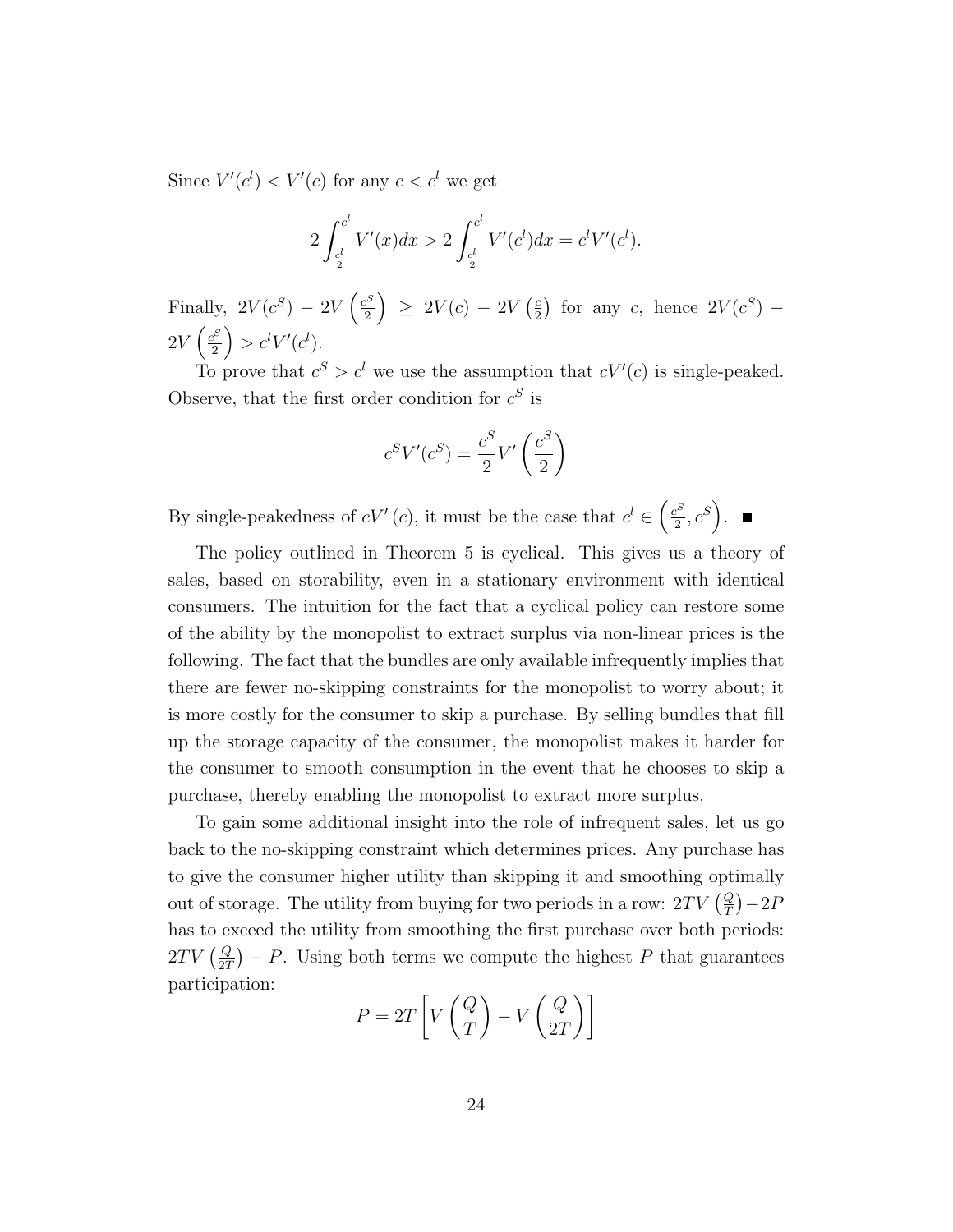Skipping saves *P* but causes the loss in utility derived from consuming  $\frac{Q}{2T}$  instead of  $\frac{Q}{T}$  over the 2*T* interval. Why is it optimal to fill the storage capacity (namely, setting  $Q = S$ )? By properly adjusting *T*, the single-skipping constraint just considered leads to identical profits for any  $Q$  as long as  $\frac{Q}{T}$  remains unchanged. The advantage from setting  $Q = S$  comes from the fact that, when  $Q < S$ , there is additional storage capacity available to plan ahead of skipping a purchase, thereby smoothing out more evenly the pain of skipping and inducing a tighter no-skipping constraint.

Recall that the first order condition for consumption that maximizes flow revenues is:  $V'(c^S) = \frac{1}{2}V'\left(\frac{c^S}{2}\right)$ 2 ). Note first that  $c^S < c^*$ . This follows from  $V'' < 0$  and the first order conditions for  $c^S$ . If  $V'(c^S) = 0$  and  $V'(\frac{c^S}{2}) > 0$  the first order conditions would not hold. The idea is that by increasing consumption toward the optimal level the seller generates more consumer surplus, but also increases the skipping threat. The higher  $c<sup>S</sup>$  the higher the utility from skipping the second purchase. This last effect pushes the optimal consumption below the efficient level. The last term is due to storage.

In order to compare  $c^S$  to consumption under the optimal linear prices  $c^l$ notice that the latter is set where revenue  $cV'(c)$  is highest, namely, by  $V'(c)$  +  $cV''(c) = 0$  or where the inverse demand elasticity  $\frac{cV''(c)}{V'(c)} = 1$ . In the optimal policy with periodic sales instead,  $2V'(c^S) = V'(\frac{c^S}{2})$ , which implies that the arc elasticity of  $V'$  between  $c$  and  $\frac{c}{2}$  is 1. Under the standard assumption of decreasing elasticity (which is guaranteed by demand not being too convex) this implies that the elasticity evaluated at  $c^S$  is lager than 1, and thus  $c^S > c^l$ , since the elasticity is 1 at the latter.

#### 4.2.1 Quadratic Example

In order to give some sense of the magnitude of the effects of storability, we now provide an example with quadratic preferences (linear demand). Assume  $V(q) = q - \frac{q^2}{2}$ . In this case, the optimal solution presented in Theorem 5 involves a frequency of sales:  $T^* = \frac{3}{2}S$ . This is associated with a flow consumption  $\frac{S}{T^*} = \frac{2}{3}$  and average profits  $\frac{P^*}{T^*} = \frac{1}{3}$ .

Table 1 offers a contrast between this solution and those of non-linear pricing absent storability, and of linear pricing. As one can see, storability generates sizable distortions in consumption and a reduction profits relative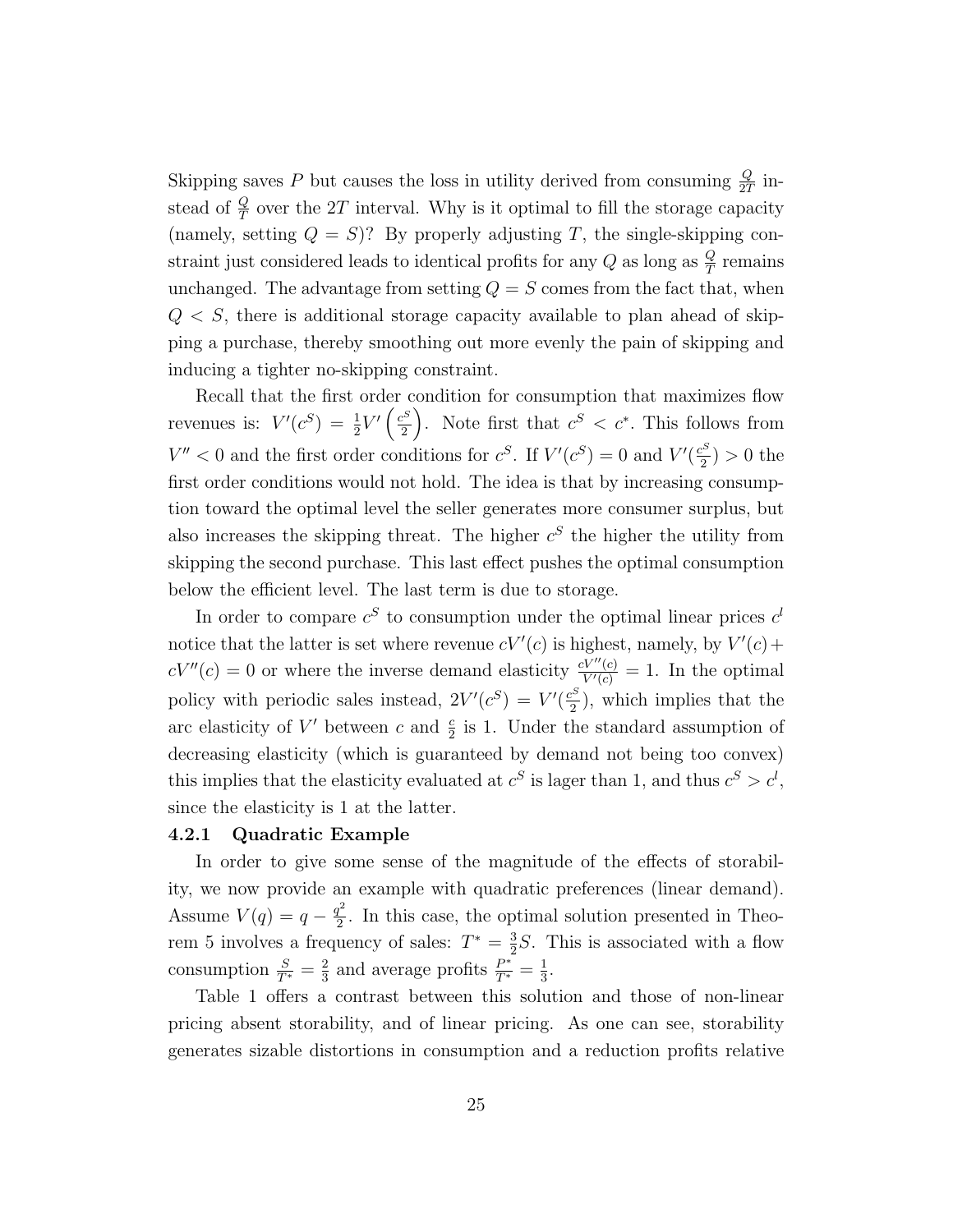| Regime                      | Consumption Profits C. Surplus |  |
|-----------------------------|--------------------------------|--|
| Non-Linear no storability   |                                |  |
| Non-Linear with storability |                                |  |
| Linear                      |                                |  |

Table 1: Linear vs Non-Linear Pricing

to static non-linear pricing, but periodic sales allow the monopolist to extract substantially more than via linear pricing.

### 4.3 Heterogeneous storage capacities

As in Section 3.3, we now consider the possibility that consumers are heterogeneous in their storage capacity. The purpose of this extension is to generate richer testable implications and more realistic pricing patterns. Indeed, an unpalatable feature in the policy outlined in Theorem 5 is that in between stock sales the monopolist does not sell.

We again assume that a fraction  $(1-\alpha)$  of consumers have storage capacity *S* while the rest cannot store at all. All consumers have the same preferences. The presence of no storage consumers (NS-consumers) reintroduces the necessity to offer flow bundles  $q_t$ . If this was the only option for the monopolist then it would only capture the surplus from non-linear pricing the non-storers at the expense of reducing the surplus extracted from storers.

However, the monopolist can simultaneously offer a flow-bundle intended for non-storers and an infrequent stock-bundle intended for storers. We now characterize the optimal policy where the monopolist offers a flow bundle  $q_t$ at price  $p_t$  and a stock-bundle *S* every *T* periods at price *P*.

NS-consumers can only purchase flow *qt*, but the S-consumers can purchase both flow and bulk sales. Moreover, since the consumers are anonymous, the S-consumers can purchase multiple flow bundles at a time. So, if at time *t*, the S-consumer decides to buy  $b_t$  flow bundles, he will have to pay  $b_t p_t$  and his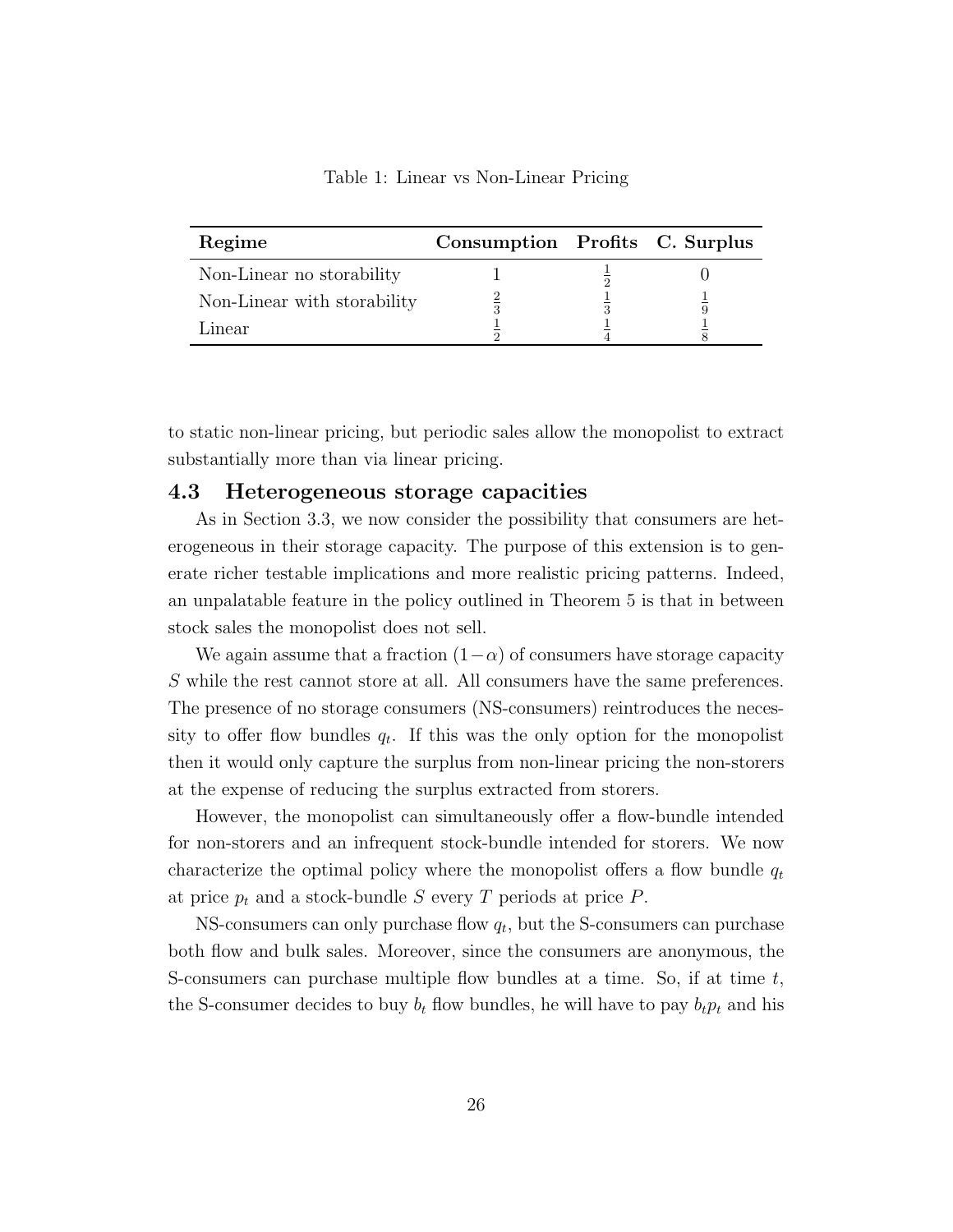inventory will go up by  $b_t q_t$ :

$$
s_t = s_{t-0} + b_t q_t.
$$

We first note that the price for the flow should be  $p_t = V(q_t)$ . If it were greater than  $V(q_t)$  then consumers who can not store would not buy the good. If it were less than  $V(q_t)$  it could be raised up to  $V(q_t)$  without violating the participation constraints of those who do not store, and at the same time make skipping bulk sales more difficult for those who have storage.

Recall, that if the monopolist offers a flow bundle  $q_t$  to the NS-consumers alone, the flow profit that he collects is

$$
\pi^{NS}(q_t) = V(q_t).
$$

As we showed in Section 4.2 the policy of selling a stock bundle of size *S* to S-consumers every *T* periods generates a flow profit of

$$
\pi^{S}(c) = 2V(c) - 2V\left(\frac{c}{2}\right).
$$

We also define an auxiliary function that is helpful in stating our next result:

$$
\pi^{\Delta}(c,q) \equiv 2\left(V(x) - V\left(\frac{c}{2}\right) - \left(x - \frac{c}{2}\right)V'(x)\right) \mathbf{1} \left\{\frac{c}{2} \le x\right\},\,
$$

where

$$
x(q) = V'^{-1}\left(\frac{V(q)}{q}\right).
$$

We are now ready to state a result that characterizes the monopolist's optimal policy. As we mentioned, the monopolist can offer both stock and flow bundles on the market. The only restriction we place on the monopolist, is that if the stock bundles are offered, they have to be sold every  $T$  periods and the size of these stock bundles has to be constant. The monopolist is of course free to choose both the period length *T* and the size of the bundle *Q*. He is also free to set any flow bundle sequence *qt*.

Theorem 6 *In the class of periodic policies, the optimal policy consists of*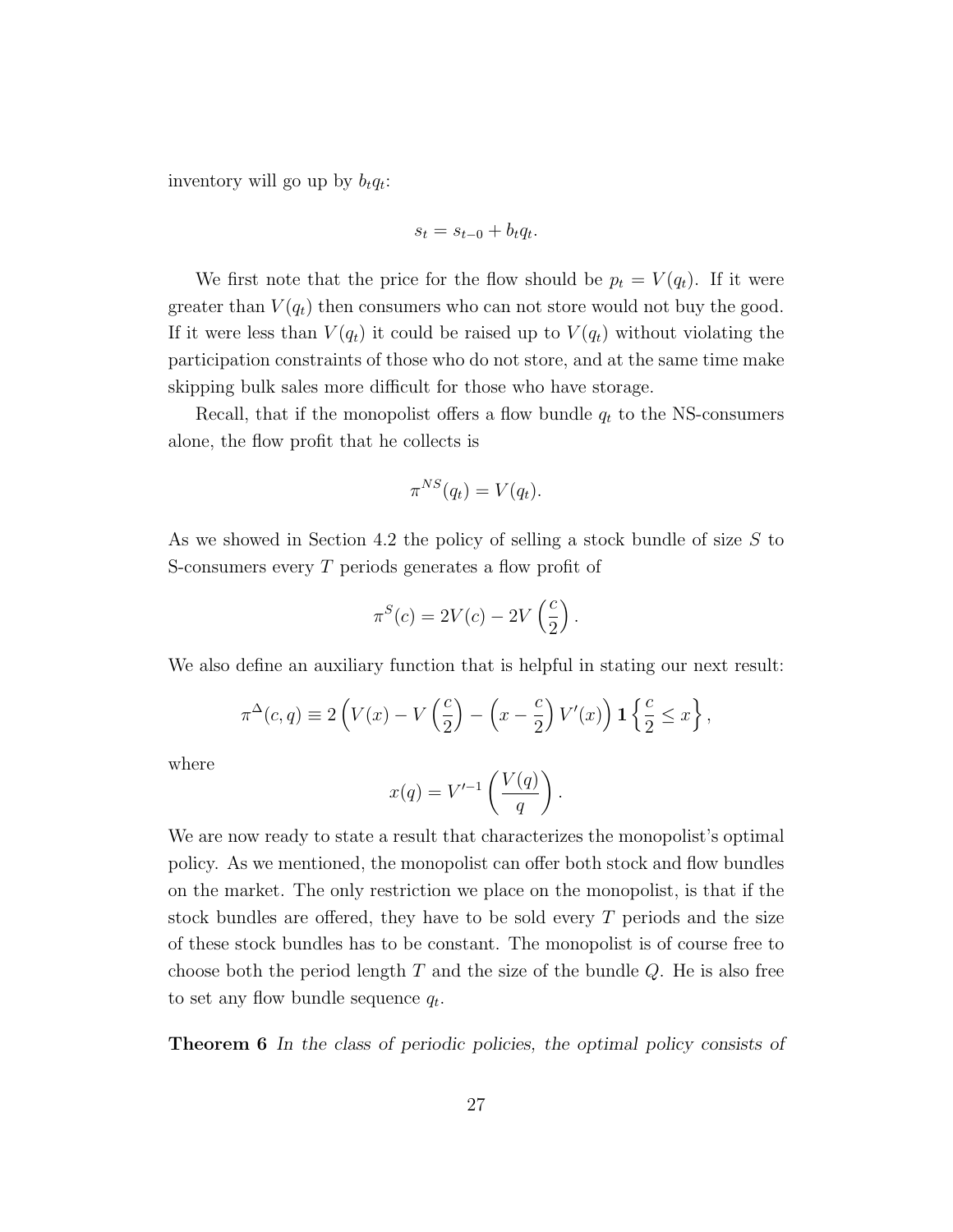*both flow and stock bundles. A stock bundle of size S* is offered every  $T^{\alpha}$ *periods, and a flow bundle of constant size*  $q^{\alpha}$  *is offered all the time. This policy induces a consumption*  $c^{\alpha}$  *for the S-consumers and*  $q^{\alpha}$  *for the NS-consumers. The pair*  $(c^{\alpha}, q^{\alpha})$  *solves* 

$$
(c^{\alpha}, q^{\alpha}) = \underset{c,q}{\arg \max} \{ \alpha \pi^{NS}(q) + (1 - \alpha) \left( \pi^{S}(c) - \pi^{\Delta}(c, q) \right) \}.
$$

*Under the optimal policy:*

- *1. S-consumers only purchase stock bundles of size S, and NS-consumers only purchase flow bundles of size*  $q^{\alpha}$
- *2. S-consumers pay lower per-unit price than NS-consumers*
- *3. the presence of S-consumers lowers the consumption of NS-consumers:*  $q^{\alpha} \leq c^*$
- *4. the presence of NS-consumers increases the consumption of S-consumers:*  $c^{\alpha} \geq c^{S}$ *.*

The monopolist's profit consists of two parts. The first part is  $\alpha \pi^{NS}(q)$  +  $(1 - \alpha)\pi^{S}(c)$ , which is the hypothetical profit, the monopolist would collect if he could perfectly identify which consumers can store and which can not. The second part is  $(1 - \alpha)\pi^{\Delta}(c, q)$ . This is the penalty, due to the fact that the monopolist cannot prevent S-consumers from purchasing the flow bundles that are meant for NS-consumers. Indeed, if  $V'(\frac{c}{2}) \geq \frac{V(q)}{q} = V'(x)$ , the Sconsumer's bargaining position improves since in the event of skipping a sale of a stock bundle, he can purchase a flow bundle and increase his consumption by  $(x - \frac{c}{2})$ . For the storage consumer, this increase in consumption is effectively priced according to a linear per unit price of  $V'(x)$ , which is smaller than the average per unit gain in utility  $\frac{V(x)-V(\frac{c}{2})}{x-\frac{c}{2}}$  $\frac{(-1)^{-(1-x)}}{x-\frac{c}{2}}$ . The gain from purchasing  $(x-\frac{c}{2})$ units at linear price  $V'(x)$  cannot be extracted by the monopolist, hence must be granted to S-consumers as a discount on the price of a bulk bundle.

According to Theorem 6, S-consumers pay a lower per-unit price than NS-consumers. This result follows from the no-arbitrage condition. Since S-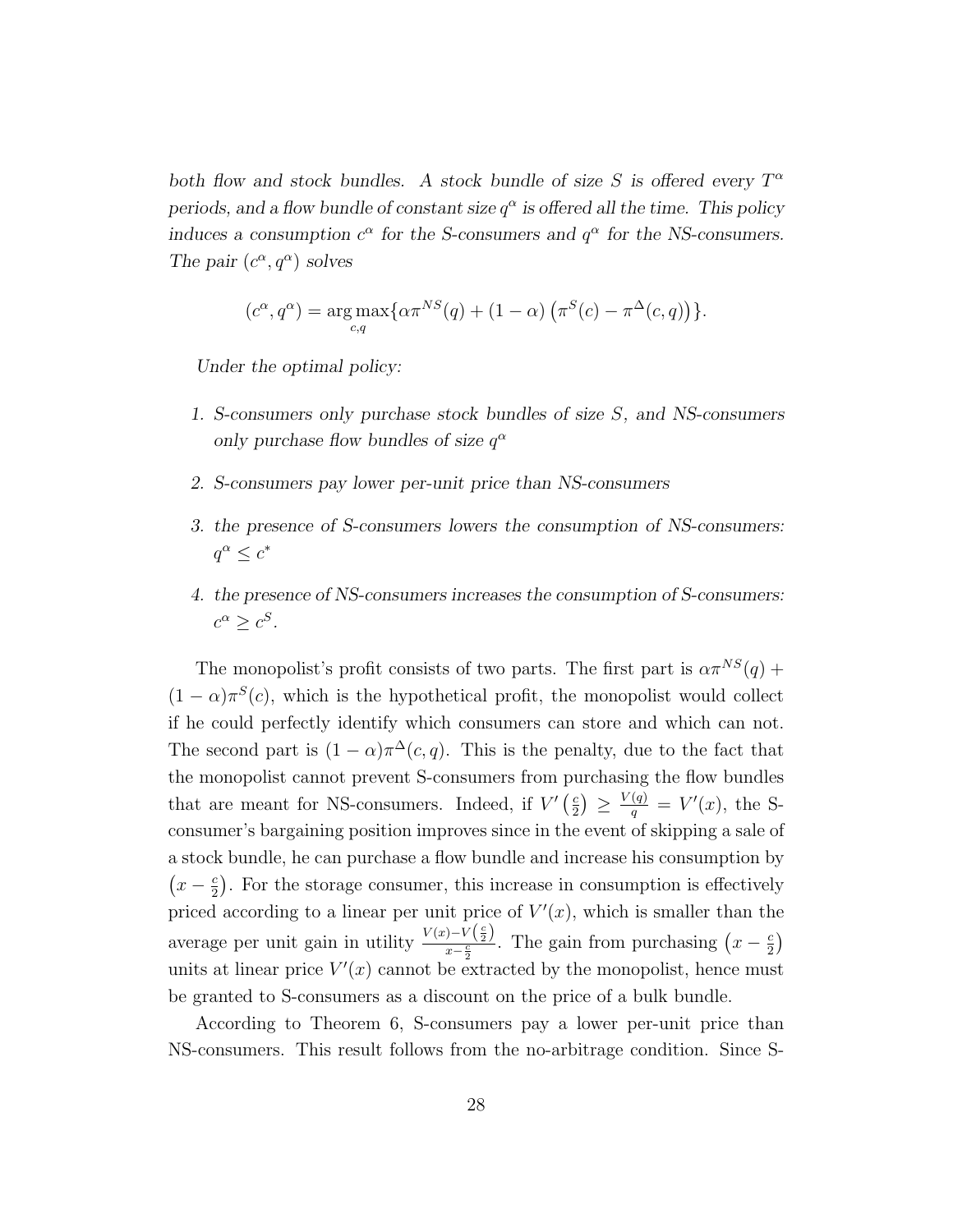consumers have more freedom in the market (i.e., they can easily mimic the choices of NS-consumers), they pay a lower price.

Note that if  $V'(\frac{c^S}{2})$ 2  $\int_{0}^{\infty}$  <  $\frac{V(c^{*})}{c^{*}}$  the optimal policy is a combination of two optimal policies for for the S- and NS-consumers, as if the types of the consumers were observable. The condition above guarantees, that the flow bundles meant for NS-consumers are not going to be purchased by S-consumers, so the separation of types in this case comes for free.

In light of Theorem 3 it is worth emphasizing that the monopolist's policy involves both flows and stocks. Theorem 3 shows that flow sales can be linearized by the storing consumer, thus failing to deliver profits beyond linear pricing. It is interesting that, when consumers are heterogeneous in their storage capacities Theorem 6 says that the monopolist benefits from offering stocks to storers, even when a flow is available. The monopolist has to leave as much surplus to storers as they would achieve by unbundling the flow offered to non-storers. Actually, the flow is likely to be offered at a low linear price. Recall that the linearized price is  $\frac{V(q)}{q}$ . Moreover, since the ideal non-storer bundle involves  $V'(q) = 0$  the linearized price  $\frac{V(q)}{q}$  is quite low, or at least the monopolist would like to target non-storers with a bundle that leads to low linearized prices. The intuition for why it is still possible for the seller to extract more from storers than by just pricing linearly can be seen in a static framework. Can the seller benefit from selling a bundle to a consumer who can also purchase at linear price  $p$ ? The seller can offer the efficient bundle, and price it to leave buyers with at least the surplus obtained from linear prices. A similar calculation is at work here, with the additional consideration that the seller offers less than optimal consumption to the storer due to the skipping constraint.

The policy outlined in Theorem 6 has some interesting empirical content. It predicts that sales are more relevant for large bundles. As discussed in the Introduction this is a typical pricing pattern found in scanner data. The result is also consistent with smaller, more urban-located, stores to have less prominent promotional activity. Buyers in urban areas have less storage, or at least, a smaller proportion of them are likely to store. Naturally, we have to be careful making strong empirical prediction due to the simplicity of the model,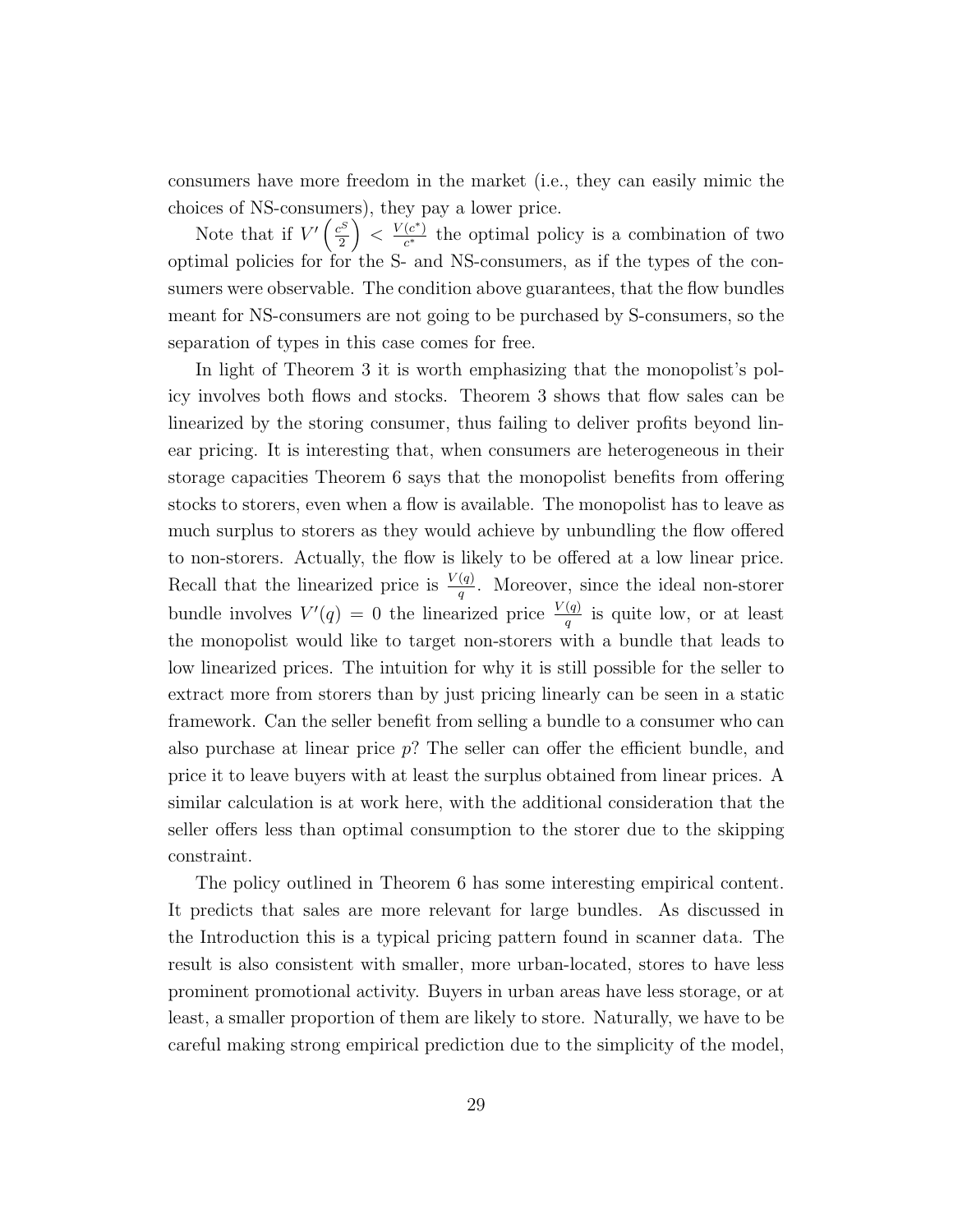

Figure 1: Consumption of S– (dashed line) and NS– (solid line) consumers.

which allows for a very limited form of heterogeneity. It would be natural to assume that customers differ not only in storage but preferences as well, perhaps in a systematic way, with more intense buyers being more likely to store. The positive correlation between storage and usage may reinforce the finding that larger containers are more likely to be promoted.

#### 4.3.1 Example

We now return to the example with linear demand presented in Section 4.2.1. As shown in Fig. 1a (see page 30), consumption of both S– and NS– consumers increases when the share of the latter goes up. In the case of linear demand, NS-consumers always consume more than S–consumers from the same population. However, this property does not hold in general. The example shown on the Fig. 1b illustrates this point. If the share of NS– consumers is small the potential profit that can be extracted from this part of the population is negligible. It is not optimal to offer a large flow for the NS–consumers because it induces a low per unit price of a good and provides S–consumers with additional bargaining leverage against the monopolist. To avoid losses that are caused by the strong bargaining position of S–consumers, the monopolist induces a small consumption (and hence a high per unit price) for NS–consumers.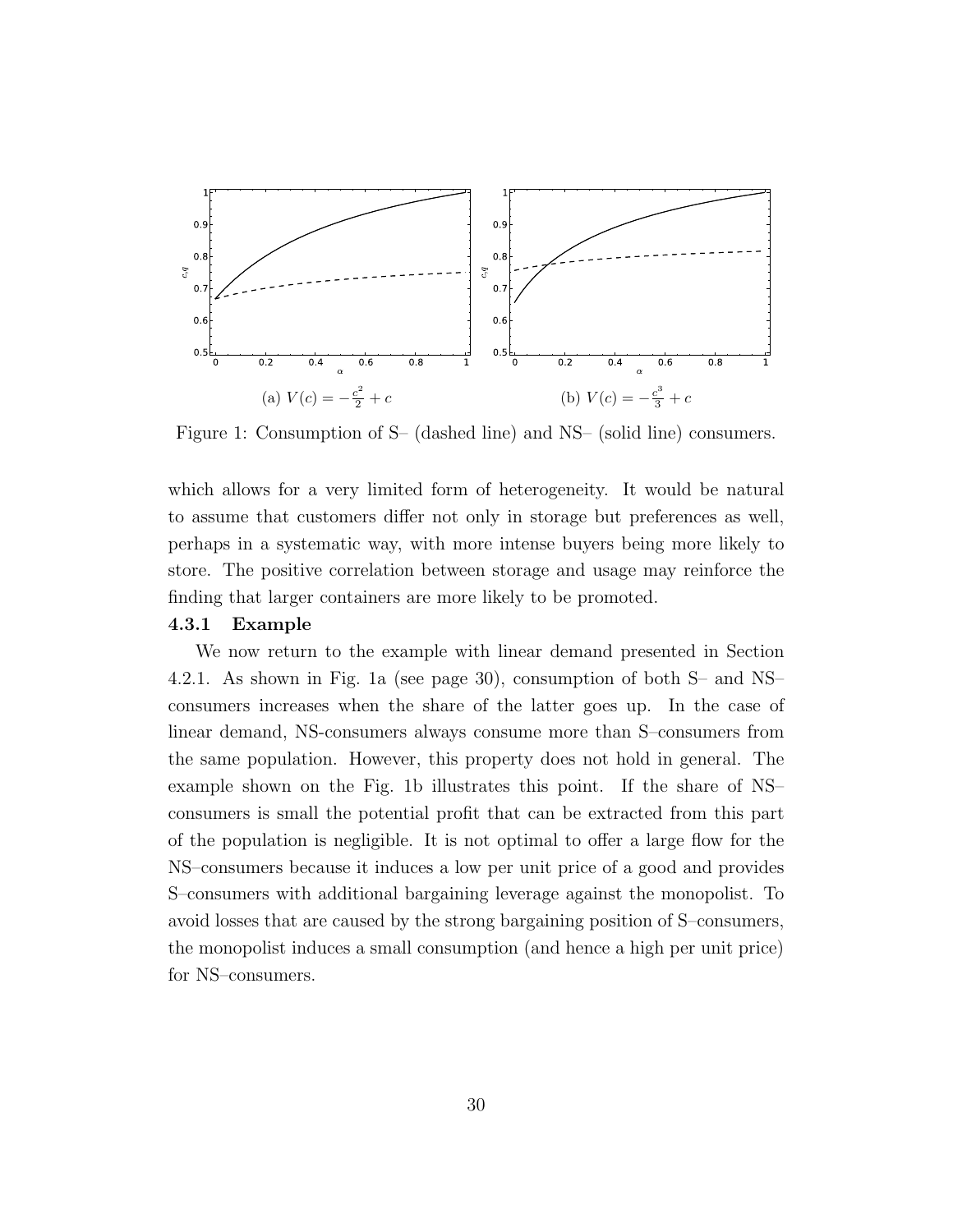## 5 Concluding Remarks

We studied the impact of product storability on non-linear pricing. We showed that storability can enable consumers to undo sellers' attempt to price non-linearly. The constraint is particularly severe under constant offerings, in which case sellers cannot extract more surplus than under linear prices.

Cyclical pricing, in the form of infrequent and bulky sales, constrain buyers ability to undo non-linear prices. Infrequent sales limit skipping opportunities, while bulky sales make harder for consumers to get ready to skip a purchase. Thus, the model delivers a theory of sales. Unlike most explanation of sales, this one is not based on a discrimination motive.

Allowing for heterogeneity in storage delivers testable implications consistent with observed patterns. However, this paper has only begun to explore the interactions of heterogeneity and storability. A richer model would be particularly useful for delivering a broader set of empirical predictions. The richer model could allow heterogeneous preference, correlation between preferences and storage, as well as other storage technologies.

This paper has also focused on an environment on a monopolist that can commit to a sequence of bundles. Natural next steps would be to consider seller competition and lack of seller commitment.

## 6 Appendix

### Proof of Theorem 1

Observe that constraints (3) and (2) can be written as

$$
P_1 \leq \max_{0 \leq s \leq S} \{ V(Q_1 - s) + V(Q_2 + s) \} - V(Q_2)
$$
  
\n
$$
P_2 \leq \max_{0 \leq s \leq S} \{ V(Q_1 - s) + V(Q_2 + s) \} - \max_{0 \leq s \leq S} \{ V(Q_1 - s) + V(s) \}.
$$

Since the monopolist maximizes  $P_1+P_2$ , both constraints are going to be binding at the optimum. Substituting the constraints into the objective function, the monopolist's problem becomes

$$
\max_{Q_1,Q_2} \left\{ 2 \max_{0 \le s \le S} \{ V(Q_1 - s) + V(Q_2 + s) \} - V(Q_2) - \max_{0 \le s \le S} \{ V(Q_1 - s) + V(s) \} \right\}.
$$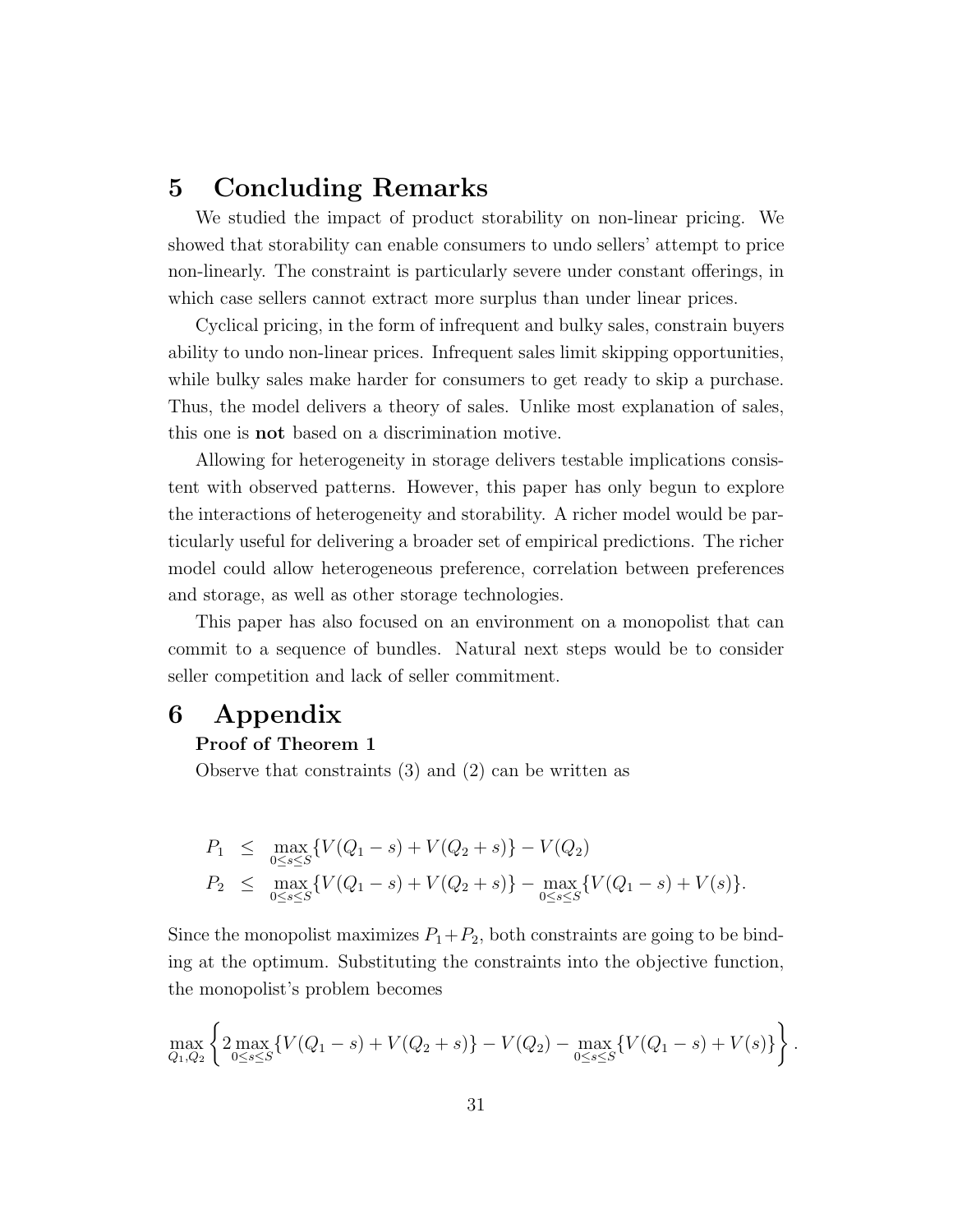Suppose that the monopolist induces a binding storage constraint for the consumer. Lemma 6.1 on page 33 proves that under the optimal policy this is indeed the case.

Note that, in our candidate policy, the consumer purchases in both periods. Therefore, the monopolist maximizes

$$
\Pi^{S} = \max_{Q_1, Q_2} \{ V(Q_1 - S) + 2V(Q_2 + S) - V(Q_2) - V(S) \}
$$

At the optimum we must have

$$
V'(Q_1 - S) = 0 \t\t(14)
$$

and

$$
2V'(Q_2 + S) \le V'(Q_2). \tag{15}
$$

Equation (14) implies that the optimal first period output is  $X_1 = C^* + S$ . Let us now consider the optimal choice of second period output. If  $2V'(S)$  <  $V'(0)$  then the solution is  $X_2 = 0$ . Thus, the optimal solution involves  $X_2 = 0$ whenever  $S \geq \hat{S}$ , where  $\hat{S}$  solves

$$
2V'(\hat{S}) = V'(0).
$$

In this case it is immediate that second period consumption is equal to  $S < C^*$ . From now on we assume that  $S < \hat{S}$  so that  $X_2$  must satisfy (15) as an equality. We now show that  $X_2 < C^*$  for every *S*, despite the fact that  $Q_2 \ge C^*$  would satisfy the necessary condition given by equation (15) (since  $V'(Q) = 0$  for all  $Q \geq C^*$ ). To see this, assume by way of contradiction that  $X_2 \geq C^*$ . Note that when  $Q_2 \geq C^*$ 

$$
2V(Q_2 + S) - V(Q_2) = V(C^*) \equiv V^*.
$$

However, for any  $S > 0$ ,

$$
\max_{Q_2} \left\{ 2V(Q_2 + S) - V(Q_2) \right\} \ge 2V^* - V(C^* - S) > V^*
$$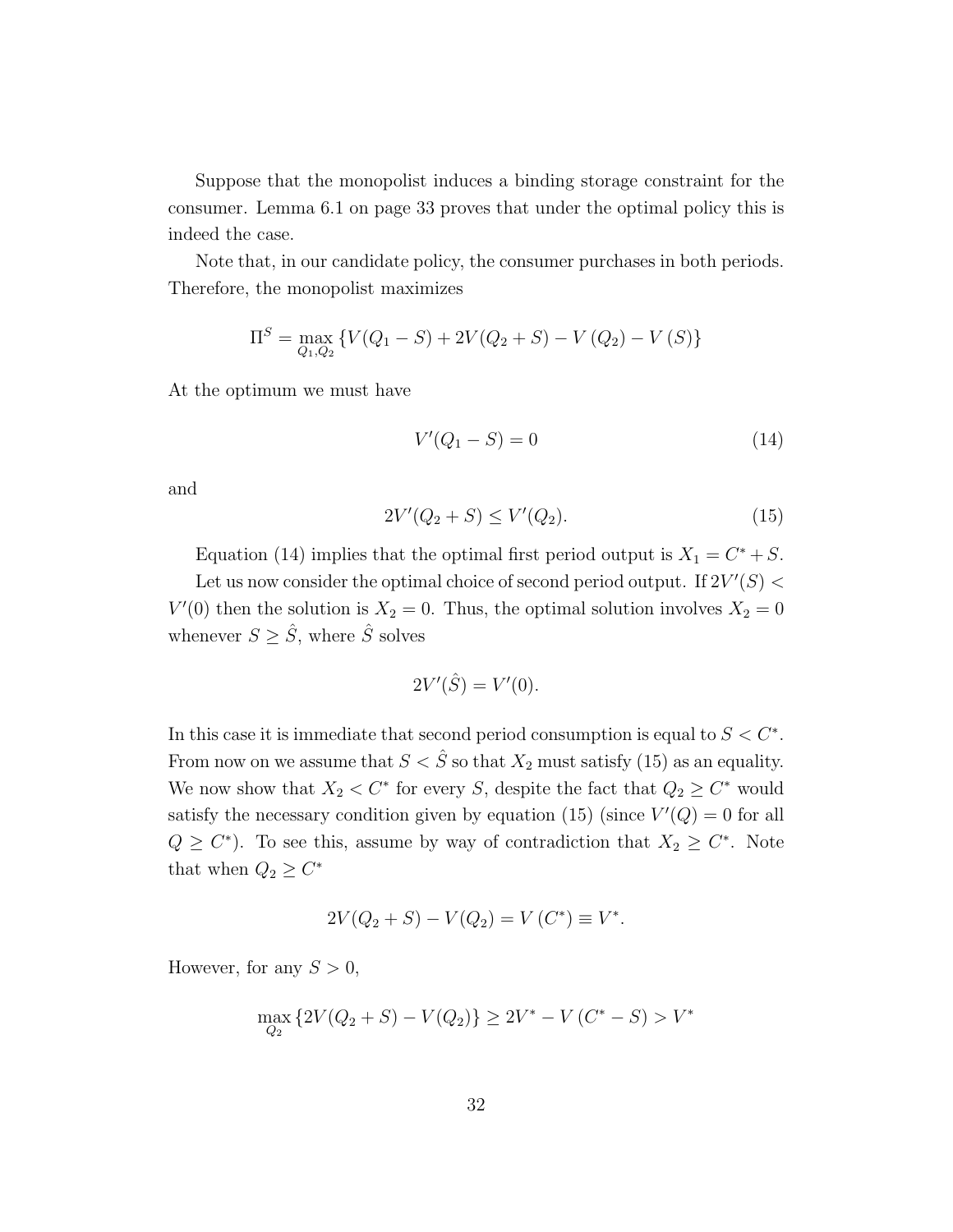which is the desired contradiction.

Because  $X_2 < C^*$  the optimality condition (for  $S < \hat{S}$ ) is given by

$$
2V'(X_2 + S) = V'(X_2) > 0
$$

This implies that  $X_2 + S < C^*$ , which concludes the proof of parts (ii) and (iii). For future reference, profits are:

$$
\Pi^{S} = V^* + 2V(Q_2 + S) - V(S) - V(Q_2).
$$

Finally the following lemma concludes the proof of this theorem.

Lemma 6.1 *Under the optimal policy the storage constraints are binding.*

## **Proof.** See supplementary Appendix. ■ Proof of Theorem 6

We begin this proof with the assumption, that the monopolist sets a constant size of a flow bundle as a part of the optimal policy. Once we find the characterization of the optimal policy, we then prove, that, indeed the monopolist can not do better by allowing the flow bundle to change over time (see

Lemma 6.2 on page 37).

Let us look at the problem of the consumer with storage. In principle, S-consumers can purchase share  $\lambda$  of the flow in addition to the the amount *S* they buy every period. The share  $\lambda_1$  that they buy if they do not skip any bulk sales is defined by

$$
V'(c + \lambda_1 q) \le \frac{V(q)}{q}
$$

and the share  $\lambda_2$ , that they buy if they skipped one bulk sale is defined by

$$
V'\left(\frac{c}{2} + \lambda_2 q\right) \le \frac{V(q)}{q}
$$

These conditions hold as strict inequalities if  $\lambda$  is zero, i.e. if the per unit price for the flow is so high that we have a corner solution.

If both  $\lambda_1$  and  $\lambda_2$  are strictly positive, given the optimal menu, there should be no bulk sales. To show this, observe that, if both  $\lambda_1$  and  $\lambda_2$  are strictly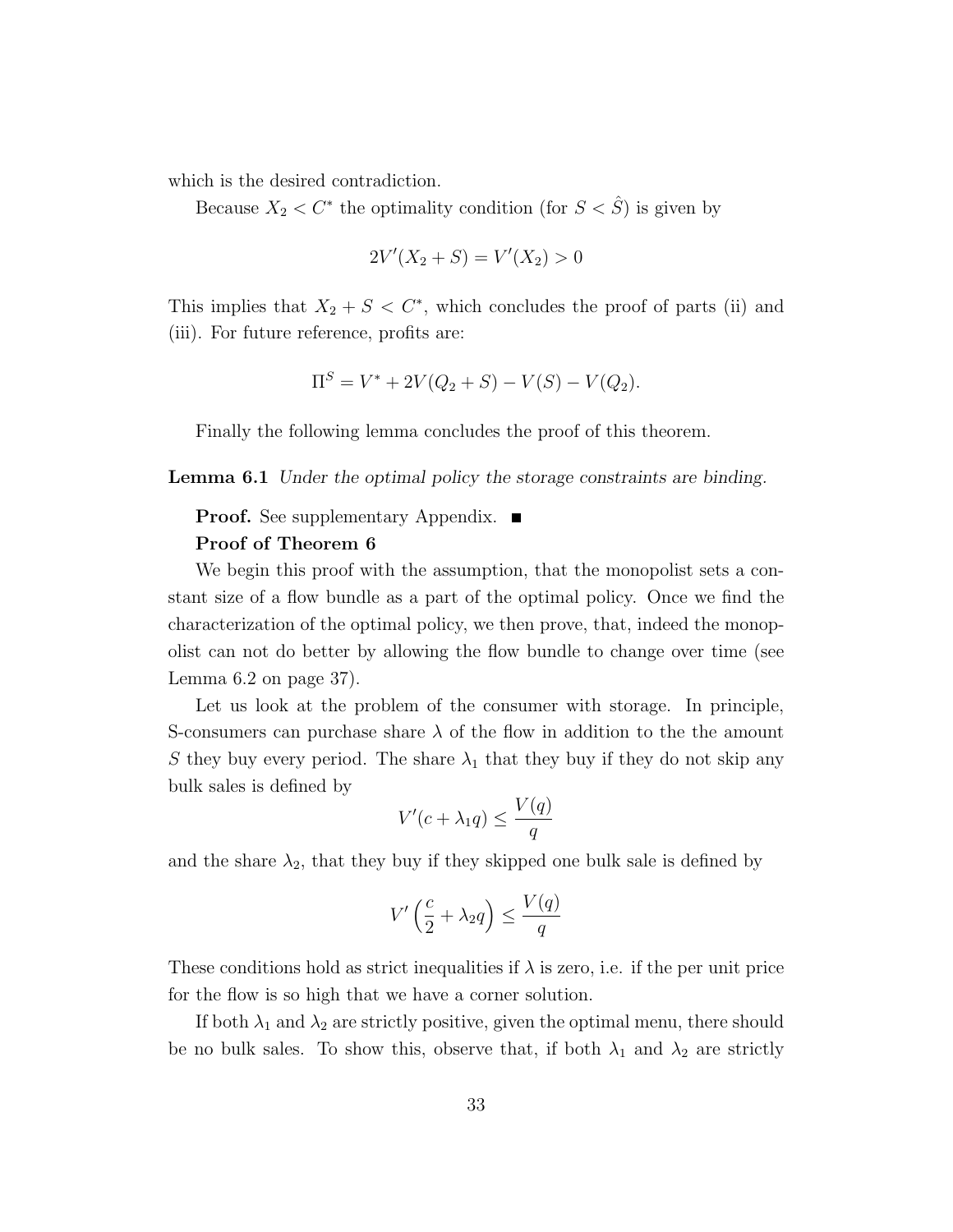positive, then the inequalities above, should hold as equalities, i.e.

$$
V'(c + \lambda_1 q) = \frac{V(q)}{q}
$$

$$
V'\left(\frac{c}{2} + \lambda_2 q\right) = \frac{V(q)}{q}
$$

and, hence  $c + \lambda_1 q = \frac{c}{2} + \lambda_2 q$ . Denote by *x* the consumption that is induced by linear pricing:

$$
V'(x) = \frac{V(q)}{q}
$$

Clearly,  $x$  is a function of  $q$ , but instead of  $x(q)$  we are going to write  $x$ wherever it does not lead to the confusion. The no-skipping constraint in this case becomes

$$
\frac{P}{T} \le 2\left(V(c+\lambda_1q)-V\left(\frac{c}{2}+\lambda_2q\right)+(\lambda_1-\lambda_2)V(q)\right)=-\frac{c}{2q}V(q) \le 0
$$

hence setting  $P = 0$  and  $c = 0$  is constrained optimal. The monopolist's profit under the policy without the stock bundles is

$$
\pi^q(q) = \alpha V(q) + (1 - \alpha)xV'(x)
$$

Now we proceed to the case where bulk sales are present in optimal menu. We first observe that  $\lambda_1 \leq \lambda_2$ , hence it must be in this case that  $\lambda_1 = 0$ .

We have two cases: (i)  $\lambda_2 = 0$  and (ii)  $\lambda_2 \in (0, 1)$ .

Suppose that  $\lambda_2 \in (0, 1)$ . Then

$$
V'\left(\frac{c}{2} + \lambda_2 q\right) = \frac{V(q)}{q}
$$

Note that  $\frac{c}{2} + \lambda_2 q = x$ .

Given this, the monopolist's profit becomes

$$
2(1 - \alpha)V(c) + \alpha V(q) - 2(1 - \alpha) (V(x) - \lambda_2 V(q))
$$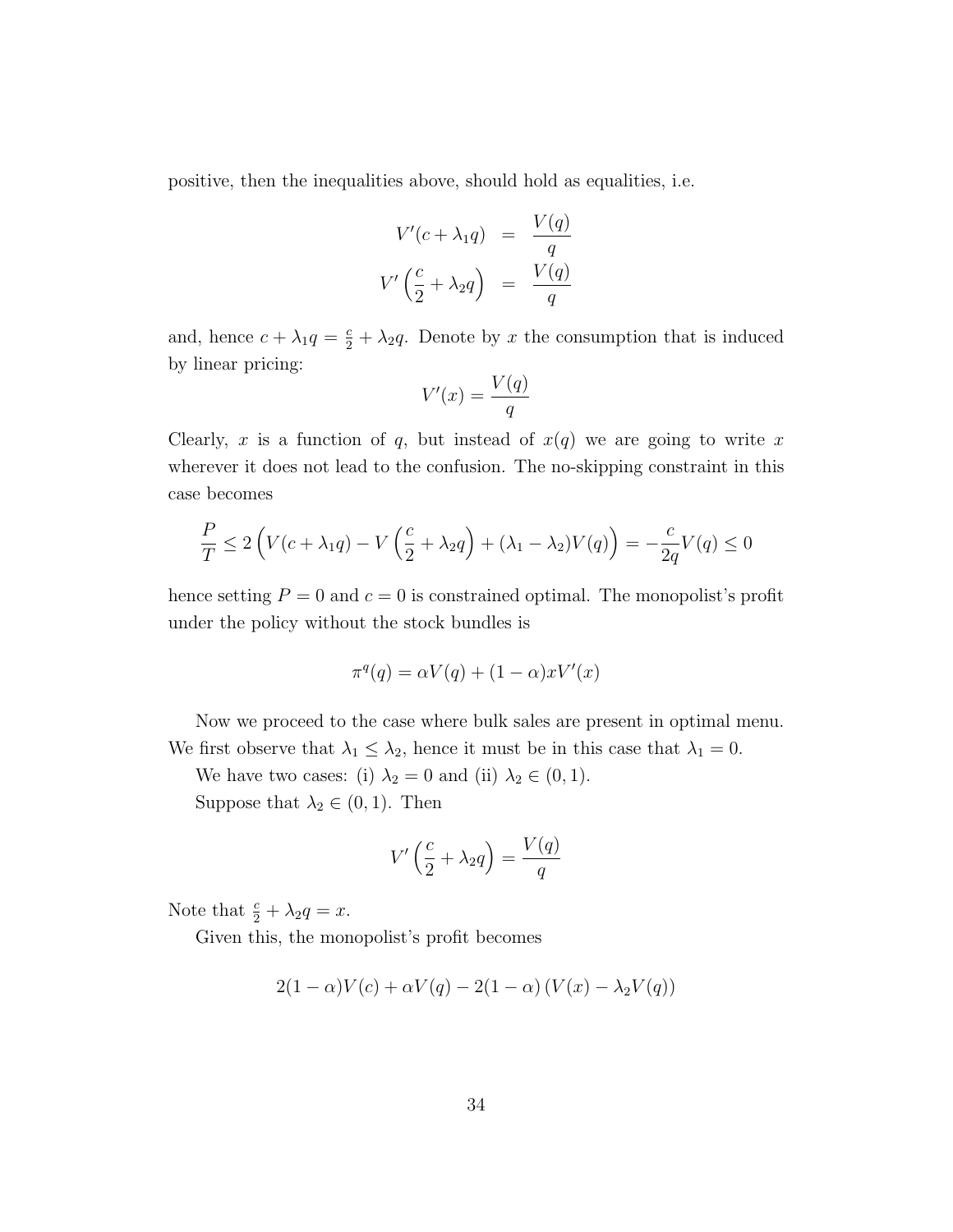If we substitute  $\lambda_2 q = x - \frac{c}{2}$ , then the monopolist's profit becomes

$$
\alpha V(q) + (1 - \alpha)xV'(x) + 2(1 - \alpha)\left(V(c) - V(x) - \frac{V'(x)}{2}(c - x)\right)
$$

When deriving this expression we assumed that  $\lambda_2 > 0$ . This assumption is valid only if the following inequality is satisfied

$$
V'\left(\frac{c}{2}\right) > \frac{V(q)}{q} \tag{16}
$$

If (16) is not satisfied, it must be that  $\lambda_2 = 0$ , in which case the monopolist's profit is given by

$$
\alpha V(q) + 2(1-\alpha)\left(V(c) - V\left(\frac{c}{2}\right)\right)
$$

Combining these two expressions, the monopolist's profit is given by

$$
\pi(c,q) = \begin{cases}\n\alpha V(q) + 2(1-\alpha) (V(c) - V(\frac{c}{2})), & \text{if } V'(\frac{c}{2}) \le \frac{V(q)}{q} \\
\alpha V(q) + (1-\alpha)xV'(x) \\
+ 2(1-\alpha) (V(c) - V(x) - \frac{V'(x)}{2}(c-x)), & \text{otherwise.}\n\end{cases}
$$

We can now prove, that if  $\alpha < 1$  monopolist always offers a stock bundle for sale. For that we need to show, that  $\max\{\pi(c, q)\} \geq \max\{\pi^q(q)\}.$  Take  $\hat{q} = \arg \max \{ \pi^q(q) \}.$  We are going to argue, that we can always find *c* such, that  $\pi(c, \hat{q}) \geq \pi^q(\hat{q})$ . As we mentioned, *x* is the function of *q*, so we introduce  $\hat{x} = x(\hat{q})$ . We assume (and later verify), that *c* is such that  $V'(\frac{c}{2}) > \frac{V(\hat{q})}{\hat{q}}$ . Then,

$$
\pi(c,\widehat{q}) - \pi^{q}(\widehat{q}) = 2(1-\alpha)(c-\widehat{x})\left(\frac{V(c)-V(\widehat{x})}{c-\widehat{x}} - \frac{V'(\widehat{x})}{2}\right).
$$

Since,  $\lim_{c \to \hat{x}} \frac{V(c) - V(\hat{x})}{c - \hat{x}} = V'(\hat{x})$ , we can always find  $\hat{c}$  close enough to  $\hat{x}$  such, that

$$
\frac{V(\widehat{c}) - V(\widehat{x})}{\widehat{c} - \widehat{x}} > \frac{V'(\widehat{x})}{2}
$$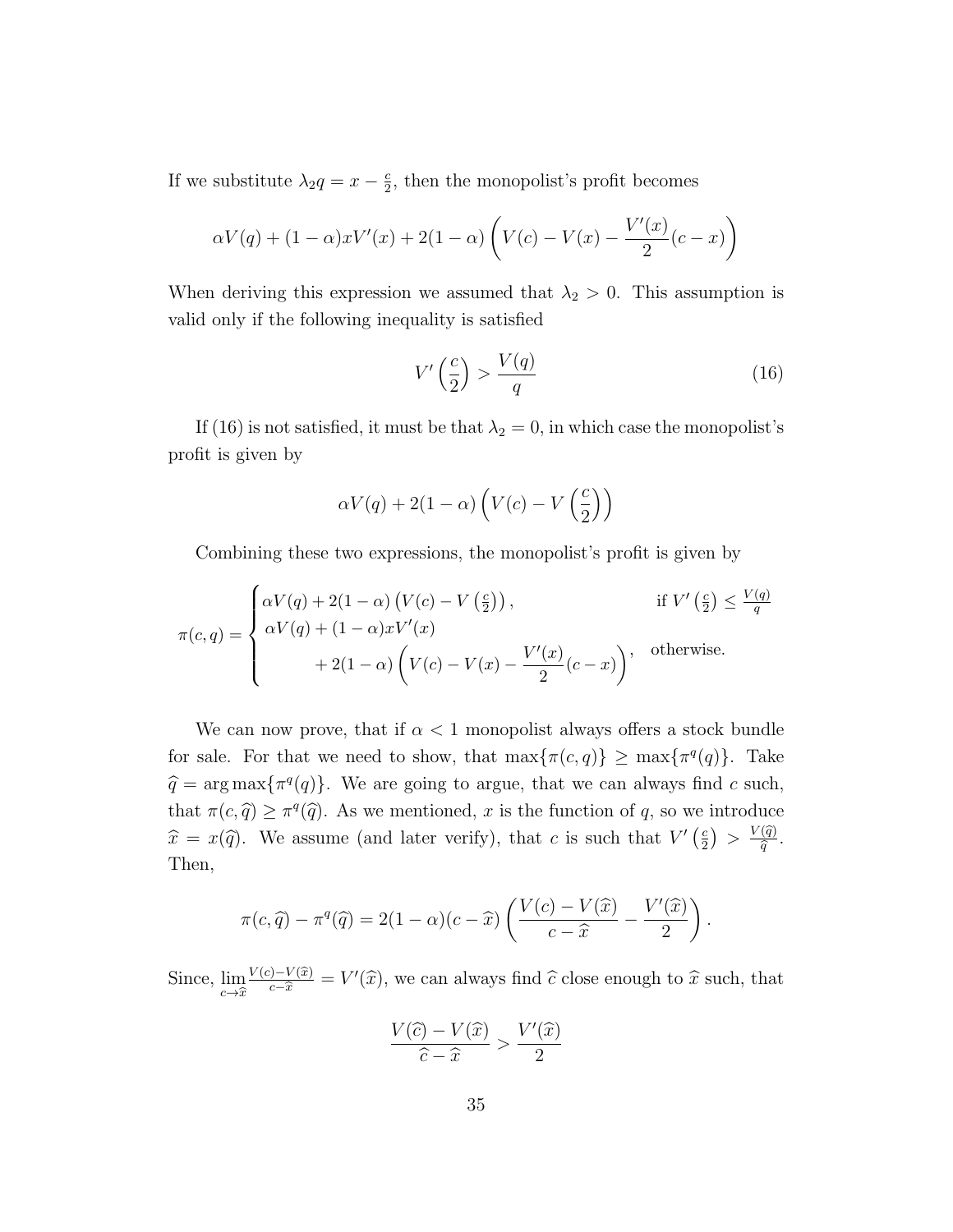and hence  $\pi(\widehat{c}, \widehat{q}) - \pi^q(\widehat{q}) > 0$ .

Finally, since  $\hat{c} = \hat{x} + \epsilon$  for small enough  $\epsilon > 0$ ,  $\frac{\hat{c}}{2} < \hat{x}$  and hence

$$
V'\left(\frac{\widehat{c}}{2}\right) > V'(x) = \frac{V(\widehat{q})}{\widehat{q}}.
$$

The optimal policy must satisfy  $V'(c) \leq \frac{V(q)}{q}$  and must solve

$$
(c^{\alpha}, q^{\alpha}) = \underset{c,q}{\arg \max} \{ \pi(c,q) \},
$$

where

$$
\pi(c,q) = \alpha V(q) + 2(1-\alpha) \left( V(c) - V\left(\frac{c}{2}\right) \right)
$$
  
-2(1-\alpha) \left( V(x) - V\left(\frac{c}{2}\right) - \left(x - \frac{c}{2}\right) V'(x) \right) \mathbf{1} \left\{ V'\left(\frac{c}{2}\right) \ge \frac{V(q)}{q} \right\}

If  $V'(\frac{c^S}{2})$ 2  $\left( \int_{0}^{x} \right)$  <  $\frac{V(c^*)}{c^*}$ , the consumption induced by optimal pricing policy is  $c^{\alpha} = c^{S}$  and  $q^{\alpha} = c^{*}$ . If the condition above is violated then either  $(c^{\alpha}, q^{\alpha})$ satisfies first order conditions (i)

$$
2V'(c^{\alpha}) = \frac{V(q^{\alpha})}{q^{\alpha}}
$$
  
\n
$$
\alpha q^{\alpha} V'(q^{\alpha}) = 2(1-\alpha) (V'(q^{\alpha}) - V'(x^{\alpha})) \left(\frac{c^{\alpha}}{2} - x^{\alpha}\right)
$$

or (ii)

$$
V'\left(\frac{c^{\alpha}}{2}\right) = \frac{V(q^{\alpha})}{q^{\alpha}}
$$
  
\n
$$
\alpha q^{\alpha}V'(q^{\alpha}) = 2(1-\alpha)\frac{\left(2V'(c^{\alpha}) - V'\left(\frac{c^{\alpha}}{2}\right)\right)}{\left(-V''\left(\frac{c^{\alpha}}{2}\right)\right)\left(V'(q^{\alpha}) - V'(x^{\alpha})\right)}
$$

Clearly, in both cases

$$
2V'(c^{\alpha}) - V'\left(\frac{c^{\alpha}}{2}\right) \leq 0,
$$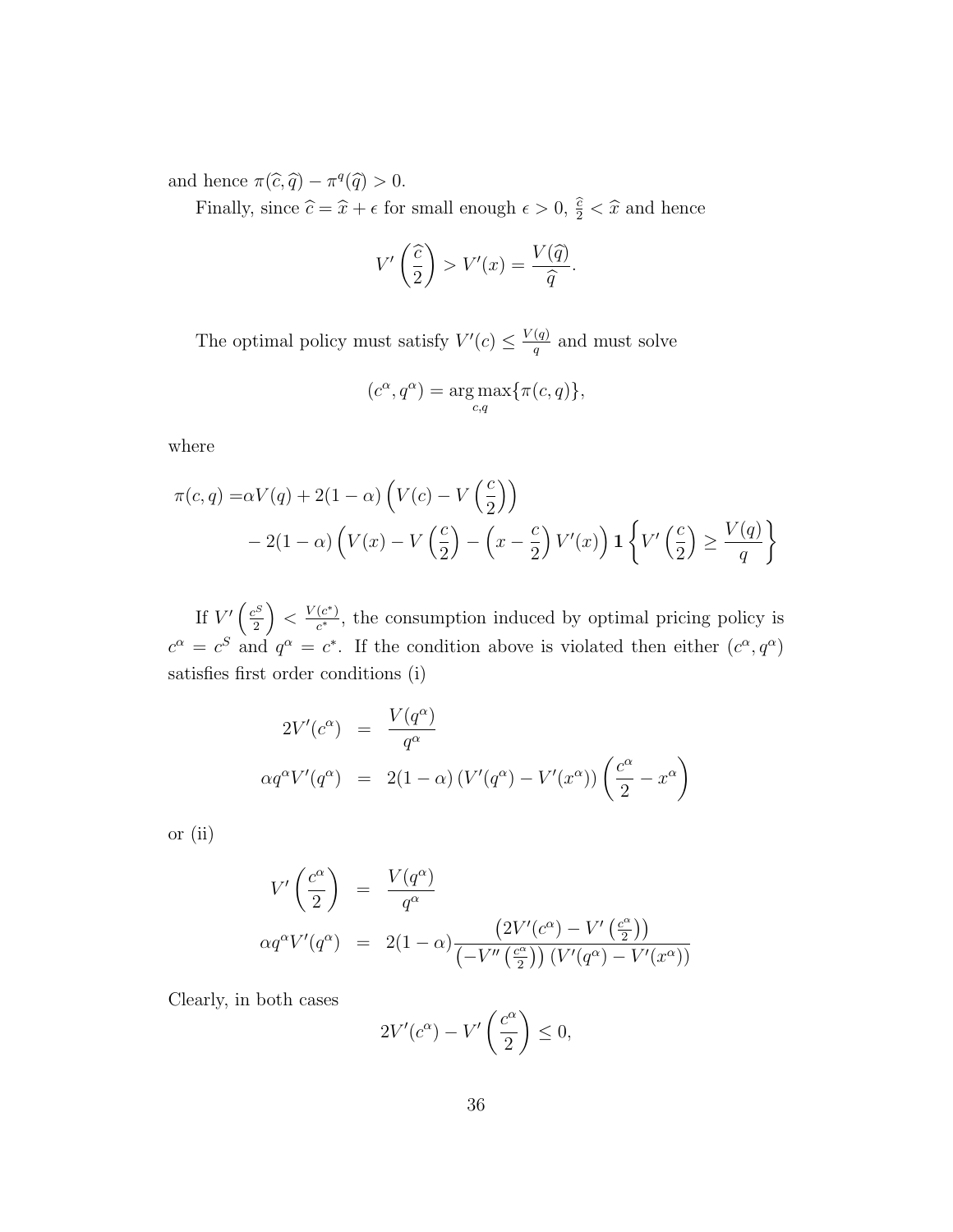which leads to the conclusion that  $c^{\alpha} \geq c^{S}$ .

Let us now look at the per-unit prices paid by S- and NS-consumers. The consumers without storage pay  $\frac{V(q^{\alpha})}{q^{\alpha}}$  for one unit of the good. The storers pay  $\frac{P^{\alpha}}{c^{\alpha}}$ , where

$$
P^{\alpha} = \begin{cases} 2V(c^{\alpha}) - 2V\left(\frac{c^{\alpha}}{2}\right), & \text{if } V' \left(\frac{c^{\alpha}}{2}\right) \le \frac{V(q^{\alpha})}{q^{\alpha}}\\ 2V(c^{\alpha}) - 2V\left(x^{\alpha}\right) + 2\left(x^{\alpha} - \frac{c^{\alpha}}{2}\right)V'(x^{\alpha}), & \text{if } V' \left(\frac{c^{\alpha}}{2}\right) > V'(x^{\alpha}) = \frac{V(q^{\alpha})}{q^{\alpha}} \end{cases}
$$

We show that in both cases  $\frac{P^{\alpha}}{c^{\alpha}} < \frac{V(q^{\alpha})}{q^{\alpha}}$ . Suppose, that  $V'(\frac{c^{\alpha}}{2}) \leq \frac{V(q^{\alpha})}{q^{\alpha}}$ . Then

$$
\frac{P^{\alpha}}{c^{\alpha}} = \frac{V(c^{\alpha}) - V(\frac{c^{\alpha}}{2})}{\frac{c^{\alpha}}{2}} < V'(\frac{c^{\alpha}}{2}) \le \frac{V(q^{\alpha})}{q^{\alpha}}
$$

If  $V'(\frac{c^{\alpha}}{2}) > V'(x^{\alpha}) = \frac{V(q^{\alpha})}{q^{\alpha}},$  then

$$
\frac{P^{\alpha}}{c^{\alpha}} = \frac{V(c^{\alpha}) - V(x^{\alpha}) + (x^{\alpha} - \frac{c^{\alpha}}{2}) V'(x^{\alpha})}{\frac{c^{\alpha}}{2}} < V'(x^{\alpha}) = \frac{V(q^{\alpha})}{q^{\alpha}}.
$$

Now, the following lemma is going to show, that the monopolist can not increase profits by allowing the size of the flow bundle to depend on time.

Lemma 6.2 *Suppose, the monopolist can set the size of the flow bundle at each moment in time. The optimal policy is*  $q_t^{\alpha} = q^{\alpha}$ .

**Proof.** Take any arbitrary policy  $q_t$ . We are going to show, that we can find a policy with a constant size of a flow bundle, that generates weakly higher revenue than *qt*.

First, we have to characterize the consumer choice of what bundles to buy and how much to consume. Clearly, consumer will smooth his consumption up to a point, when he faces one of the two storage constraints: when either the storage is empty or it is full. Here we introduce the purely technical assumption, that the consumption as a function of time is right-continuous.

**Lemma 6.3** Suppose, the agent's consumption at time t is  $x_t$ . Then,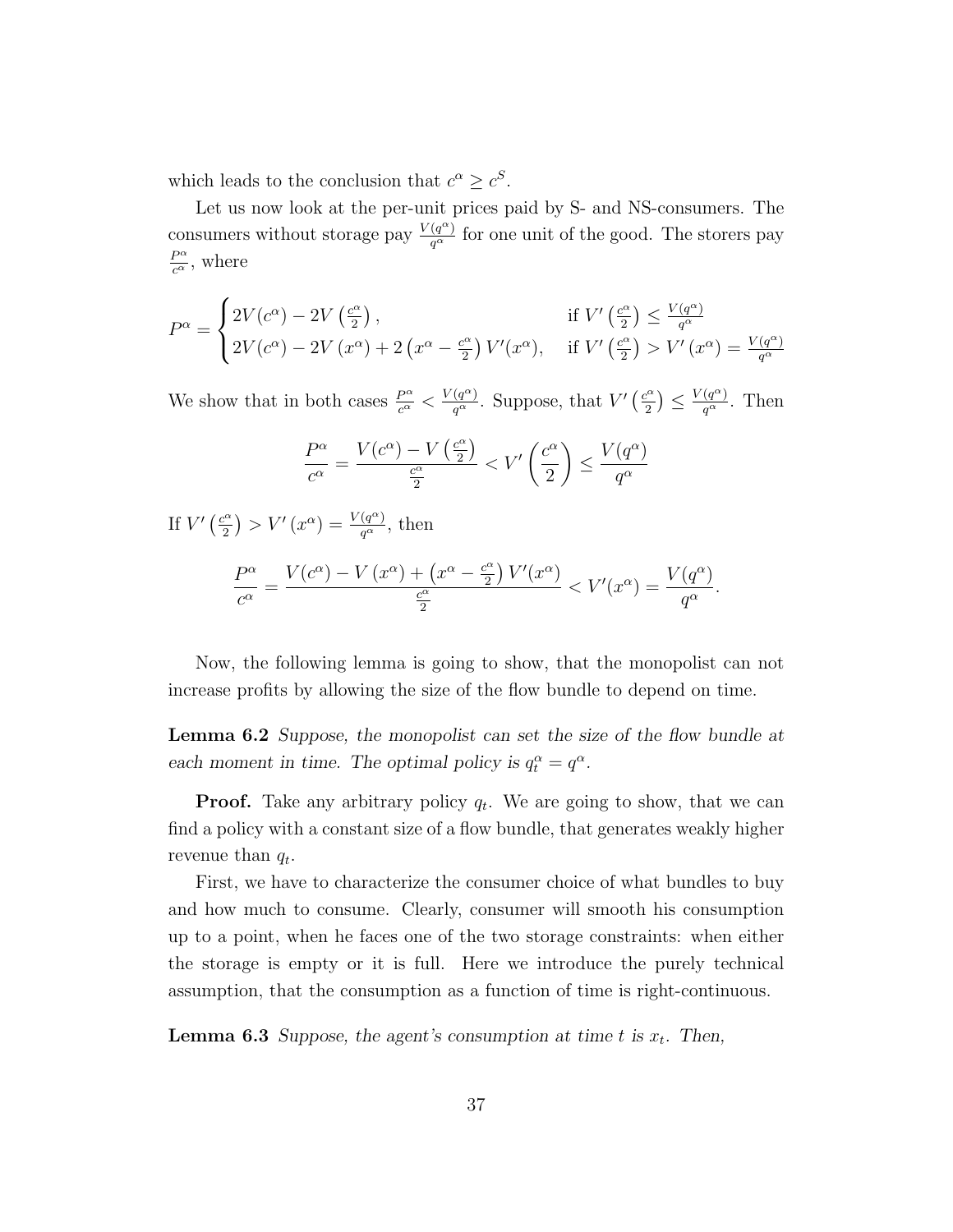- *1. if*  $V'(x_t) > \frac{V(q_t)}{q_t}$ , the agent purchases as much flow bundles as his storage *allows*
- 2. *if*  $V'(x_t) < \frac{V(q_t)}{q_t}$ , the agent does not purchase any flow bundles.

**Proof.** See supplementary Appendix. ■

Suppose, that the bulk bundle is sold at time 0*,T,* 2*T,* 3*T,* and so on. Let us first consider the price of a bulk bundle sold at time *T*. It is, as before, determined by no-skipping constraint. If the S-consumer skips the sale, he will purchase the flow bundle if and only if the per-unit price of the good is lower then the marginal utility of consumption and his storage is not full (see Lemma 6.3). Since we allow for multiple purchases of the flow, we can assume with out loss of generality, that he is going to buy the flow at the countably many points in time. Suppose, in the interval  $[0, T]$  he purchases the flow  $K_T$  times at  $\{t_i^T\}_{i=1}^{K_T}$ . The consumption  $x_i^T$  is piece-wise constant with discontinuities at  $t_i^T$ .

Now let us consider the bulk bundle sold at time 0. Again, if the Sconsumer skips the sale at time 0, his consumption  $x_t^0$  is going to be piece-wise constant with discontinuities at  $t_i^0$ . Let us take a coarsest refinement of the two sets of intervals that are induced by  $\{t_i^T\}_{i=1}^{K_T}$  and by  $\{t_i^0\}_{i=1}^{K_0}$ . By  $K_{0,T}$  we denote the number of intervals and by  $\{t_i^{0,T}\}_{i=1}^{K_{0,T}}$  their endpoints. Both  $x_t^0$  and  $x_t^T$  are constant within each interval. We denote their value for the interval  $(i_t^{0,T}, t_{i+1}^{0,T})$  by  $x_i^0$  and  $x_i^T$  respectively.

We start with observation, that for any  $t \in \left(t_i^{0,T}, t_{i+1}^{0,T}\right)$ ,

$$
\frac{V(q_t)}{q_t} \ge \max\{V'(x_i^0), V'(x_i^T)\}.
$$

Indeed, if it were not the case, i.e. the inequality were reversed for some *t*, this *t* would be the endpoint of some interval by definition, which would lead to the contradiction, that *t* belongs to the open interval. Since the S-consumer is not purchasing the flow bundles within the interval  $t \in \left(t_i^{0,T}, t_{i+1}^{0,T}\right)$ , we can change the size of the flow bundle inside the interval  $(t_i^{0,T}, t_{i+1}^{0,T})$  to  $q_i^{0,T}$ . The new size of the bundle is such that, the S-consumer's does not change his decisions on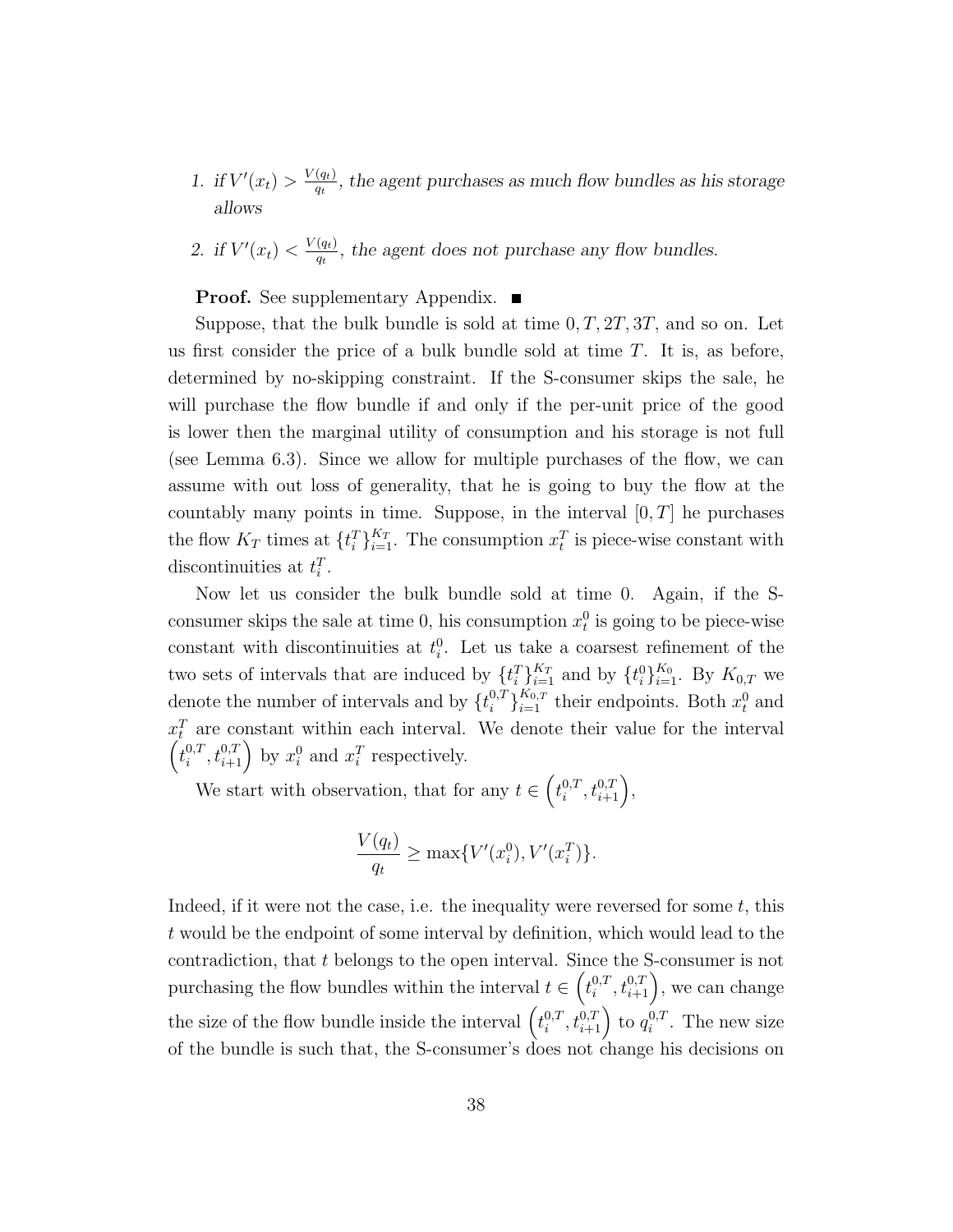when and how much of the flow bundles to buy:

$$
\frac{V(q_i^{0,T})}{q_i^{0,T}} = \max\{V'(x_i^0), V'(x_i^T)\}.
$$

Notice, that  $q_t \leq q_i^{0,T}$  for any  $t \in (t_i^{0,T}, t_{i+1}^{0,T})$ . This change will not affect the price of the bulk bundle and will weakly increase the profit collected from NS-consumers. From now on we will restrict our attention to the policies that are obtained by this transformation.

If the S-consumer skips a sale, he plans his consumption while having the storage filled up to its maximum capacity. He consumes from the storage when the price of the flow bundle is too high. The utility of the S-consumer in this case is

$$
\int_{0}^{2T} \left[ V(x_t) - x_t V'(x_t) + SV'\left(\min_{\tau \in [0,2T]} \{x_\tau\}\right) \right] dt.
$$

The part of the tariff that depends on  $x_i^0$  and  $x_i^T$  is<sup>16</sup>

$$
P(\mathbf{x}^0, \mathbf{x}^T) = \alpha \sum_{i=0}^K \tau_i V(q_i) - (1 - \alpha) \frac{S}{2} \left( V' \left( \min_i \{ x_i^0 \} \right) + V' \left( \min_i \{ x_i^T \} \right) \right)
$$

$$
- (1 - \alpha) \sum_{i=0}^K \tau_i \left( \left( V(x_i^0) + V(x_i^T) \right) - \left( x_i^0 V'(x_i^0) + x_i^T V'(x_i^T) \right) \right).
$$

Notice, that by construction  $V(q_i) \leq \frac{1}{2}V(q_i^0) + \frac{1}{2}V(q_i^T)$ , and hence

$$
P(\mathbf{x}^{0}, \mathbf{x}^{T}) \leq \sum_{i=0}^{K} \tau_{i} \left[ \frac{\alpha}{2} V(q_{i}^{0}) - (1 - \alpha) \frac{c}{2} V' \left( \min_{i} \{x_{i}^{0}\} \right) - (1 - \alpha) \left( V(x_{i}^{0}) - x_{i}^{0} V'(x_{i}^{0}) \right) \right] + \sum_{i=0}^{K} \tau_{i} \left[ \frac{\alpha}{2} V(q_{i}^{T}) - (1 - \alpha) \frac{c}{2} V' \left( \min_{i} \{x_{i}^{T}\} \right) - (1 - \alpha) \left( V(x_{i}^{T}) - x_{i}^{T} V'(x_{i}^{T}) \right) \right].
$$

Recall, that  $q_i^0$  satisfies the equation  $\frac{V(q_i^0)}{q_i^0}$  $q_i^{(q_i^{\gamma})} = V'(x_i^T)$ , and that  $q_i^0$  satisfies

<sup>&</sup>lt;sup>16</sup>From now on we drop 0, T from the upper indexes:  $K^{0,T}$  becomes  $K$ ,  $t_i^{0,T}$  becomes  $t_i$ and so on.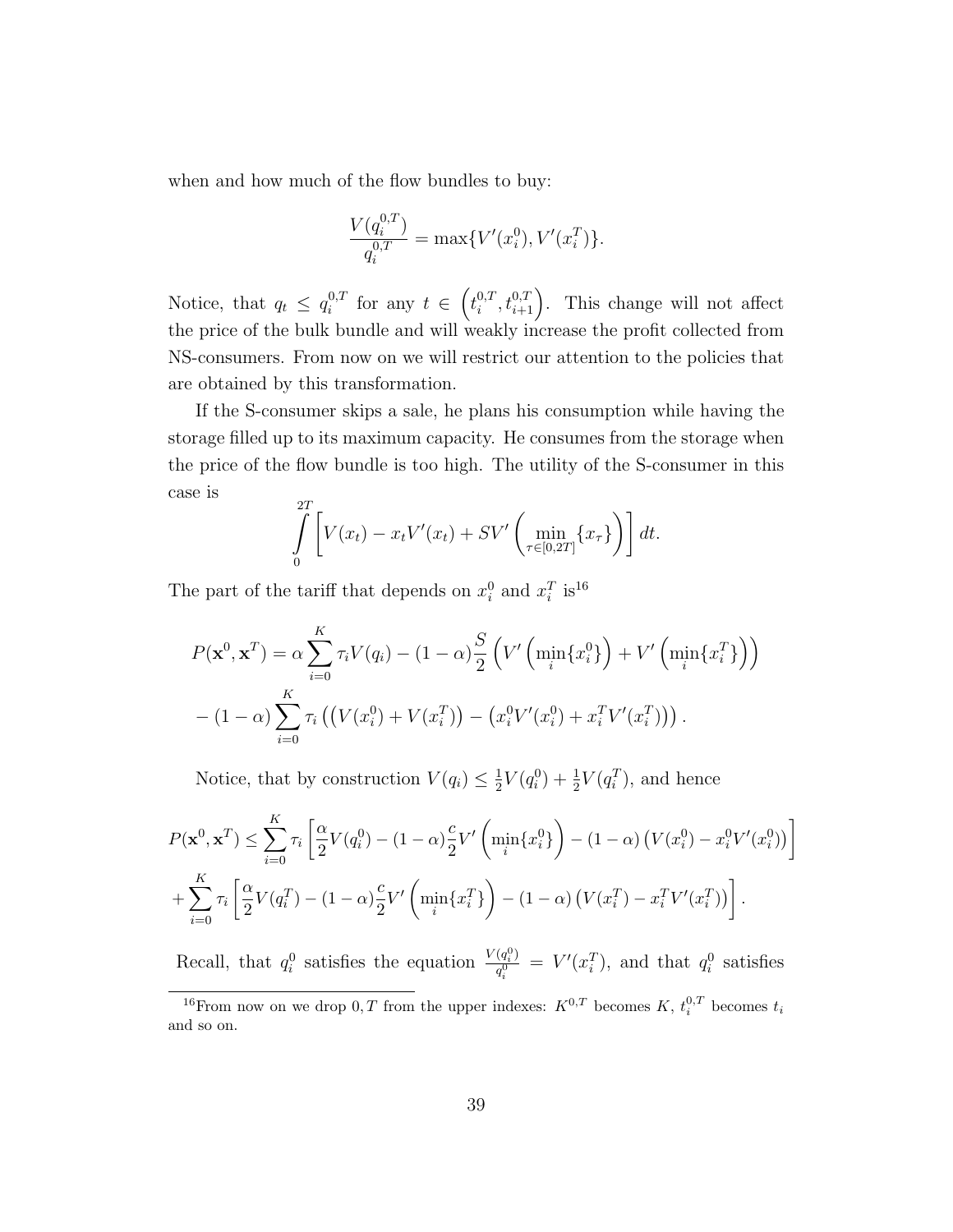similar one. Also recall that our solution  $(q^{\alpha}, x^{\alpha})$  maximizes

$$
\frac{\alpha}{2}V(q(x)) - (1 - \alpha)\frac{c}{2}V'(x) - (1 - \alpha)(V(x) - xV'(x)),
$$

where  $q(x)$  is such that  $\frac{V(q(x))}{q(x)} = V'(x)$ . From this we conclude that  $P(\mathbf{x}^0, \mathbf{x}^T)$ is lower, than what we get under the flat  $q^{\alpha}$ , hence under the optimal policy the size of the flow bundle is constant.  $\blacksquare$ 

## References

- Cole, Harold L and Narayana R Kocherlakota, "Efficient Allocations with Hidden Income and Hidden Storage," *Review of Economic Studies*, July 2001, *68* (3), 523–42.
- Conlisk, John, Eitan Gerstner, and Joel Sobel, "Cyclic Pricing by a Durable Goods Monopolist," *The Quarterly Journal of Economics*, 1984, *99* (3), 489–505.
- Dudine, Paolo, Igal Hendel, and Alessandro Lizzeri, "Storable Good Monopoly: The Role of Commitment," *The American Economic Review*, 2006, *96* (5), pp. 1706–1719.
- Hendel, Igal and Aviv Nevo, "Measuring the Implications of Sales and Consumer Inventory Behavior," *Econometrica*, 2006, *74* (6), 1637–1673.
- and , "Sales and consumer inventory," *The RAND Journal of Economics*, 2006, *37* (3), 543–561.
- Holmstrom, Bengt and Paul Milgrom, "Aggregation and Linearity in the Provision of Intertemporal Incentives," *Econometrica*, 1987, *55* (2), pp. 303–328.
- Hong, Pilky, R. Preston McAfee, and Ashish Nayyar, "Equilibrium Price Dispersion with Consumer Inventories," *Journal of Economic Theory*, 2002, *105* (2), 503 – 517.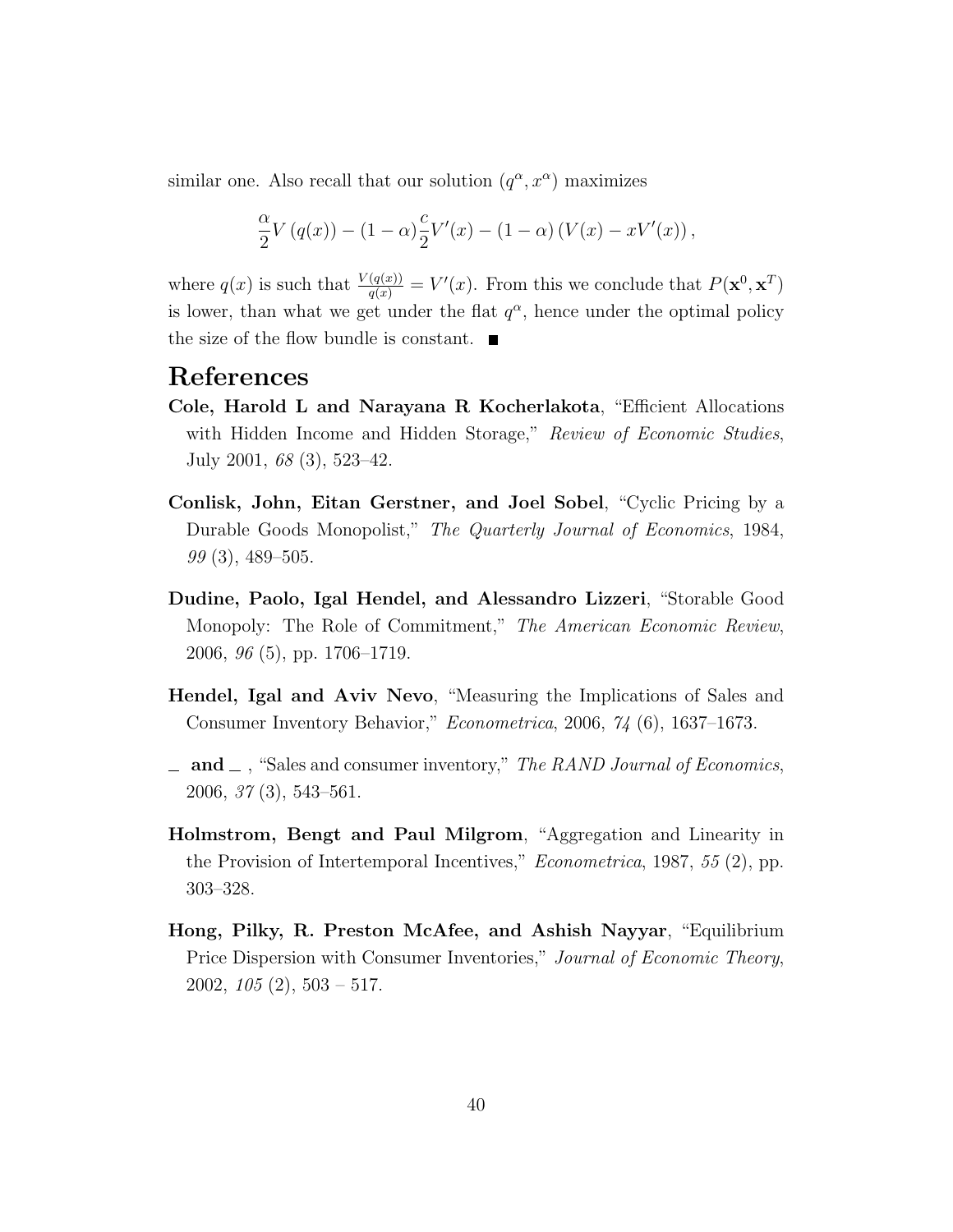- Jeuland, Abel P and Chakravarthi Narasimhan, "Dealing-Temporary Price Cuts-by Seller as a Buyer Discrimination Mechanism," *Journal of Business*, July 1985, *58* (3), 295–308.
- Narasimhan, Chakravarthi, "Competitive Promotional Strategies," *Journal of Business*, October 1988, *61* (4), 427–49.
- Nava, Francesco and Pasquale Schiraldi, "Sales and Collusion in a Dynamic Market with Storage," *mimeo*, 2012.
- Pesendorfer, Martin, "Retail Sales: A Study of Pricing Behavior in Supermarkets," *Journal of Business*, January 2002, *75* (1), 33–66.
- Rochet, Jean-Charles and Lars A. Stole, "Nonlinear Pricing with Random Participation," *Review of Economic Studies*, 2002, *69* (1), 277–311.
- Salop, S and J E Stiglitz, "The Theory of Sales: A Simple Model of Equilibrium Price Dispersion with Identical Agents," *American Economic Review*, December 1982, *72* (5), 1121–30.
- Sobel, Joel, "The Timing of Sales," *Review of Economic Studies*, July 1984, *51* (3), 353–68.
- , "Durable Goods Monopoly with Entry of New Consumers," *Econometrica*, September 1991, *59* (5), 1455–85.
- Stole, Lars A., *Price Discrimination and Competition*, Vol. 3 of *Handbook of Industrial Organization*, Elsevier, 2007.
- Varian, Hal R, "A Model of Sales," *American Economic Review*, September 1980, *70* (4), 651–59.
- Villas-Boas, J. Miguel, "Price Cycles in Markets with Customer Recognition," *RAND Journal of Economics*, Autumn 2004, *35* (3), 486–501.
- Waldman, Michael, "Durable Goods Theory for Real World Markets," *The Journal of Economic Perspectives*, 2003, *17* (1), pp. 131–154.
- Wilson, Robert, *Nonlinear Pricing*, Oxford University Press, 1997.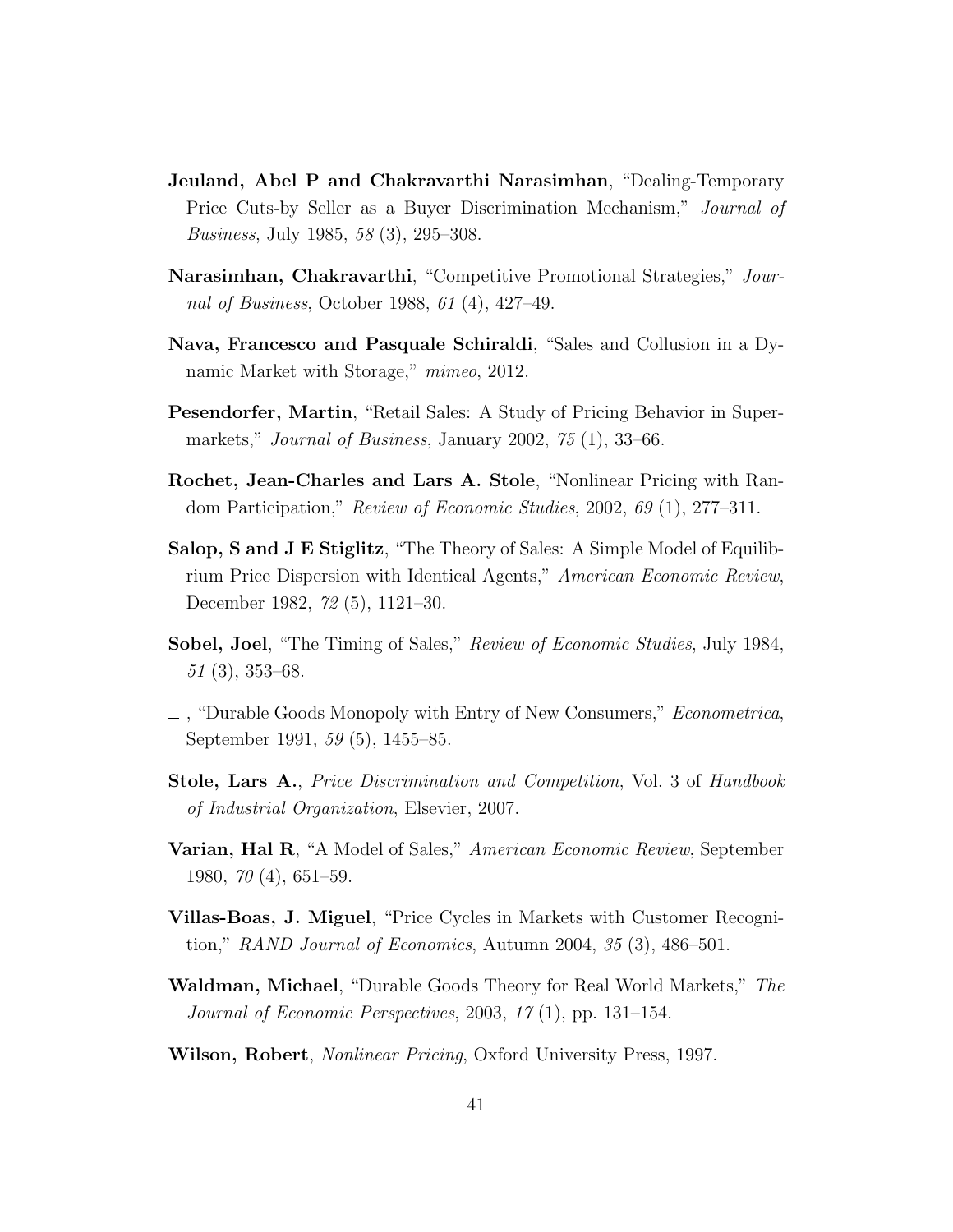# 7 Supplementary Appendix (Not for Publication)

Proof of Lemma 3.1

Combining equations (2) and (3) we obtain:

$$
P_1 + P_2 \leq 2 \max_{s \leq S} \{ V(Q_1 - s) + V(Q_2 + s) \} - \left( \underset{s \leq S}{Max} \{ V(Q_1 - s) + V(s) \} + V(Q_2) \right).
$$

Because *V* is concave, we have that

$$
\max_{s \leq S} \{ V(Q_1 - s) + V(s) \} + V(Q_2) \geq \max_{s \leq S} \{ V(Q_1 - s) + V(Q_2 + s) \}.
$$

Therefore,

$$
P_1 + P_2 \leq \underset{s \leq S}{\operatorname{Max}} \{ V(Q_1 - s) + V(Q_2 + s) \}
$$

which, is the same as inequality (1).

#### Proof of Theorem 2

Monopolist maximizes the sum of the tariffs, subject to all the constraints introduced in Section 3.3. We start the proof by noticing, that some constraints can be omitted from the problem.

Lemma 7.1 *Constraints (3) and (5) are not binding:*

- *• (4) and (9) imply (3);*
- *• (2) and (7) imply (5).*

**Proof.** First we prove, that (4) and (9) imply (3). If we add up constraints  $(4)$  and  $(9)$ , we obtain

$$
P_1 \le \max_{0 \le s \le S} \{ V(Q_1 - s) + V(Q_2 + s) \} - \max_{0 \le s \le S} \{ V(q_1 - s) + V(Q_2 + s) \} + V(q_1),
$$

which is a tighter bound on  $P_1$  than  $(3)$ . Similarly, by adding up constraints (2) and (7) we obtain that

$$
p_2 \le V(q_2) + \max_{0 \le s \le S} \{ V(Q_1 - s) + V(Q_2 + s) \} - \max_{0 \le s \le S} \{ V(Q_1 - s) + V(s) + V(Q_2) \},\
$$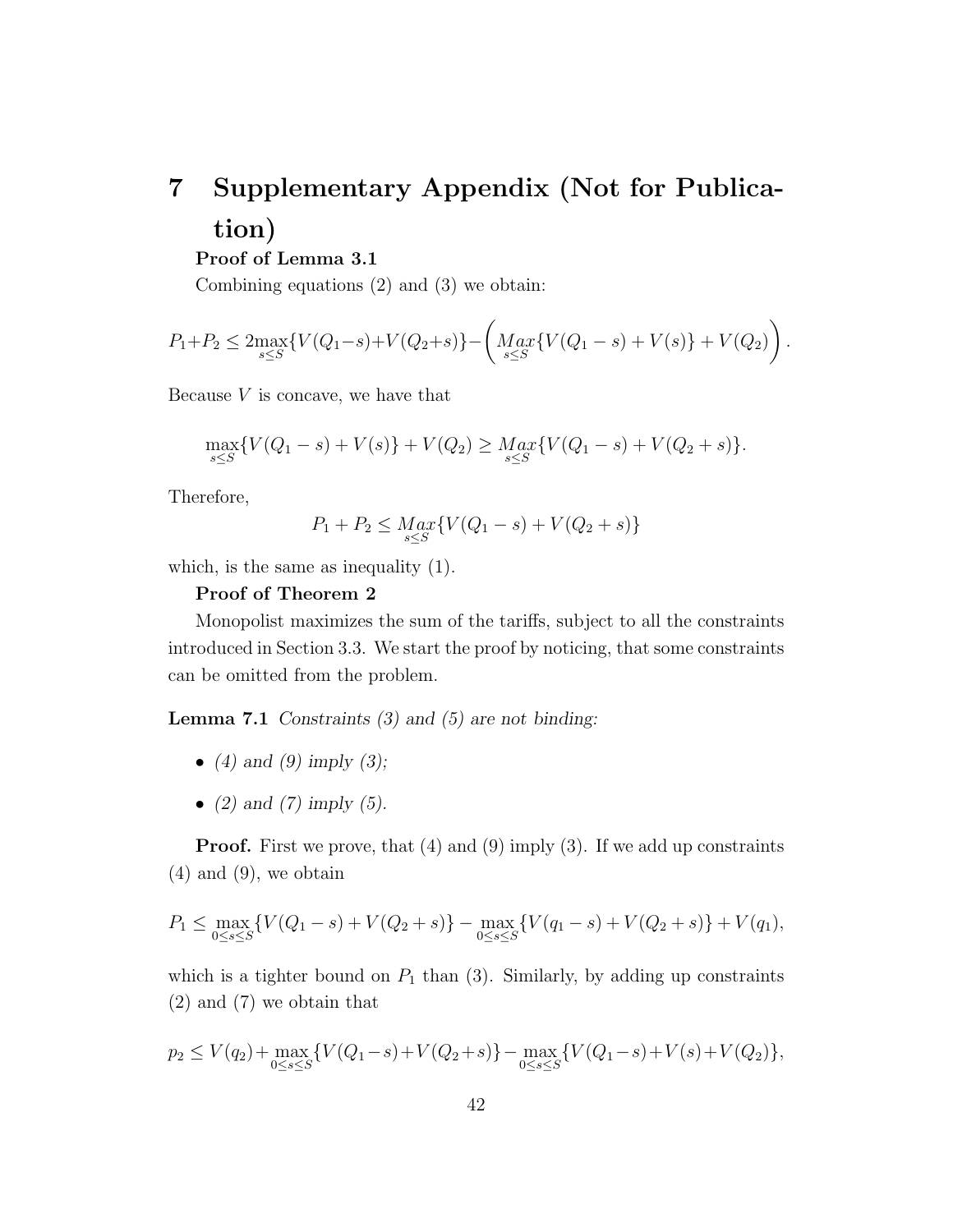which implies  $(5)$ .

Let us assume (and later prove) that inequalities  $(2)$ ,  $(4)$  and  $(7)$  are binding, i.e.

$$
p_1 = V(q_1) \tag{17}
$$

$$
P_2 = \max_{0 \le s \le S} \{ V(Q_1 - s) + V(Q_2 + s) \} - \max_{0 \le s \le S} \{ V(Q_1 - s) + V(s) \} \tag{18}
$$

$$
p_2 = P_2 + V(q_2) - V(Q_2). \tag{19}
$$

Given that, inequalities (9) and (11) provide the condition on *P*1:

$$
P_1 \leq p_1 + \max_{0 \leq s \leq S} \{ V(Q_1 - s) + V(Q_2 + s) \} - \max_{0 \leq s \leq S} \{ V(q_1 - s) + V(Q_2 + s) \}
$$
  
\n
$$
P_1 \leq p_1 + \max_{0 \leq s \leq S} \{ V(Q_1 - s) + V(s) \} - \max_{0 \leq s \leq S} \{ V(q_1 - s) + V(s) \}.
$$

We also assume that one of these two inequalities is binding. By  $Z(Q_1, q_1, x)$ we denote the following expression:

$$
Z(Q_1, q_1, x) = \max_{0 \le s \le S} \{ V(Q_1 - s) + V(x + s) \} - \max_{0 \le s \le S} \{ V(q_1 - s) + V(x + s) \}
$$

Using notation we obtain that

$$
P_1 = p_1 + \min\{Z(Q_1, q_1, 0), Z(Q_1, q_1, Q_2)\}.
$$
\n(20)

Equations  $(17),(18),(19)$  and  $(20)$  can be used to write down the profit of the monopolist as a function of  $q_1, q_2, Q_1$  and  $Q_2$ .

$$
\pi = V(q_1) + \max_{0 \le s \le S} \{ V(Q_1 - s) + V(Q_2 + s) \} - \max_{0 \le s \le S} \{ V(Q_1 - s) + V(s) \} \n+ \alpha (V(q_2) - V(Q_2)) + (1 - \alpha) \min \{ Z(Q_1, q_1, 0), Z(Q_1, q_1, Q_2) \}
$$

Observe, that  $q_2^* = C^*$  and  $Q_1^* = C^* + S$  maximize profit. To find the rest of the solution we need to maximize

$$
V(q_1) + V(Q_2 + S) - \alpha V(Q_2) + (1 - \alpha) \min \{ V(Q_2 + S) - \max_{0 \le s \le S} \{ V(q_1 - s) + V(Q_2 + s) \}, V(S) - \max_{0 \le s \le S} \{ V(q_1 - s) + V(s) \} \}
$$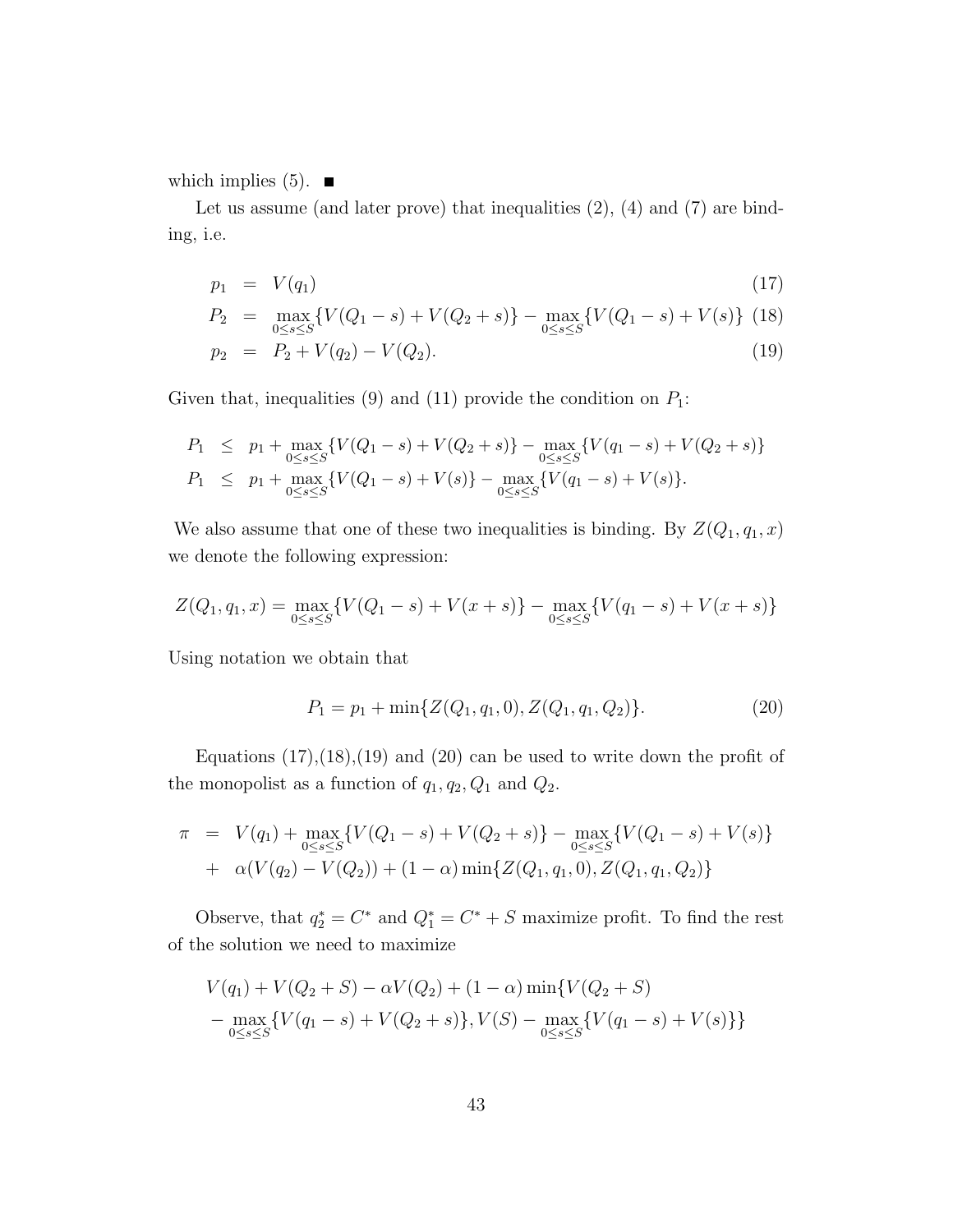By proving the following lemma, we check, that the set of inequalities, that we assumed to be binding, are actually binding in the optimum.

**Lemma 7.2** *Inequalities (2), (4), (7), (9) and (11) define the tariffs that maximize monopolist's profits.*

**Proof.** To prove this lemma we need to check if the rest of the inequalities are satisfied with the solution of the relaxed problem. In particular we need to check if inequalities  $(6)$ ,  $(8)$ ,  $(10)$  and  $(12)$ . We start with  $(6)$ 

$$
p_1 - P_1 - V(q_1) + V(Q_1) =
$$
  
\n
$$
\max \left\{ \max_{0 \le s \le S} \left\{ \frac{V(q_1 - s) + V(Q_2 + s)}{-V(Q_2 + S) - V(q_1)} \right\}, \max_{0 \le s \le S} \left\{ \frac{V(q_1 - s) + V(s)}{-V(S) - V(q_1)} \right\} \right\} \le 0
$$

(8) is equivalent to

$$
p_1 + p_2 - P_1 - P_2 + \max_{0 \le s \le S} \{ V(Q_1 - s) + V(Q_2 + s) \} - \max_{0 \le s \le S} \{ V(q_1 - s) + V(q_2 + s) \} \ge \max_{0 \le s \le S} \{ V(q_1 - s) + V(Q_2 + s) \} - V(Q_2) - V(q_1) \ge 0
$$

(10) is equivalent to

$$
p_2 - P_2 + \max_{0 \le s \le S} \{ V(Q_1 - s) + V(Q_2 + s) \} - \max_{0 \le s \le S} \{ V(Q_1 - s) + V(q_2 + s) \} =
$$
  
 
$$
V(Q_2 + s) - V(Q_2) \ge 0
$$

and finally (12) is also satisfied:

$$
p_2 - P_1 - P_2 + \max_{0 \le s \le S} \{ V(Q_1 - s) + V(Q_2 + s) \} - V(q_2) \ge
$$
  

$$
\max_{0 \le s \le S} \{ V(q_1 - s) + V(Q_2 + s) \} - V(q_1) - V(Q_2) \ge 0.
$$

Lemma 7.2 ensures, that the solution of a relaxed maximization problem coincides with the solution of the original profit maximization problem. Now that we have this result, we can get back to solving the relaxed problem. Let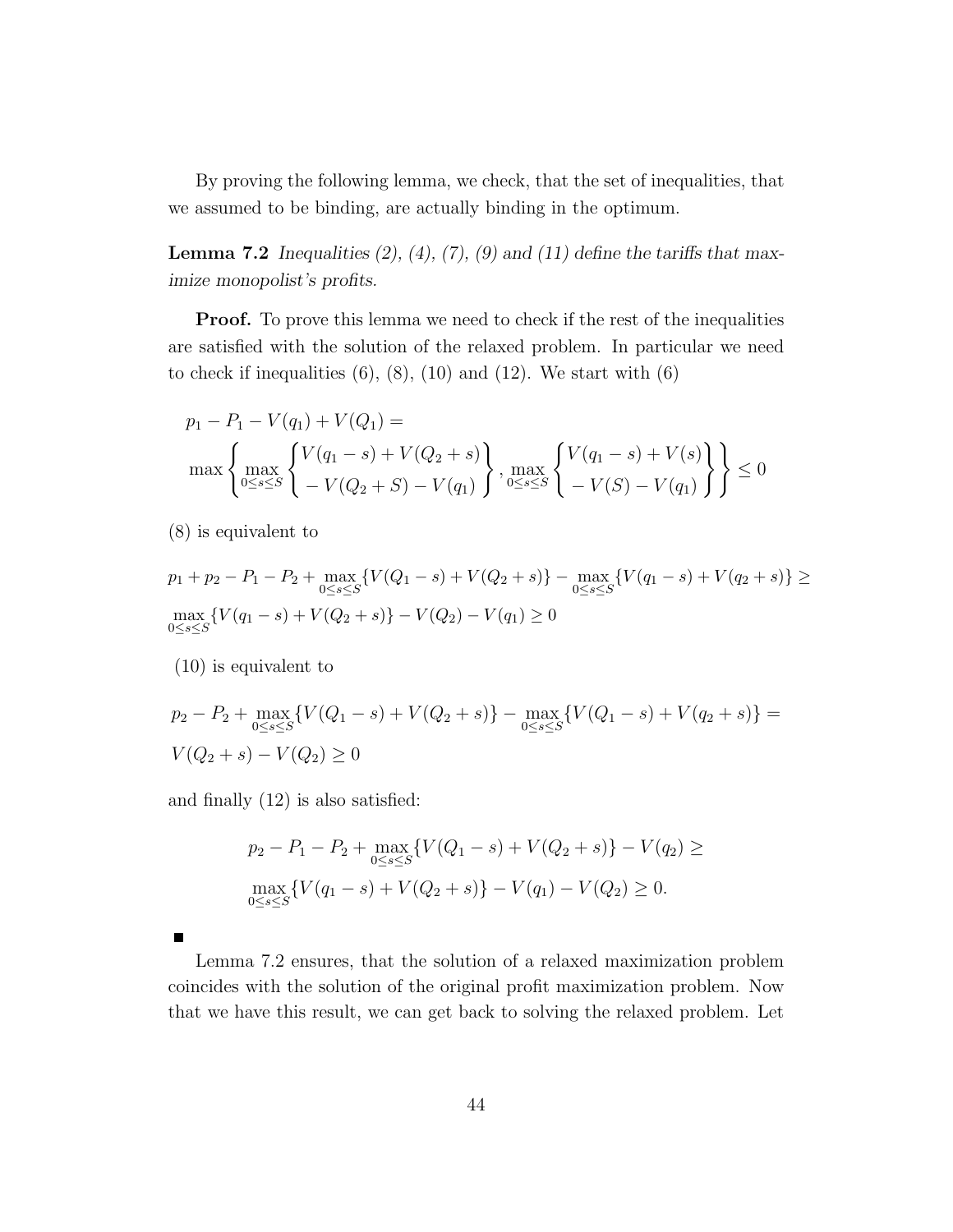us consider the following expression:

$$
\min\{V(Q_2+S)-\max_{0\leq s\leq S}\{V(q_1-s)+V(Q_2+s)\}, V(S)-\max_{0\leq s\leq S}\{V(q_1-s)+V(s)\}\} (21)
$$

If  $Q_2 \geq q_1$  we have

$$
\max_{0 \le s \le S} \{ V(Q_2 + S) + V(q_1 - s) + V(s) \} - V(q_1) - V(Q_2) - V(S) \le 0
$$

and hence (21) becomes

$$
\min\{V(Q_2+S) - V(q_1) - V(Q_2), V(S) - \max_{0 \le s \le S} \{V(q_1-s) + V(s)\}\} = V(Q_2+S) - V(q_1) - V(Q_2).
$$

If  $Q_2 + 2S \ge q_1 \ge Q_2$  we observe, that

$$
\max_{0 \le s \le S} \{ V(Q_2 + S) + V(q_1 - s) + V(s) \} - 2V\left(\frac{q_1 + Q_2}{2}\right) - V(S) \le 0
$$

and (21) can be rewritten as

$$
\min\{V(Q_2+S)-2V\left(\frac{q_1+Q_2}{2}\right), V(S)-\max_{0\leq s\leq S}\{V(q_1-s)+V(s)\}\}=V(Q_2+S)-2V\left(\frac{q_1+Q_2}{2}\right).
$$

Finally, if  $Q_2 + 2S \le q_1$  (21) becomes

$$
\min\{-V(q_1 - S), -V(q_1 - S)\} = -V(q_1 - S).
$$

We can rewrite part of maximization problem that solves for  $Q_2$  and  $q_1$  as

$$
\max_{Q_2,q_1} \{f(q_1,Q_2)\}\
$$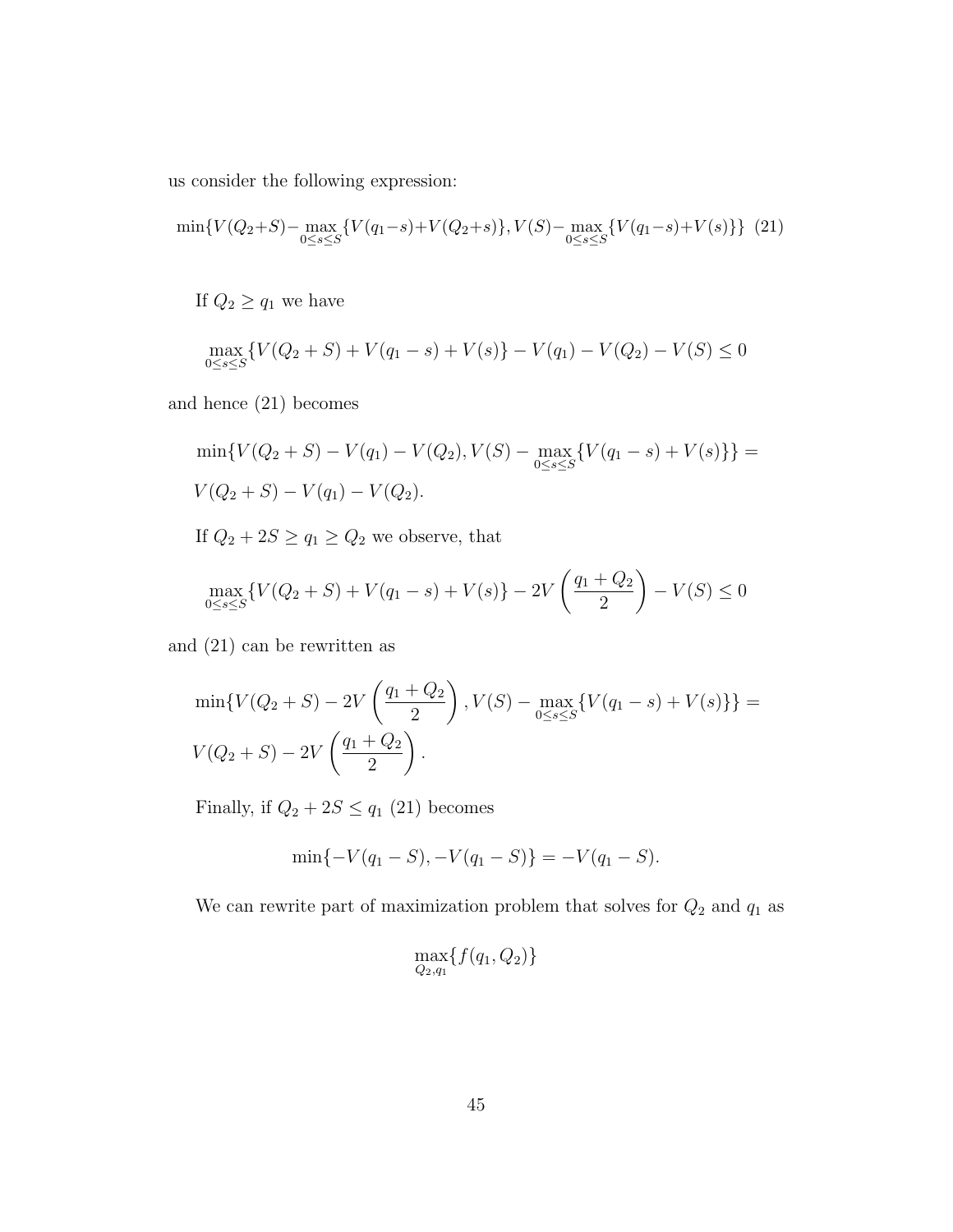where

$$
f(q_1, Q_2) = \begin{cases} \alpha V(q_1) + (2 - \alpha)V(Q_2 + S) - V(Q_2), & \text{if } q_1 \leq Q_2 \\ V(q_1) + (2 - \alpha)V(Q_2 + S) - \alpha V(Q_2) & \text{if } Q_2 < q_1 \leq Q_2 + 2S \\ -2(1 - \alpha)V\left(\frac{q_1 + Q_2}{2}\right), & \text{if } Q_2 < q_1 \leq Q_2 + 2S \\ V(q_1) + V(Q_2 + S) - \alpha V(Q_2) - (1 - \alpha)V(q_1 - S), & \text{if } Q_2 + 2S < q_1 \end{cases}
$$

First we observe that the solution for maximization problem can never satisfy  $q_1 < Q_2$  because function  $\alpha V(q_1) + (2 - \alpha)V(Q_2 + S) - V(Q_2)$  has unique maximum  $q_1 = C^*$  and  $Q_2 + S < C^*$ . It means, that we should look for the solution in the set where  $q_1 \geq Q_2$ . There, however, observe that first order condition for  $q_1$  and  $Q_2$  suggest that  $V'(q_1) > 0$  and  $V'(Q_2 + S) > 0$ , hence  $q_1 < C^*$  and  $Q_2 < C^* - S$ .

First order conditions that define  $Q_2^*$  and  $q_1^*$  are

$$
V'(q_1^*) = \begin{cases} (1 - \alpha)V'\left(\frac{q_1^* + Q_2^*}{2}\right) & , \text{ if } Q_2^* \le q_1^* < Q_2^* + 2S \\ (1 - \alpha)V'(q_1^* - S) & , \text{ otherwise} \end{cases}
$$

and

$$
V'(Q_2^* + S) = \begin{cases} \alpha V'(Q_2^*) + (1 - \alpha)V'\left(\frac{q_1^* + Q_2^*}{2}\right) & \text{, if } Q_2^* \le q_1^* < Q_2^* + 2S \\ - (1 - \alpha)V'(Q_2^*) & \text{, otherwise} \end{cases}
$$

### Proof of Theorem 3

Fix the time horizon to be *T*. Suppose the monopolist offers the flow  $q_t$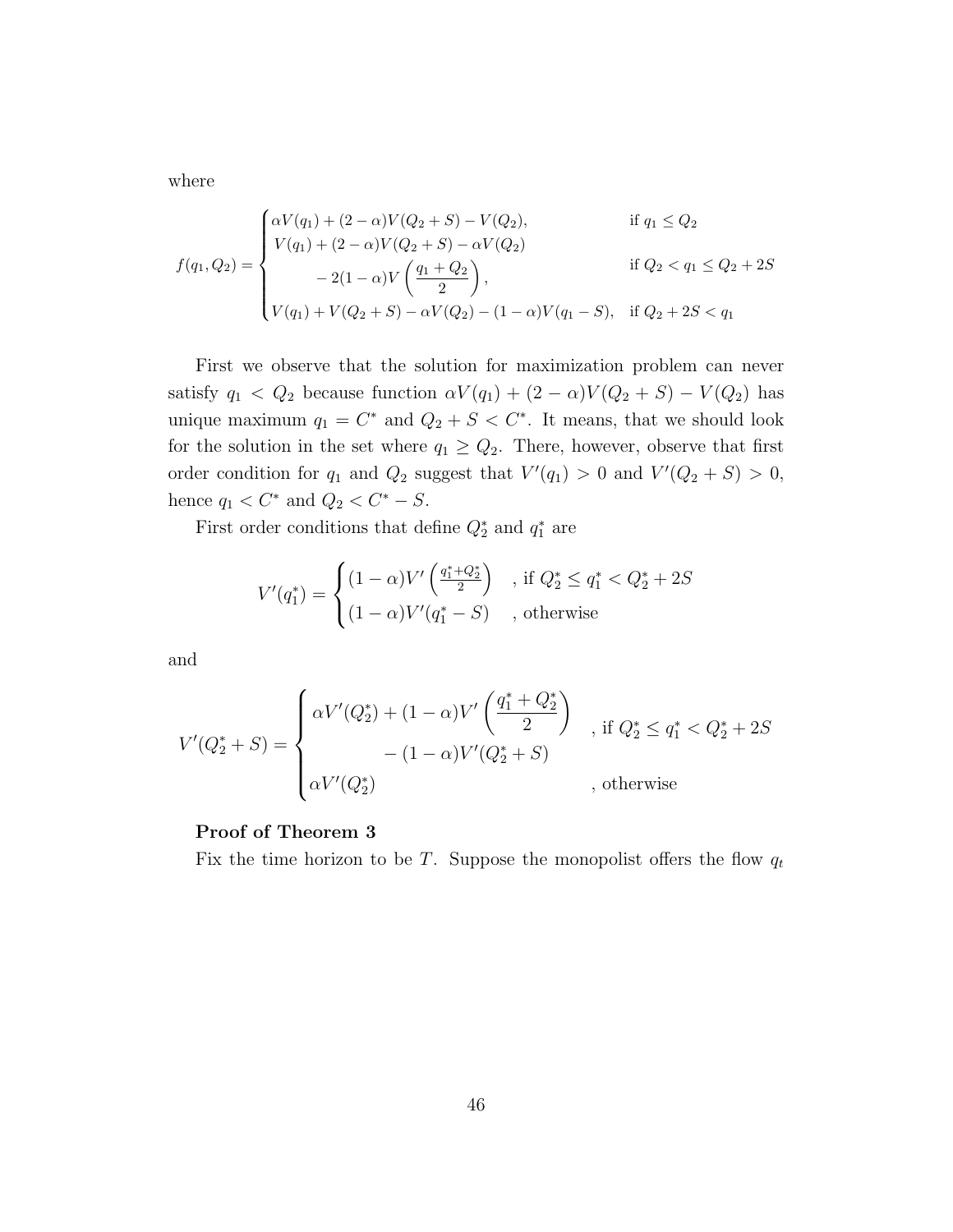and charges  $p_t$  for it. Then consumer's problem is

$$
\begin{aligned}\n\max_{c_t \ge 0, b_t \in \{0,1\}} & \left\{ \int_0^T \left( V(y_t c_t) - x_t b_t p_t \right) dt \right\} \\
s_t & = \int_0^t (x_\tau b_\tau q_\tau - y_\tau c_\tau) d\tau \\
x_t & \in \begin{cases}\n0, & \text{if } s_t = S \text{ and } b_t q_t - y_t c_t > 0 \\
\{0,1\}, & \text{otherwise}\n\end{cases} \\
y_t & \in \begin{cases}\n0, & \text{if } s_t = 0 \text{ and } b_t q_t - y_t c_t < 0 \\
\{0,1\}, & \text{otherwise}\n\end{cases}\n\end{aligned}
$$

Where vector  $(x_t, y_t)$  denotes so-called regime. The meaning of this regime variables in our problem is the following. By setting variable  $x_t = 0$  we make sure, that when the agent's storage is filled up to maximum capacity, the agent does not purchase the flow of good that is larger than his consumption . Similarly, by setting  $y_t = 0$ , we guarantee, that when the agent's storage is empty, the agent can not consume more than what he purchases. Note, that correspondence that defines the domain of  $x_t$  and  $y_t$  is right continuous.

The control variables in this problem are  $c_t$  and  $b_t$ . By  $b_t$  we denote a binary decision whether consumer buys a flow at time *t* or not. Naturally, by *c<sup>t</sup>* we denote consumption at time *t*.

The state variable for this problem is the amount of good, that is stored in the consumer's inventories at time *t*, i.e. *st*.

By *H* we denote Hamiltonian for this problem:

$$
H = \Psi_t(x_t b_t q_t - y_t c_t) + V(y_t c_t) - x_t b_t p_t.
$$

Following Panteleev et al.  $(2011)^{17}$ , we obtain necessary conditions for this

<sup>17</sup>See Panteleev, A.V., Bortakovskiy, A.S., Letova, T.A., "Optimalnoe Upravlenie V Primerah I Zadachah", Izdatelstvo MAI, 1996.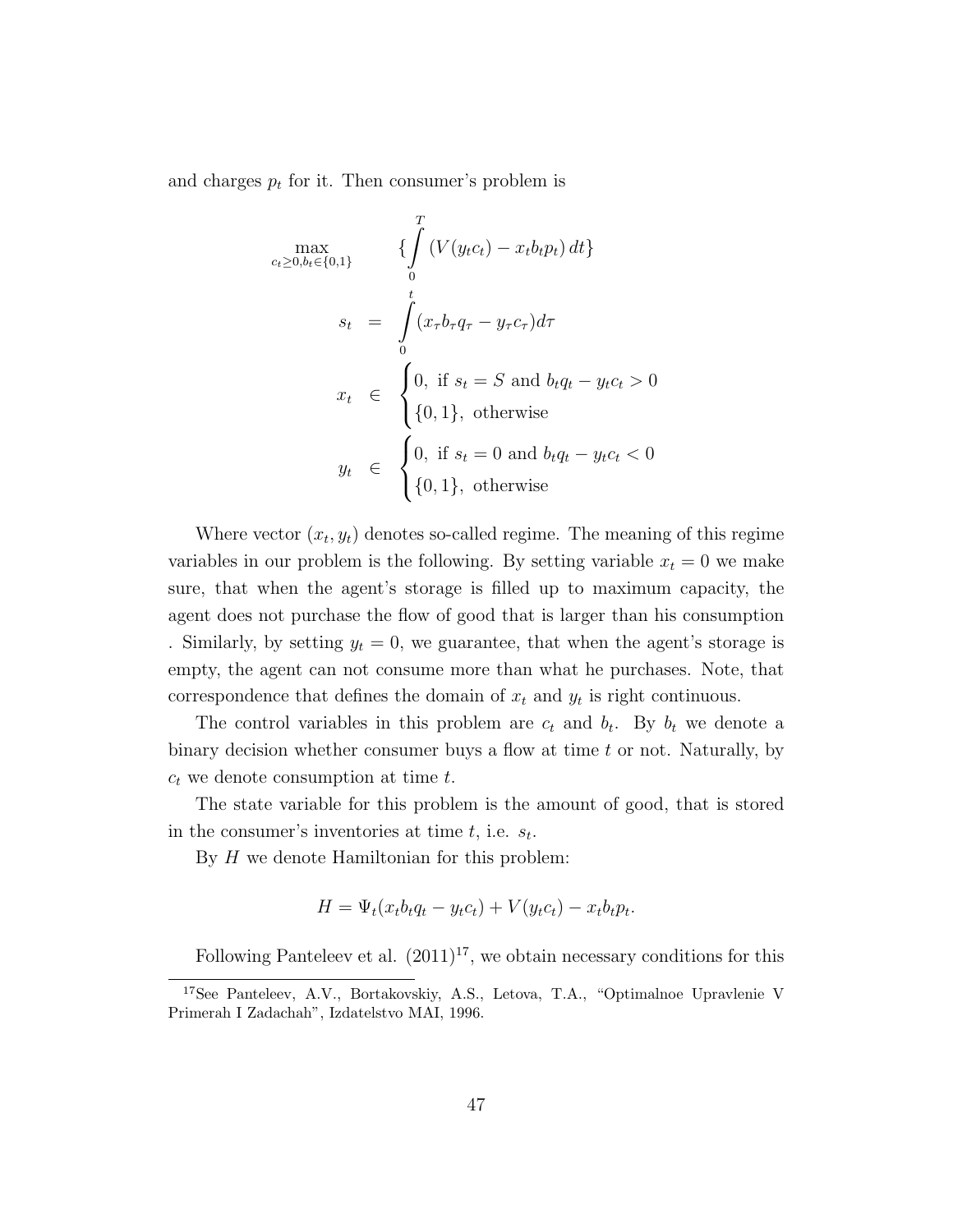problem:

$$
\begin{array}{rcl} c_t^* & = & \begin{cases} 0, \text{ if } y_t^* = 0 \\ V'^{-1}(\Psi_t^*), \text{ otherwise} \end{cases} \\ b_t^* & \in & \begin{cases} 1, \text{ if } x_t^* = 1 \text{ and } \Psi_t^* > \frac{p_t}{q_t} \\ \{0, 1\}, \text{ if } x_t^* = 1 \text{ and } \Psi_t^* = \frac{p_t}{q_t} \\ 0, \text{ otherwise} \end{cases} \end{array}
$$

Note, that  $\Psi_t^*$  is piecewise constant with jumps at discontinuity points of  $x_t^*$ and  $y_t^*$ .

These necessary conditions state, that agents smooths his consumption whenever he has some amount of good in the storage. Also, the agent purchases the good only when per unit price is lower than the marginal utility of his current consumption.

## **Lemma 7.3** If  $c^*_{\tau} = 0$ , it must be that  $c^*_{t} = 0$  and  $b^*_{t} = 0$  for all  $t \in [0, \tau]$

**Proof.** By contradiction let us assume that  $c_t^* > 0$  for all  $t \in [t_1, t_2] \subset [0, \tau]$ (since  $\Psi_t^*$  is piecewise constant there must exist non-degenerate interval). Then it must be that  $\int_0^{t_2} b_t^* dt > 0$ . We can always find  $\epsilon > 0$  small enough, such that consumer stores  $\epsilon$  more by the time  $t_2$  and consumes it around time  $\tau$ . Since  $c^*_{\tau} = 0$  and  $V(\cdot)$  is concave, it is an improvement, hence the contradiction.

By this Lemma, we can restrict our attention on policies that induce strictly positive consumption everywhere.

Let us partition our time interval  $[0, T]$  into intervals  $\{[t_{i-1}, t_i]\}_{i=1}^I$  such that  $t_0 = 0, t_I = T$ , and for all  $1 \leq i < I$ :  $t_i = t \iff s_t^* = S$  and for any  $\epsilon > 0$  $s^*_{\tau}$  is not constant on  $\tau \in (t - \epsilon, t + \epsilon)$ . By construction, consumption inside interval *i* is constant if  $\forall t \in [t_{i-1}, t_i] : s_t > 0$  (we denote the consumption in the interval  $i$  by  $c_i$  in this case). Aggregate amount of good purchased within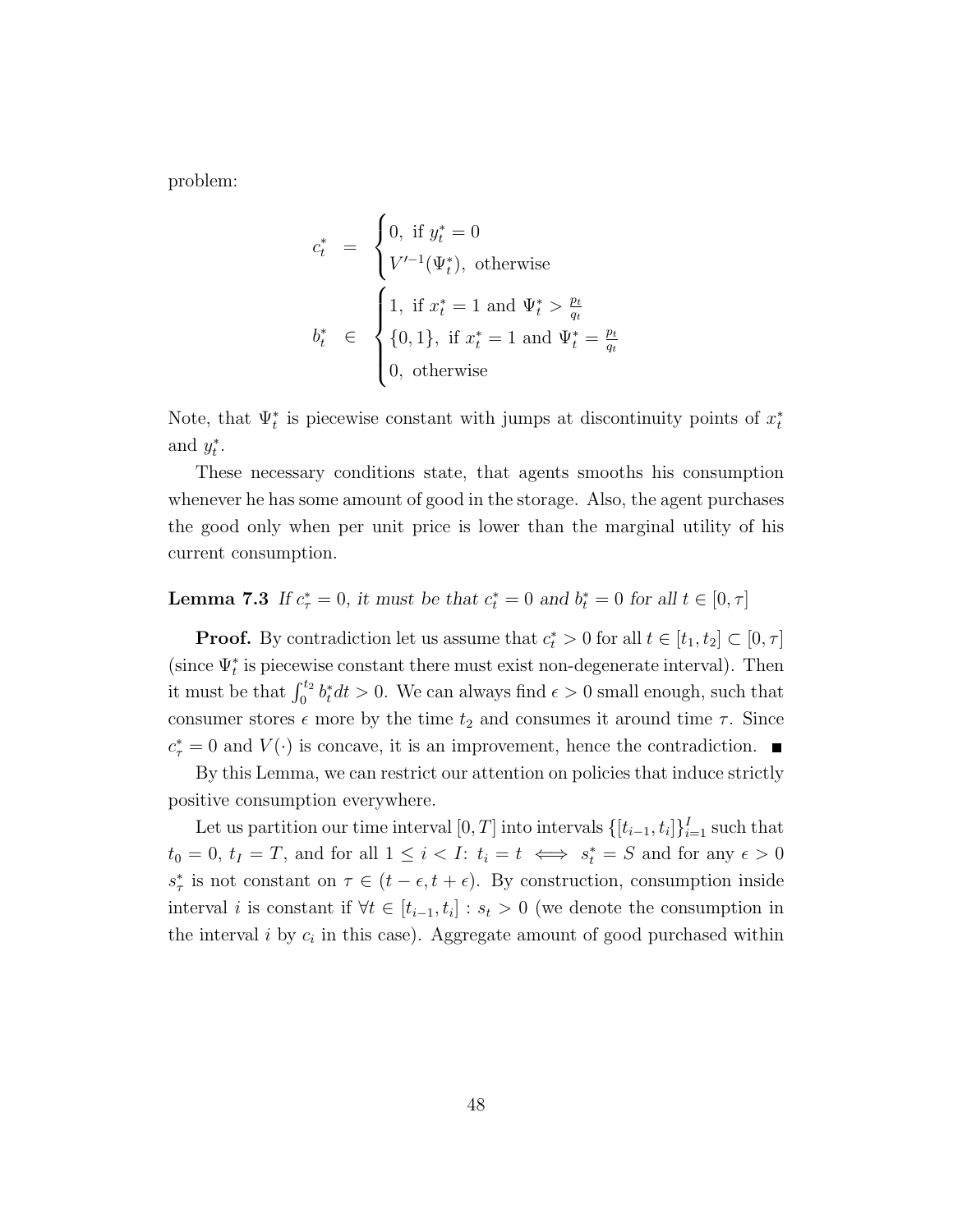such interval *i* is

$$
\int_{t \in [t_{i-1}, t_i]} x_t^* b_t^* q_t dt = \begin{cases} c_i(t_i - t_{i-1}), & \text{if } 1 < i < I \\ c_1 t_1 + S, & \text{if } i = 1 \\ c_I(T - t_{I-1}) - S, & \text{if } i = I \end{cases}
$$

Now let us look at the intervals that have the property that  $\exists t \in (t_{i-1}, t_i)$ :  $s_t^* = 0$ . Take such interval  $[t_{i-1}, t_i]$  if it exists and partition it further into subintervals, such that consumption is constant within each subinterval (we can do that because  $\Psi_t^*$  is piecewise constant). Lets index those subintervals by  $j = 1, ..., m_i$ . The endpoints of those intervals are  $t_i^0 = t_{i-1}$ , and  $\{t_i^j\}_{j=1}^{m_i}$ , where  $t_i^j$  is the right endpoint of *j*th interval. Observe, that consumption is increasing in *j* i.e.  $c_i^j < c_i^{j+1}$  for all  $j = 1, ..., m_i - 1$ . Also the aggregate amount of good purchased within each subinterval is

$$
\int_{t \in [t_i^{j-1}, t_i^j]} x_t^* b_t^* q_t dt = \begin{cases} c_i^j (t_i^j - t_i^{j-1}), & \text{if } 1 < j < m_i \\ c_i^1 (t_i^0 - t_i^1) - S, & \text{if } j = 1 \\ c_i^{m_i} (t_i - t_i^{m_i - 1}) + S, & \text{if } j = m_i \end{cases}
$$

From necessary conditions we know that per unit price of a good is bounded from above by  $V'(c)$ . Also, we know that  $V'(c_i^{m_i}) \leq V'(c_i^1)$ , hence the profits of the monopolist that are collected from sales in interval *i* are bounded from above by

$$
\sum_{j=1}^{m_i} (t_i^{j-1} - t_i^j) c_i^j V'(c_i^j) + S(V'(c_i^{m_i}) - V'(c_i^1)) \le \sum_{j=1}^{m_i} (t_i^{j-1} - t_i^j) c_i^j V'(c_i^j)
$$

Now let us reindex our partitions by  $k \in K$  such that the new partition is the coarsest refinement of the partitions above. Again price of a good is bounded from above by  $V'(c)$  so total profits that are bounded from above by

$$
\sum_{k \in K} \frac{(t_k - t_{k-1})}{T} c_k V'(c_k) + \frac{S}{T} (V'(c_1) - V'(c_I))
$$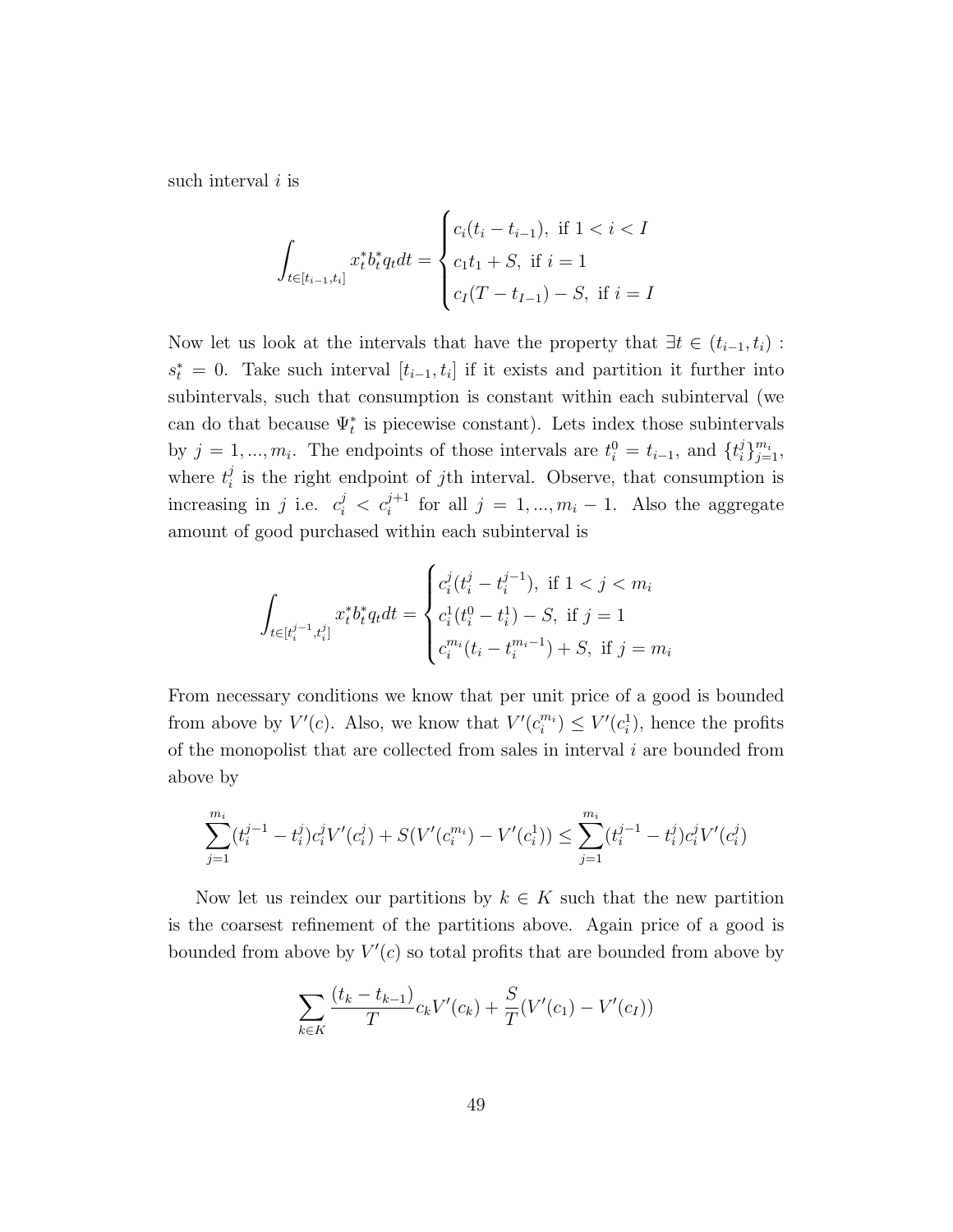In the limit this bound becomes

$$
\limsup_{T \to \infty} \left( \sum_{k \in K} \frac{(t_k - t_{k-1})}{T} c_k V'(c_k) + \frac{S}{T} (V'(c_1) - V'(c_I)) \right) \le \max_{c \ge 0} \{c V'(c)\}
$$

The expression on the left hand side is the profit from pricing the good linearly.

#### Proof of Lemma 6.1

We now need to prove that it is indeed optimal to induce binding storage constraints. There are several cases to be considered.

Consider first, the case in which the monopolist sets a policy in which storage is interior:  $0 < s < S$ . We first discuss the case in which storage does not bind even if the consumer chooses to skip the second period purchase, i.e.,  $\frac{Q_1}{2} \leq S$ . In this case, consumer optimal smoothing behavior implies that profits are:

$$
\Pi^{I} = 4V\left(\frac{Q_{1} + Q_{2}}{2}\right) - 2V\left(\frac{Q_{1}}{2}\right) - V(Q_{2}).
$$

The first order conditions can be combined to yield

$$
2V'\left(\frac{Q_1^I + Q_2^I}{2}\right) = V'\left(\frac{Q_1^I}{2}\right) = V'(Q_2^I)
$$

so that

$$
\frac{Q_1^I}{2} = Q_2^I \text{ and } 2V' \left(\frac{3Q_2^I}{2}\right) = V'(Q_2^I).
$$

For storage not to be binding even when the consumer chooses to skip the second period purchase, it must be the case that  $S \geq Q_2^I$ .

We now show that all policies in the interior of this class violate the second order conditions for the monopolist.

Assume by way of contradiction that  $Q_1^I$  and  $Q_2^I$  satisfy the first and second order conditions, namely

$$
V''\left(\frac{Q_1^I + Q_2^I}{2}\right) - V''(Q_2^I) \leq 0
$$
  

$$
\frac{1}{2}V''(Q_2^I)\left(V''(Q_2^I) - 3V''\left(\frac{Q_1^I + Q_2^I}{2}\right)\right) \geq 0
$$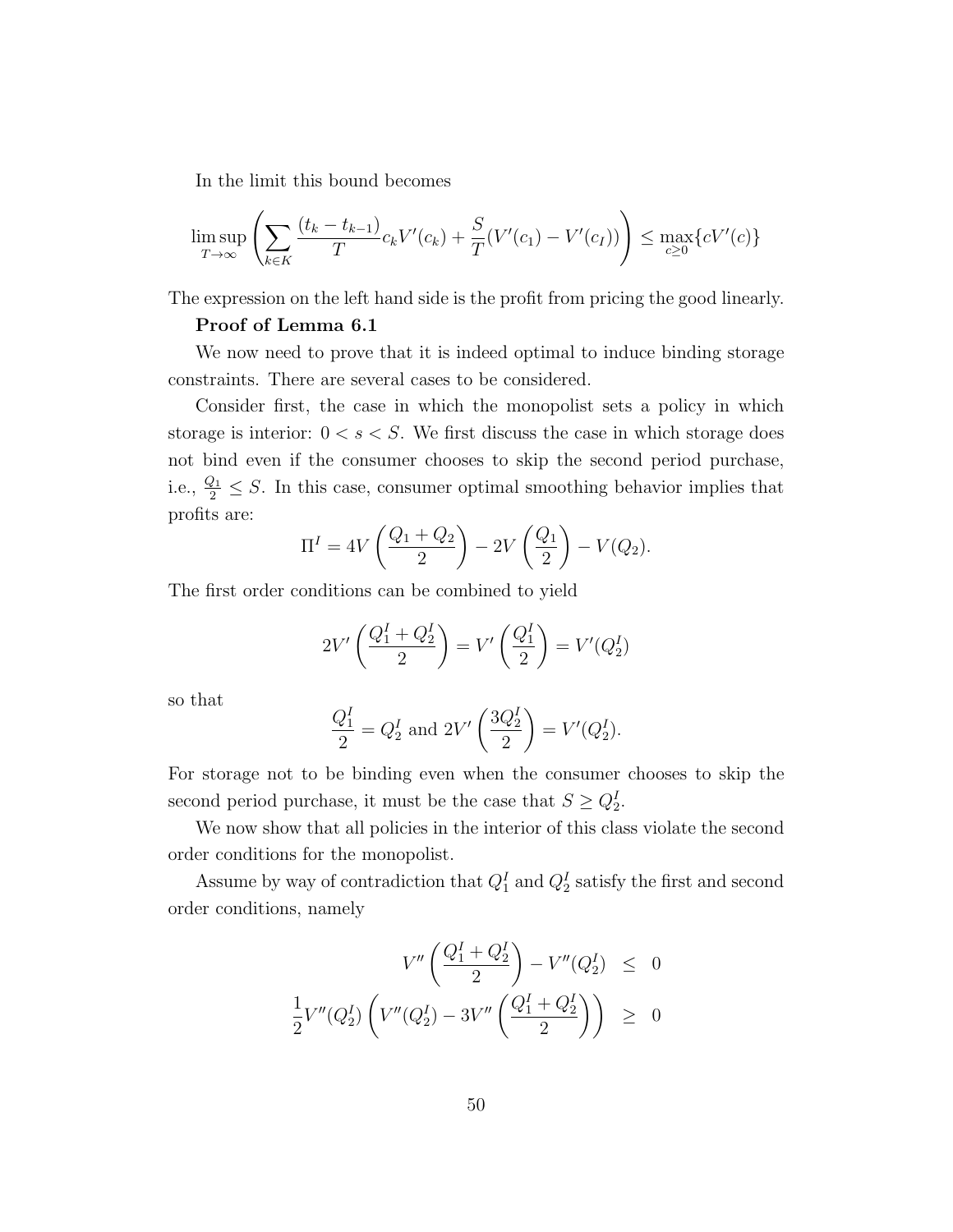These two inequalities imply that

$$
2V''\left(\frac{Q_1^I + Q_2^I}{2}\right) \le V''(Q_2^I) \le 3V''\left(\frac{Q_1^I + Q_2^I}{2}\right)
$$

which can only be true if  $V''\left(\frac{Q_1^I+Q_2^I}{2}\right)$  $\Big) \geq 0$ . This contradicts the assumption that *V* is strictly concave showing the desired contradiction.

This means that the solution to the maximization problem must be on the boundary of this set: one of the constraints on storage is binding.

We now need to consider the case where capacity binds for skipping the second period purchase but not for smoothing consumption. The reasoning is very similar. In this case, profits are

$$
\Pi^{II} = 4V\left(\frac{Q_1 + Q_2}{2}\right) - V(Q_1 - S) - V(S) - V(Q_2).
$$

First order conditions for this problem imply that  $Q_1^{II} - S = Q_2^{II}$ . Second order condition then is

$$
V''\left(\frac{Q_1^{II} + Q_2^{II}}{2}\right) - V''(Q_2^{II}) \leq 0
$$
  

$$
V''(Q_2^{II})\left(V''(Q_2^{II}) - 2V''\left(\frac{Q_1^{II} + Q_2^{II}}{2}\right)\right) \geq 0
$$

By combining two inequalities together we get that

$$
V''\left(\frac{Q_1^I + Q_2^I}{2}\right) \le V''(Q_2^I) \le 2V''\left(\frac{Q_1^I + Q_2^I}{2}\right)
$$

but this contradicts the concavity of *V* .

Finally, we need to show that the seller does not prefer to sell  $Q_1 < Q_2$  in which case optimal storage would be zero. When the seller sets  $Q_1 < Q_2$  (and as long as capacity binds in the event that the consumer skips second period purchases), there are two possibilities: in the first case, when  $Q_1 \geq 2S$ , if the consumer skips the second period purchase, then storage capacity binds. In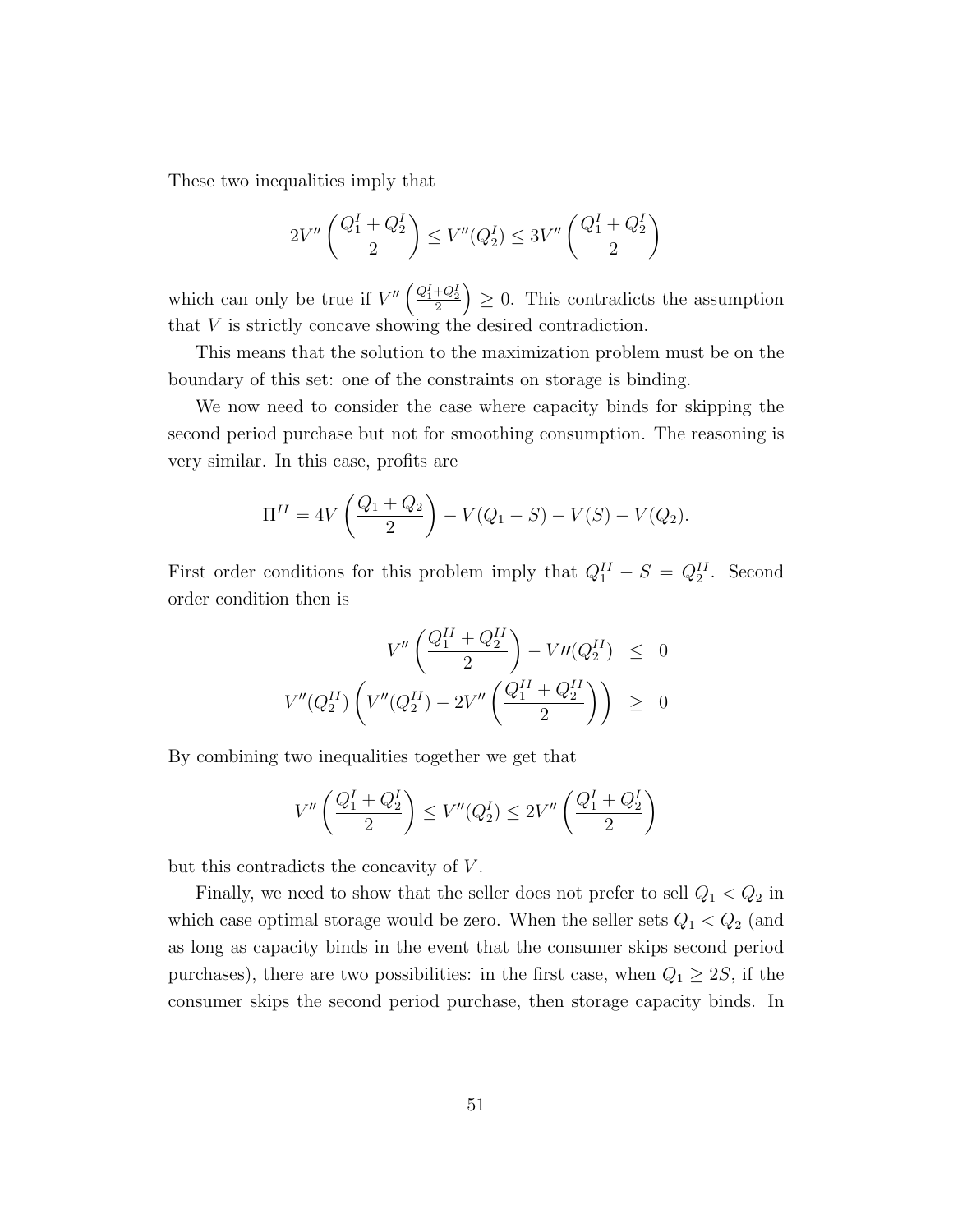this case, profits are

$$
\Pi^0 = 2(V(Q_1) + V(Q_2)) - V(Q_1 - S) - V(S) - V(Q_2)
$$

which are maximized when

$$
2V'(Q_1^0) = V'(Q_1^0 - S)
$$
  

$$
V'(Q_2^0) = 0
$$

thus we can rewrite profits as:

$$
2V(Q_1^0) + V^* - V(Q_1^0 - S) - V(S).
$$

It is easy to see that these are the same profits as in our candidate optimal policy. The role of *Q*<sup>1</sup> and *Q*<sup>2</sup> are now reversed: second period consumption is efficient while first period consumption is inefficiently low.<sup>18</sup> This only happens when capacity is small enough, i.e.  $S \leq \tilde{S}$  where  $\tilde{S}$  solves

$$
2V'(2\tilde{S}) = V'(\tilde{S}).
$$

When  $S \geq \tilde{S}$ , capacity does not bind when the consumer skips second period purchases. Observe that *Q*<sup>1</sup> *<* 2*S* in this case. Monopolist profits are then

$$
\max_{Q_1} \{ V^* + 2V(Q_1) - 2V\left(\frac{Q_1}{2}\right) \}.
$$

We need to show, that

$$
\max_{Q_1} \{ V^* + 2V(Q_1) - 2V\left(\frac{Q_1}{2}\right) \} < \Pi^S
$$

We notice that if  $Q_1 \geq S$  we can set  $Q_2 = Q_1 - S$  and obtain

$$
2V(Q_1) - 2V\left(\frac{Q_1}{2}\right) < 2V(Q_2 + S) - V(Q_2) - V(S) \leq \Pi^S
$$

<sup>&</sup>lt;sup>18</sup>Thus, when storage capacity is low there is another solution. We do not highlight this solution because it is no longer optimal in the cases considered later.